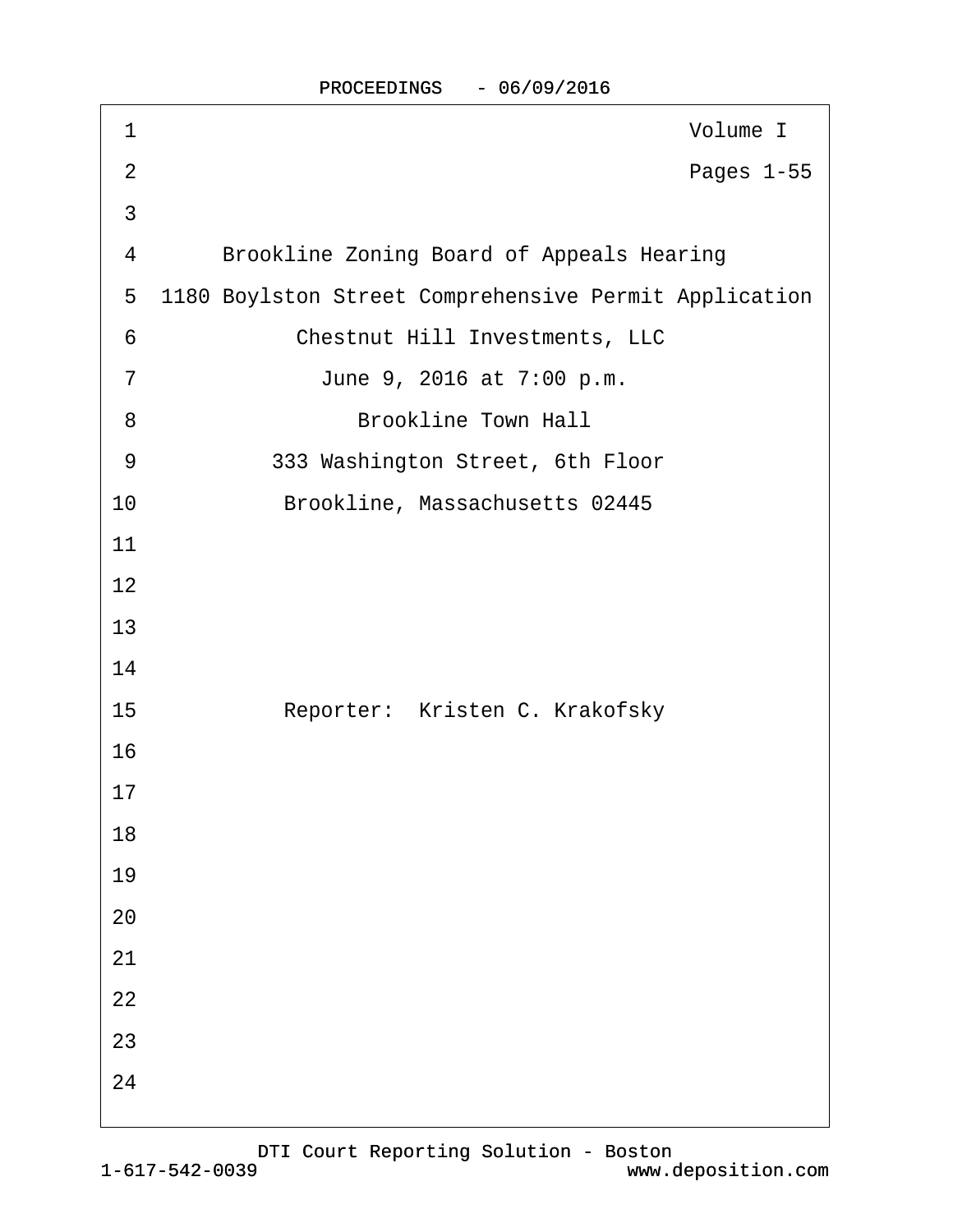| 1  | <b>APPEARANCES</b>                                    |
|----|-------------------------------------------------------|
|    | 2 Board Members:                                      |
|    | 3 Johanna Schneider, Chair                            |
|    | 4 Jonathan Book                                       |
|    | 5 Mark Zuroff                                         |
|    | 6 Steven Chiumenti, Alternate                         |
| 7  |                                                       |
|    | 8 Town Staff:                                         |
|    | 9 Alison Steinfeld, Planning Director                 |
|    | 10 Maria Morelli, Senior Planner                      |
|    | 11 John Buchheit, Esquire, Associate Town Counsel     |
| 12 |                                                       |
|    | 13 Applicant:                                         |
|    | 14 Raj Dhanda, Chestnut Hill Investments, LLC         |
|    | 15 Rachna Balakrishna, Chestnut Hill Investments, LLC |
|    | 16 Bob Engler, President, SEB, LLC                    |
|    | 17 Haril A. Pandya, AIA LEED AP, Principal,           |
|    | 18 CBT Architects                                     |
|    | 19 Jennifer Johnson, PE, CPSWQ, LEED AP, BD+C,        |
|    | 20 Senior Project Engineer, Nitsch Engineering        |
|    | 21 F. Giles Ham, P.E. Managing Principal,             |
|    | 22 Vanasse & Associates, Inc.                         |
| 23 |                                                       |
| 24 |                                                       |
|    |                                                       |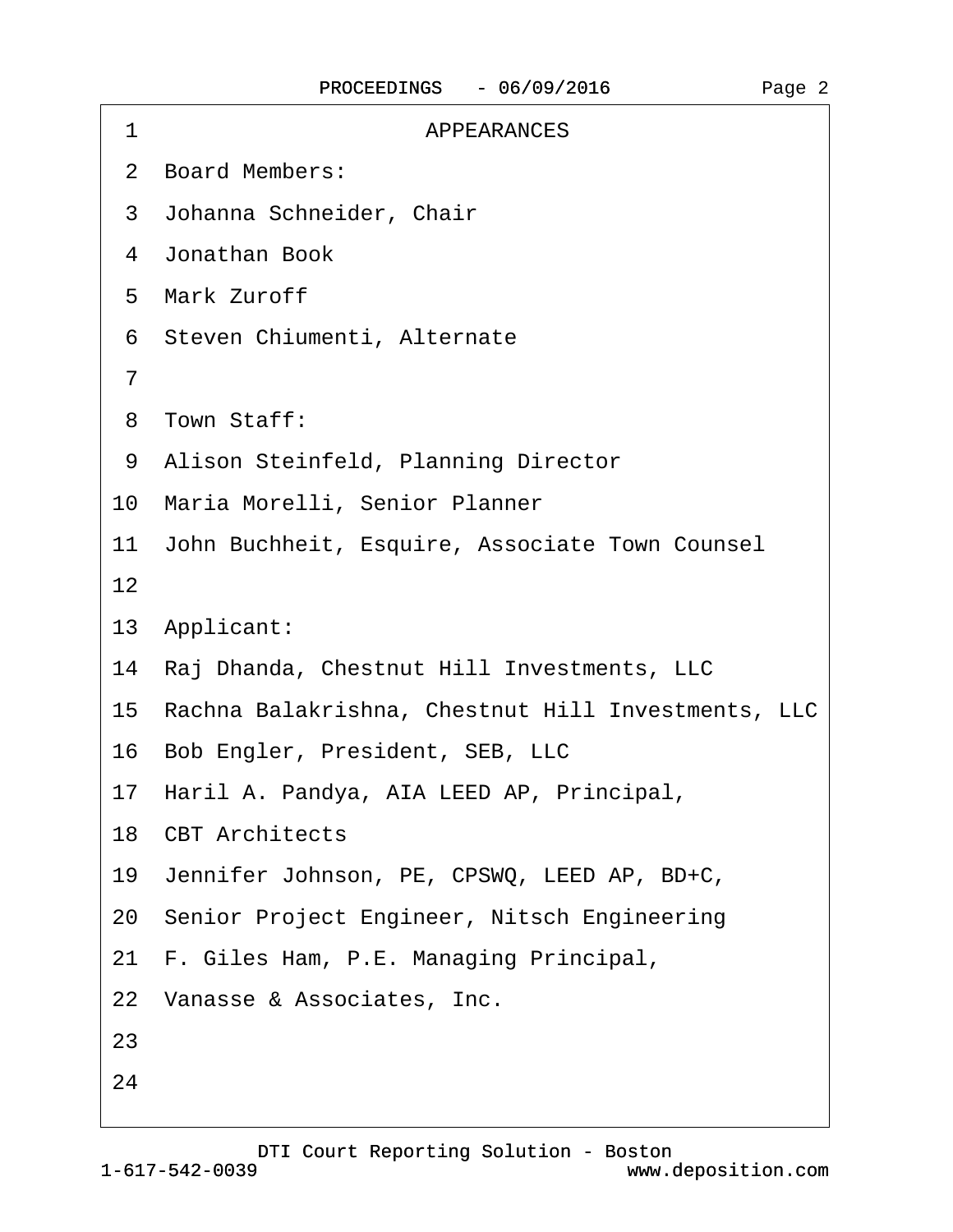| PROCEEDINGS:<br>1                                        |
|----------------------------------------------------------|
| $\overline{2}$<br>7:01 p.m.                              |
| MS. SCHNEIDER: Okay. It is 7:00. We are<br>3             |
| 4 going to open the public hearing on 1180 Boylston      |
| 5 Street, the comprehensive permit application.          |
| My name is Johanna Schneider. I'll be sitting<br>6       |
| 7 as the chair of these proceedings. I'm joined by       |
| 8 Jonathan Book and Mark Zuroff and Steve Chiumenti, who |
| 9 will be an alternate on this panel.                    |
| Thank you all for coming. We appreciate the<br>10        |
| 11 participation of every single person who is here      |
| 12 tonight.                                              |
| 13<br>This meeting, just so that everyone knows          |
| 14 sort of what's ahead of us, is going to be largely    |
| 15 administrative. We are not going to be taking any     |
| 16 public testimony tonight. We will begin taking public |
| 17 testimony at the next meeting. We are basically going |
| 18 to do an overview of the process tonight, and a       |
| 19 presentation will be given now by Attorney John       |
| 20 Buchheit, who's here to talk about the 40B process.   |
| John?<br>21                                              |
| MR. BUCHHEIT: Thank you very much, Madam<br>22           |
| 23 Chair, members of the board. My name, again, is John  |
| 24 Buchheit. I'm an associate town counsel with the      |
|                                                          |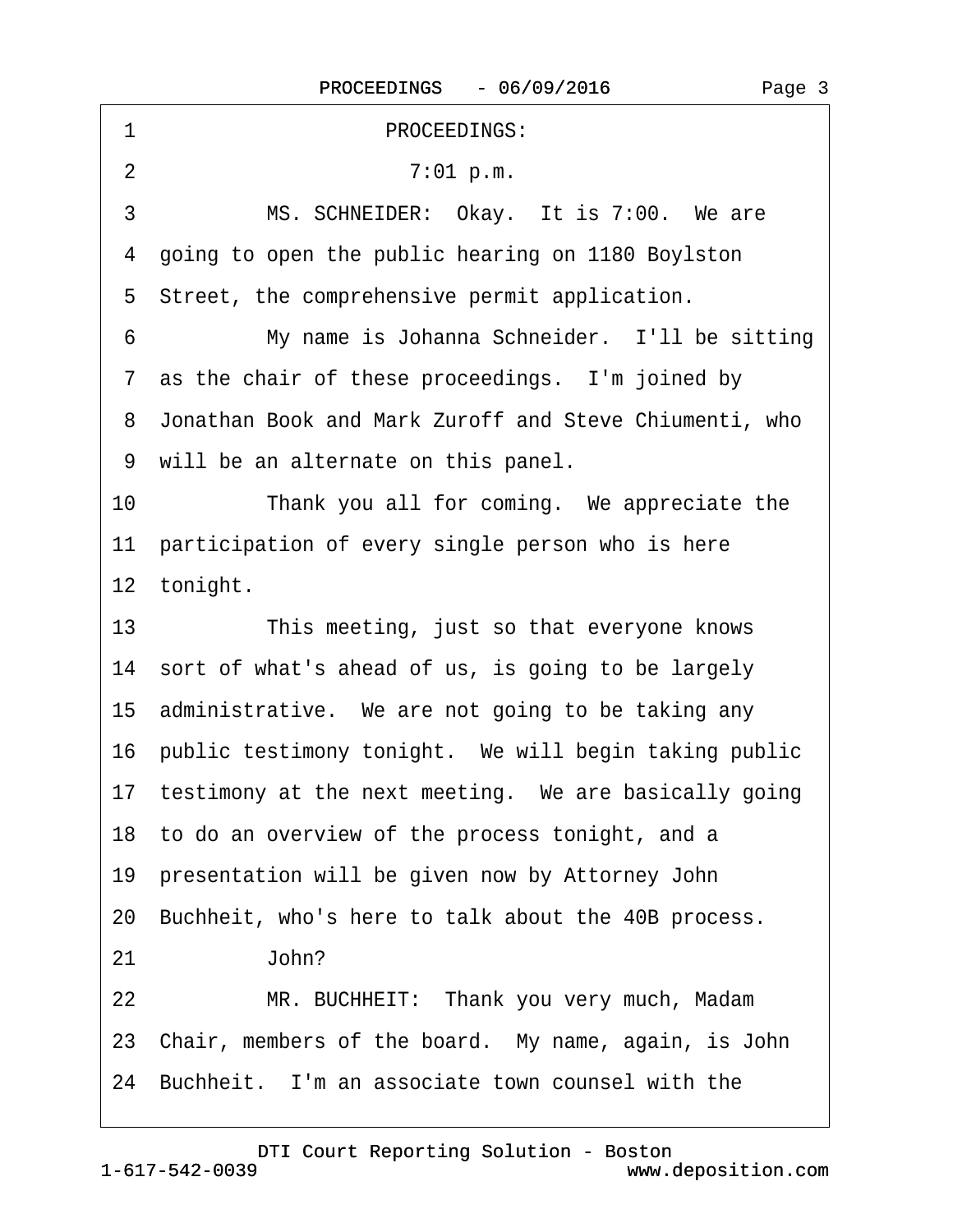1 Office of Town Counsel. 2 I'm here to provide an overview of the law 3 commonly known as "40B." 40B is a chapter of the Mass. 4 General Laws. The purpose of the law is to incentivize 5 developers to construct affordable housing in ·6· communities that do not meet certain thresholds, 7 usually that 10 percent of the housing stock is not 8 affordable. 9 **In general, a 40B developer can use this** 10· process to bypass what are called "local concerns." 11 Local concerns include all development approvals that 12 are required by town boards, commissions, and town 13 departments. These include zoning requirements such as 14 height, setback, they include things such as the town's 15 stormwater requirements, and parking. Chapter 40B 16· allows a developer to request waivers from these local 17 requirements in exchange for the ability to construct a 18 residential, mixed-use development that contains a 19 certain percentage of affordable units. 20 With 40B zoning, the Zoning Board of Appeals 21 is the one stop a developer must make to obtain all of 22 the town's approvals for its development. The board 23 will receive input from all of the other various local 24· regulatory authorities, and you will represent and act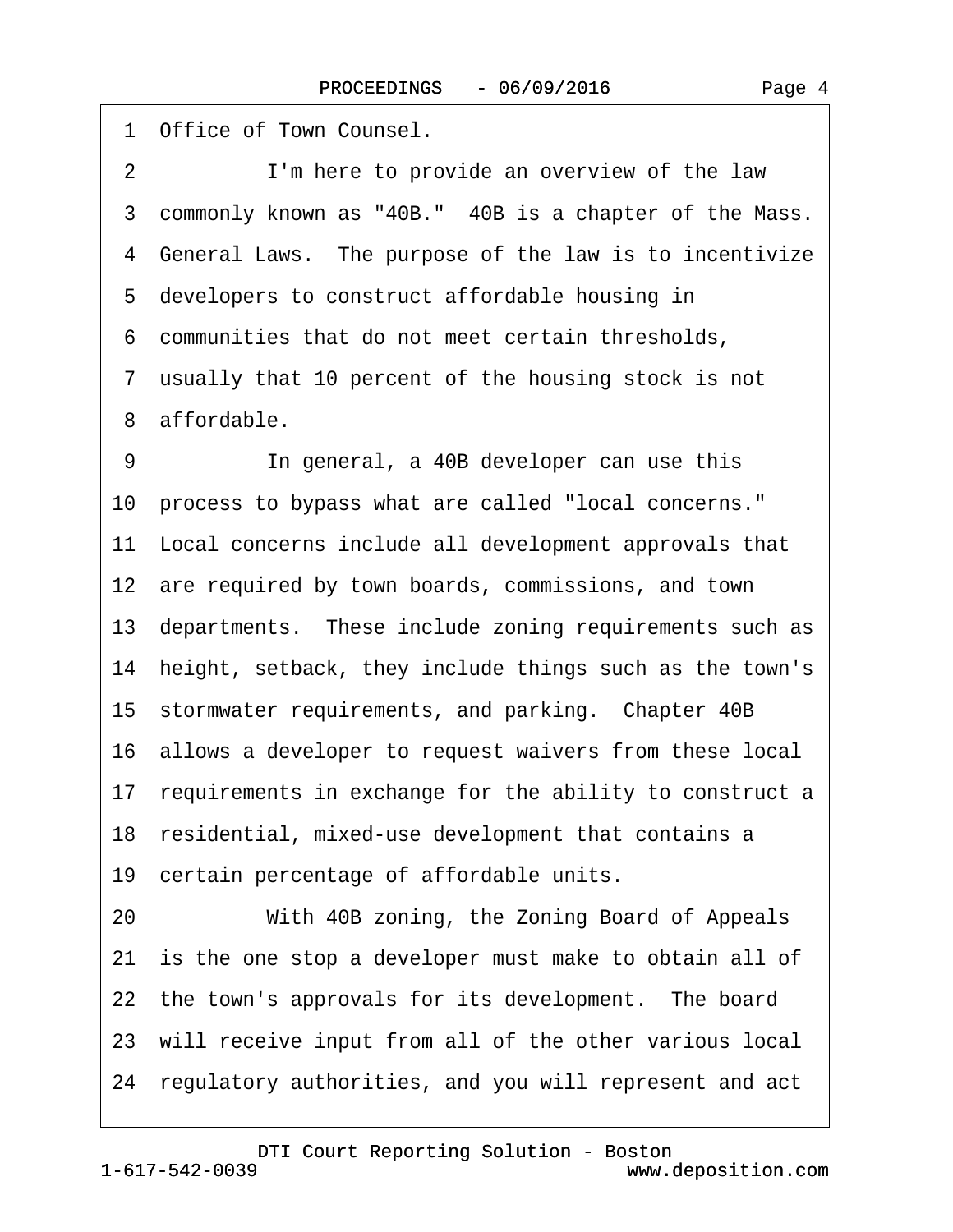| 1 on their behalf. The board will have 180 days in which   |
|------------------------------------------------------------|
| 2 to render its decision.                                  |
| 3<br>So speaking of the decision, the board can do         |
| 4 three things with this application. You can either       |
| 5 approve it, approve it with conditions, or deny it.      |
| If a project is approved with conditions or<br>6           |
| 7 denied, the developer's trump card is to appeal the      |
| 8 decision to the Housing Advisory Committee, which is a   |
| 9 state tribunal that looks very favorably on affordable   |
| 10 housing. This tribunal will weigh the regional needs    |
| 11 for affordable housing versus the local concerns that   |
| 12 are at issue. And historically, this commission has     |
| 13 ruled in favor of the affordable housing.               |
| 14<br>So that's kind of an overview of my overview,        |
| 15 and I'm going to start using this PowerPoint            |
| 16 presentation to dig a little bit deeper into this and   |
| 17 try and move through this quickly.                      |
| 18<br>So to begin with, there's a lot of good              |
| 19 information on the web about 40B. There are a couple    |
| 20 of different resources for you. In addition, I would    |
| 21 mention that the Housing Appeals Committee website also |
| 22 has a good deal of information, including their own     |
| 23 decisions about 40B appeals.                            |
| 24<br>Okay. Going back before today, I want to talk        |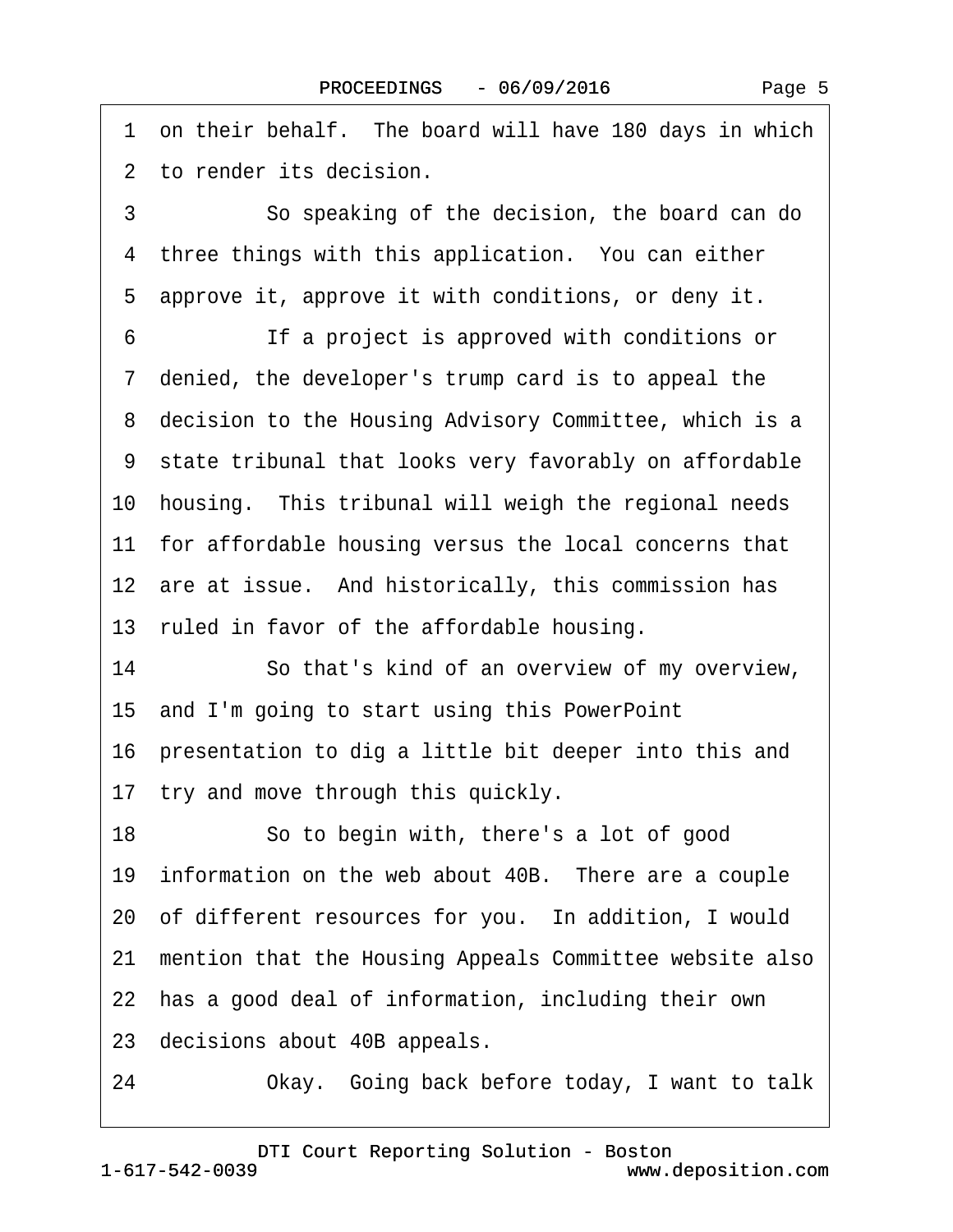| Page 6 |  |
|--------|--|
|        |  |

·1· a little bit about what has happened up to this point, 2 what the applicant has had to do. And the first step 3 was that the applicant has to obtain approval from 4 what's called a "funding agency." In this case, that 5 is Mass Housing, and Mass Housing has determined this ·6· project is eligible and has approved the site as ·7· suitable for an affordable housing project. 8 **8** As an aside, Mass Housing Partnership is an ·9· entity that provides technical assistance to boards and 10· commissions.· And I should point out that typically 11 this presentation would be done by Judi Barrett, who is 12 going to be the board's consultant in this matter. The 13· town's gotten a grant for her to provide that 14 assistance. This is actually her PowerPoint 15· presentation, so I would like to give her credit for 16 it. Her and Laura Shufelt, who's on MHP staff, put 17 this together. 18 • So this slide shows the statutory minimum that 19 a community must meet for affordable housing. So if it 20· does not meet the statutory requirements, the community 21 is then subject to Chapter 40B. So in other words, if 22 Brookline has not met the 10 percent threshold, we have 23· to take and look at applications for 40B projects. 24 There are a couple of other requirements that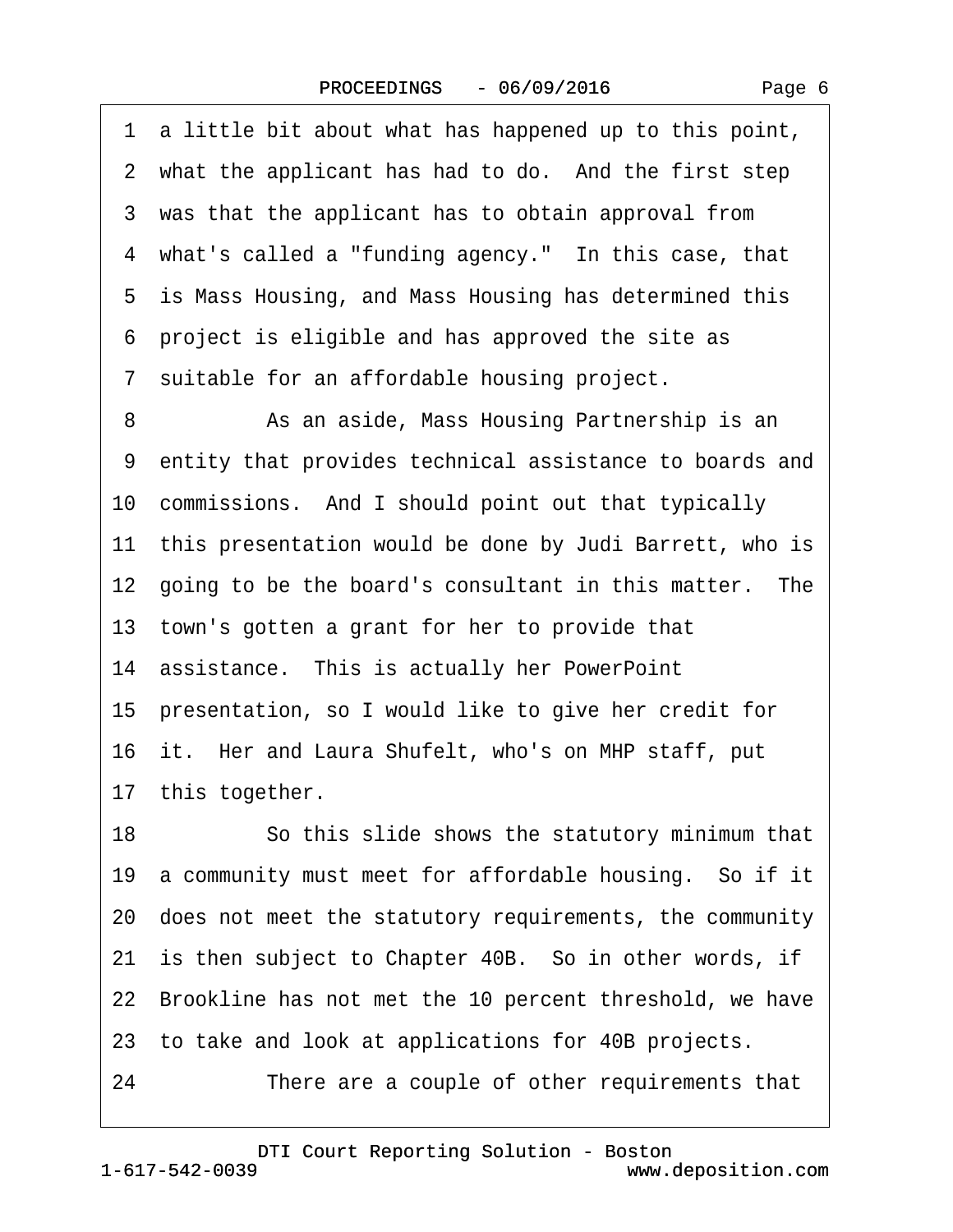| 1 are less well known and frankly the details -- the       |
|------------------------------------------------------------|
| 2 technical details are somewhat beyond me. But I think    |
| 3 for purposes of this presentation, the town has looked   |
| 4 very closely at these and it's clear that we don't meet  |
| 5 these requirements and therefore are subject to 40B.     |
| 6<br>In addition, there's another part of                  |
| 7 Chapter 40B. These are called "safe harbor               |
| 8 provisions," which, even if a town doesn't meet those    |
| 9 statutory requirements, if it is making certain          |
| 10 progress or has a certain plan in place to put          |
| 11 affordable housing in place, it can put the 40B         |
| 12 applications at bay. I would like to point out that     |
| 13 the town is working on housing production plans, but at |
| 14 the time that this application was submitted, obviously |
| 15 that's not finalized -- it's still not finalized, so,   |
| 16 again, the takeaway is that we're receiving             |
| 17 applications and we have to consider them.              |
| Okay. So the regulations -- the 40B<br>18                  |
| 19 regulations require three things of an applicant: The   |
| 20 applicant must demonstrate its status, and that status  |
| must be either a public agency, a nonprofit, or a<br>21    |
| 22 limited dividend organization. I think before us now    |
| 23 we have a limited dividend organization. The applicant  |
| 24 much demonstrate site control of the project, and they  |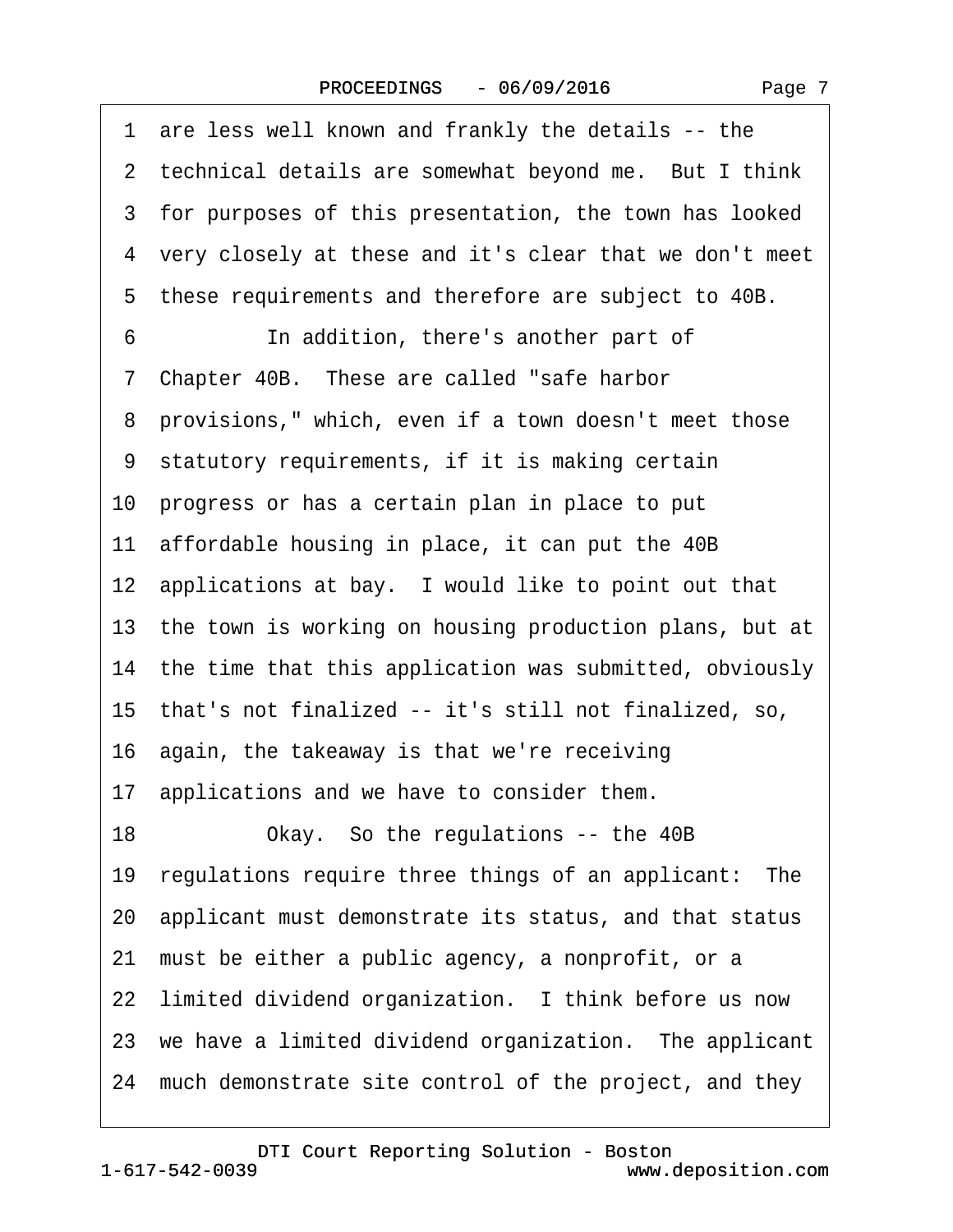1 must also provide a project eligibility letter from the 2 subsidizing agency.

3 This slide shows what the applicant must 4 submit with his 40B application. I think importantly 5 is that the final plans -- preliminary plans must be ·6· submitted, not final plans; they have to submit the 7 existing site conditions on a locus map; a ·8· preliminary -- again, not final, but preliminary scale ·9· of architectural drawings, tabulation of the proposed 10· buildings by type, size, and ground coverage; in this 11 case, a preliminary utilities plan, and a list of 12 requested waivers. 13 The list of requested waivers are waivers from

14 the local requirements that the town usually has. 15· Typically this list will change as the project -- as 16· more information comes forth about the project as the 17 project may change a little bit.

18 · · So here's a list of numbers. I just want to 19· quickly go through, basically, the deadlines that are 20 imposed by Chapter 40B, which are strict.

21 · · So as I said earlier, you know, this board has 22 180 days to complete this process. Within 7 days of 23· the application being submitted, the application has to

24· be submitted to all town boards, departments, and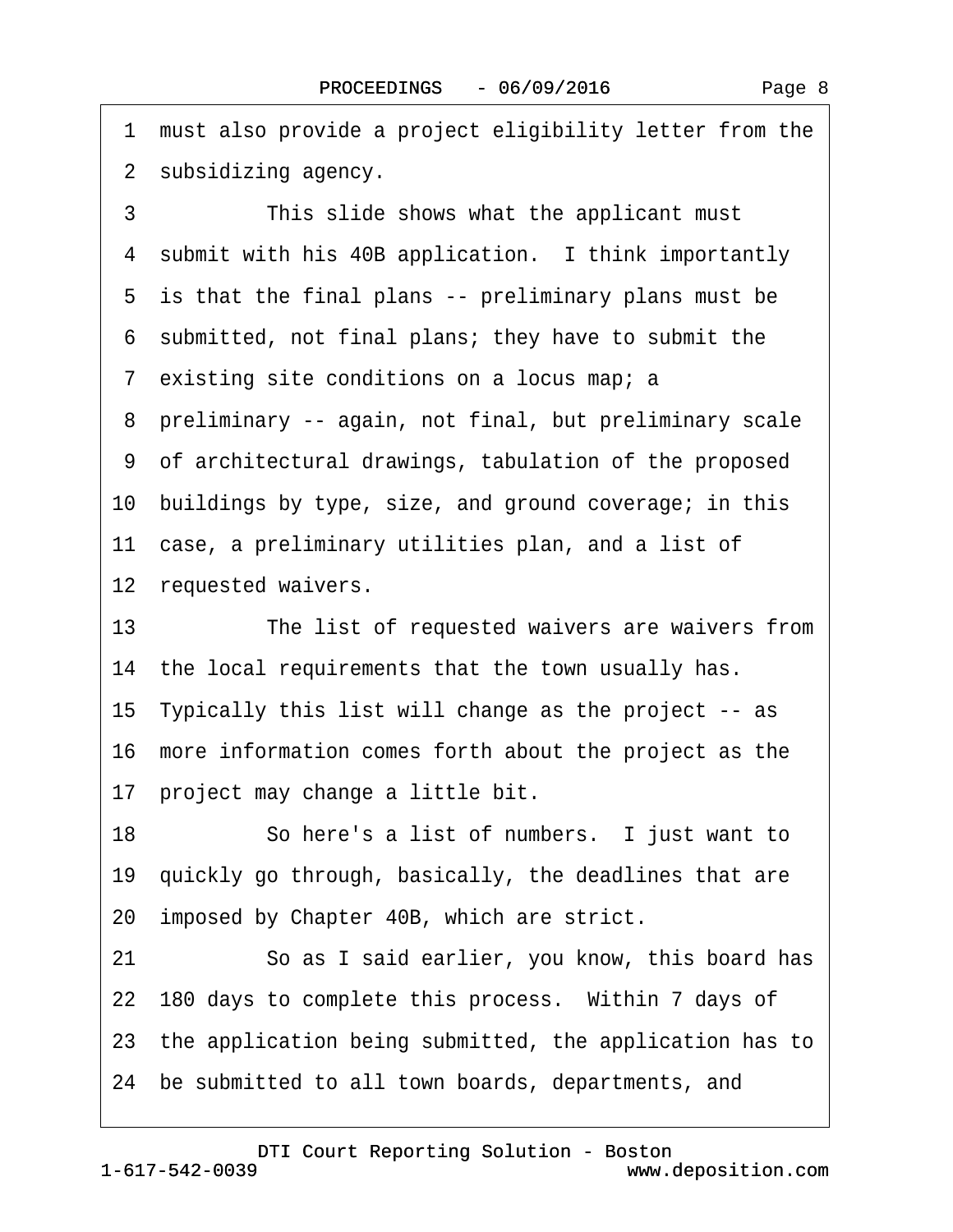1 commissions for comment. 2 Within 14 days of the application being 3 submitted, a notice of public hearing has to be sent ·4· out. 5 Within 30 days of the application being ·6· submitted, the public hearing has to be opened.· So 7 here we are. We've met that requirement. 8 The 15 and 15 -- the board has 15 days to make ·9· a determination if any of the safe harbor provisions 10 apply or the statutory minimum has been met. The 11 applicant has 15 days to rebut that. If there's a 12· dispute about that aspect, then within 30 days the 13· Department of Housing and Community Development, state 14 agency, steps in and they make a decision. Again, the 15· 15, the 15, and the 30 aren't going to come into play 16· here, as far as I can tell. 17 Within 180 days of the opening of the hearing, 18 a decision has to be rendered by the board. The board 19 then has 40 days to reduce that decision to writing, 20· and then anyone wishing to challenge the decision then 21 has 20 days to appeal the decision. 22 So here are those numbers that I just went 23· through, so I'll skip ahead. 24 • Scheduling a site visit: So site visits are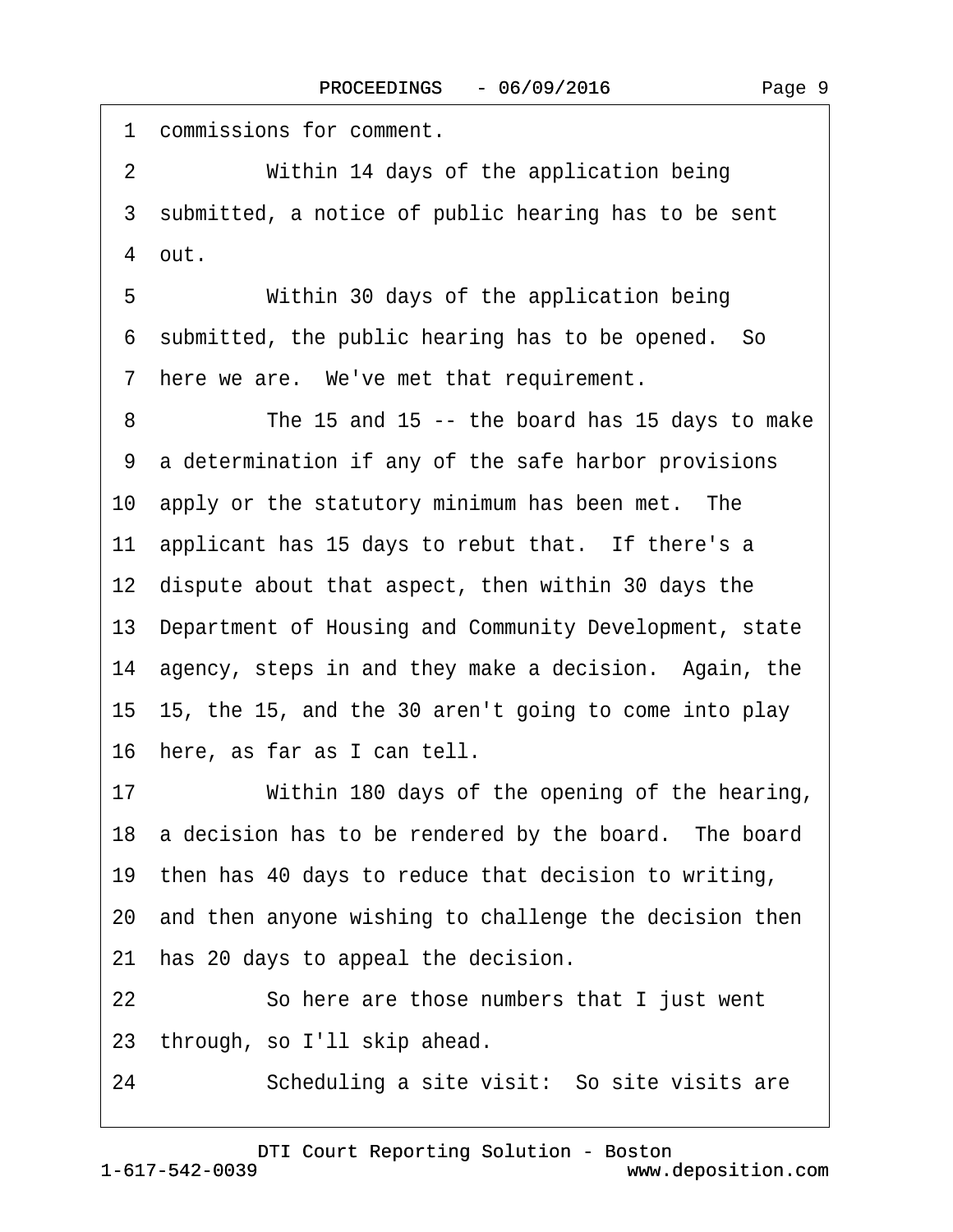Page 10

·1· very important for 40B projects, and I would advise the 2 board to schedule a site visit as soon as it can. I 3 think that the -- for a number of different reasons. ·4· It's important for the board particularly, I think, to 5 identify the issues of major impact early in the 6 process. 7 So the board is generally entitled to hire 8 peer review consultants, and the applicant is generally 9 required to pay for those consultants. Peer reviewers 10 review the studies and information submitted by the 11 developer. Peer reviewers can include civil and 12 traffic engineers, planners, architects, and if 13 necessary, financial consultants. It is important to 14 understand the scope of work for this peer reviewing. 15· They review and comment on the studies prepared by the 16 applicant. 17 Okay. So, again, here's some more practical 18· advice on how the board should go about analyzing the 19· projects.· The board should focus on real issues -- the 20· real issues are the very impactful issues -- early. 21 This provides much more time for the town, the 22· applicant, and the community to come up with solutions 23 that might be able to help mitigate these impacts. So 24· peer review that calls for additional or more detailed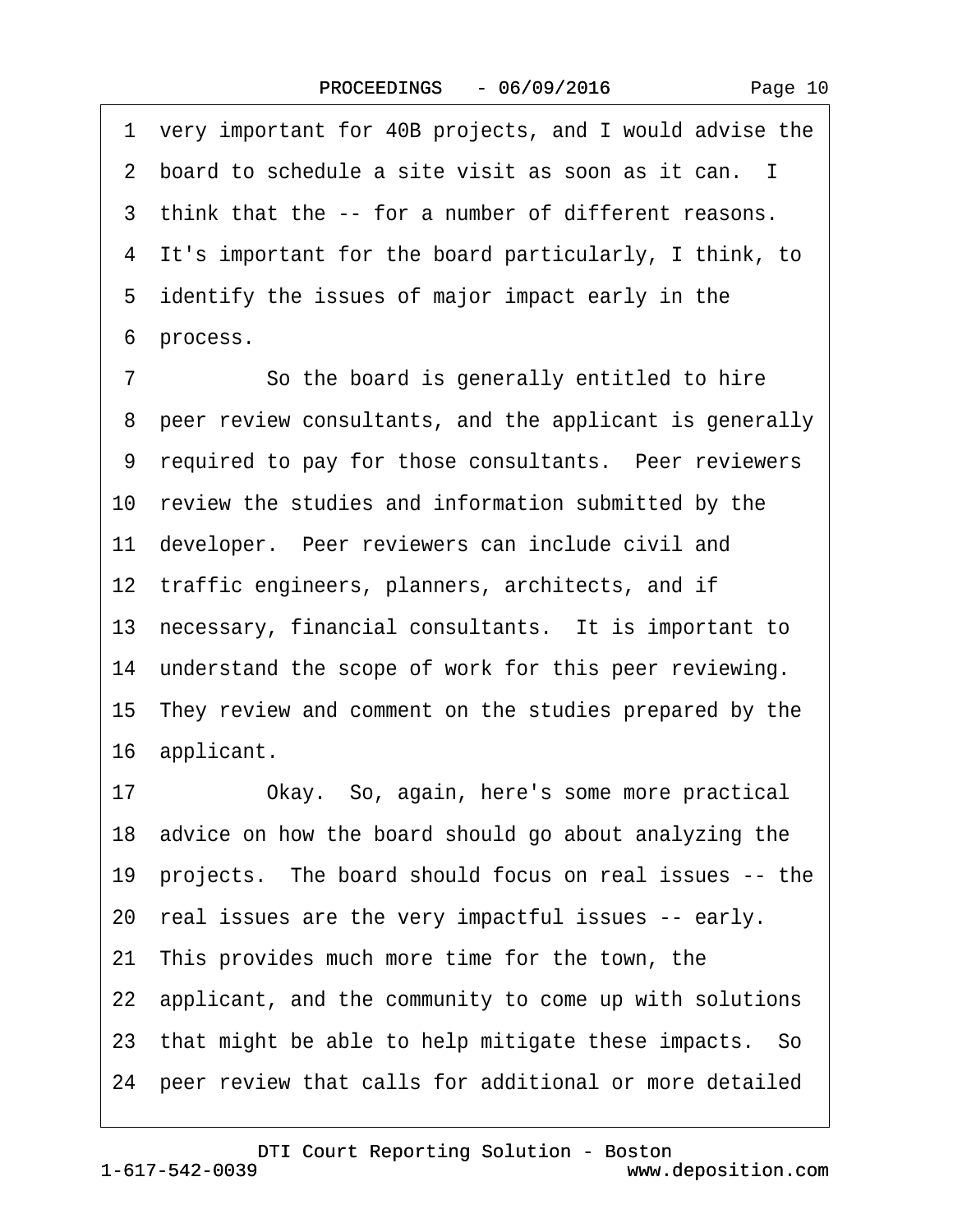1 information should be delayed if possible until those 2 major issues are identified.

3 **I** would encourage the board to request 4 additional information from the applicant. As far as I 5 can tell, the applicant has a good architect on board ·6· who I'm sure can provide nice graphics and things like ·7· that that might help you to better understand the 8 project and to kind of inform your decision.

9 • Okay. Negotiation and working sessions: So 10 negotiations with the applicant are possible. These 11 can be done at hearings or in what are known as 12 "working sessions." Ideas developed during working 13 sessions can be brought back to the board of appeals 14 for their consideration. And, of course, all meetings 15· and hearings must comply with the open meeting law. 16 So kind of getting back to the -- getting to

17 the meat of what the board does -- and, you know, this

18· was set forth in what's commonly called the "Amesbury

19 case," which is a 2010 40B decision. So the board's

20· authority stems from its traditional zoning authority

21· as well as the authority derived from all of the other

22 local boards. So the subject matter of its

23 jurisdiction is -- are called "local concerns." These

24 include health and safety, environment, design, open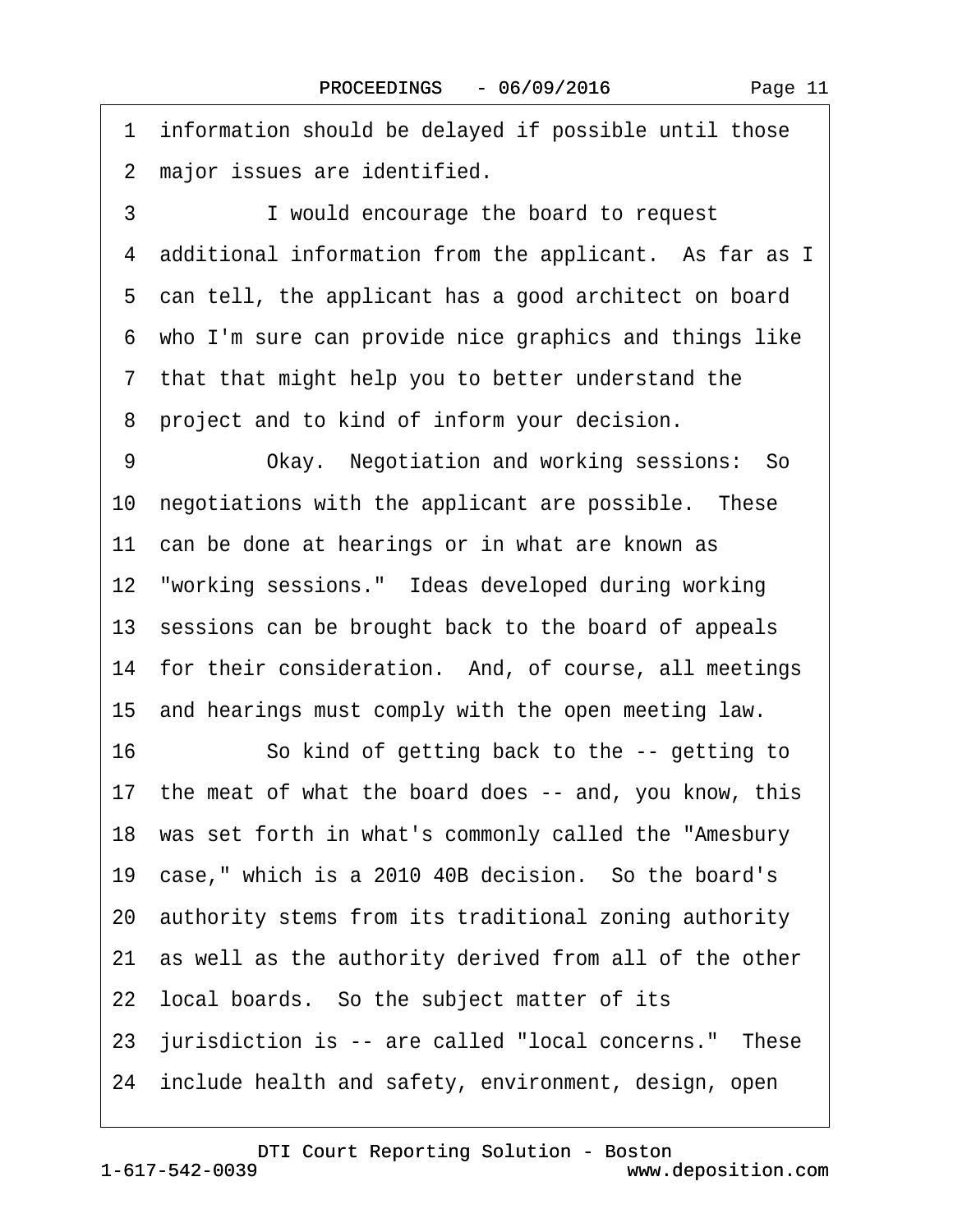|  | Page 12 |  |
|--|---------|--|
|--|---------|--|

1 space, planning, as well as other local concerns. And 2 this jurisdiction is a bit different than the 3 subsidizing agency, which has some other things that it 4 deals with, and we'll get to that. 5 **5** • So after the board has received all of its ·6· information, toward the end of the hearing process it ·7· will deliberate.· So the board should deliberate in a 8 logical and orderly fashion, discuss potential ·9· conditions that it might want to impose on projects, 10 review the requested waivers, and ideally discuss 11 before closing the public hearings so that the 12 applicant and the public know what to expect. 13· · · · · ·As I mentioned earlier, in making its 14 decision, the ZBA has three alternatives. They are to 15· deny the application, to approve it as submitted, or to 16 approve it with conditions. The first two almost never 17 happen. Almost always the projects are approved with 18 conditions. The only cases where an outright denial 19 has been upheld are cases where a serious health and 20 safety concern has prevented the development. 21 • Again, so most applications are approved with 22· conditions.· So the board is limited in the conditions 23 it imposes and that these conditions cannot render the 24 project uneconomic. Basically, they can't make it a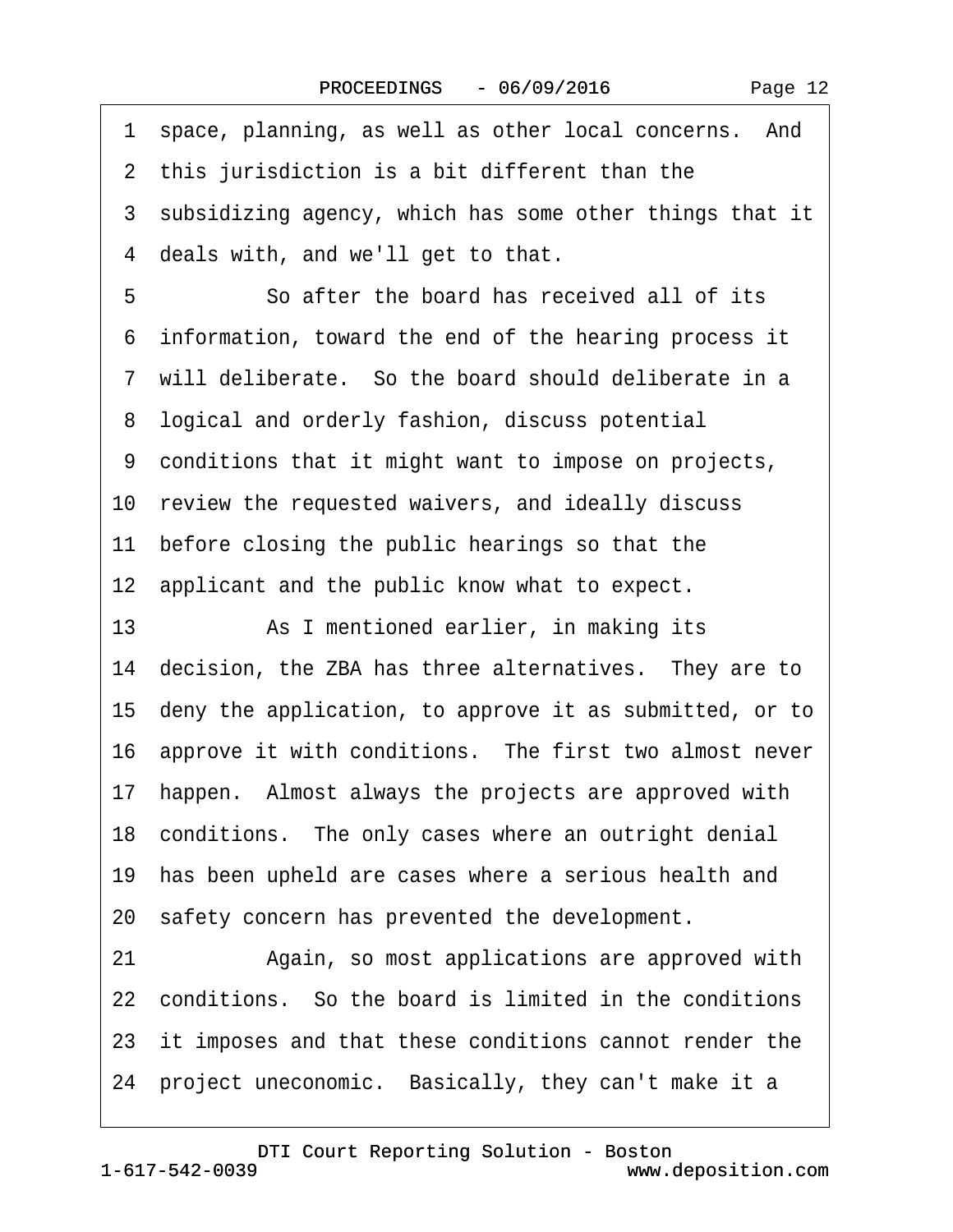Page 13

·1· project where the developer is essentially going to be 2 loosing money. 3 **It is incumbent on the applicant to tell the** ·4· board when conditions render a project uneconomic, and 5 the applicant then has the -- is required to support 6 its position by submitting what's known as a pro forma, ·7· which is a financial analysis showing that the project 8 is uneconomic. If this occurs, the board can engage a ·9· financial expert to peer review this financial 10 analysis. 11 Okay. Appeal of the decision: As I said 12 earlier, this is important because if the applicant 13· appeals the decision, it goes to one entity, the 14· Housing Appeals Committee, which, as I mentioned, looks 15 very favorably on affordable housing. Anyone else 16 appealing the decision has to appeal to either superior 17 court or land court. 18 So here's the case that I mentioned earlier, 19 the Amesbury case. And, again, it clearly defines the 20· scope of the ZBA's authority as derived from those 21· other local boards and departments which -- from which 22 it is charged with distributing the application and 23 obtaining comments and requests. It also clarifies the

24 jurisdiction of the subsiding agency, which includes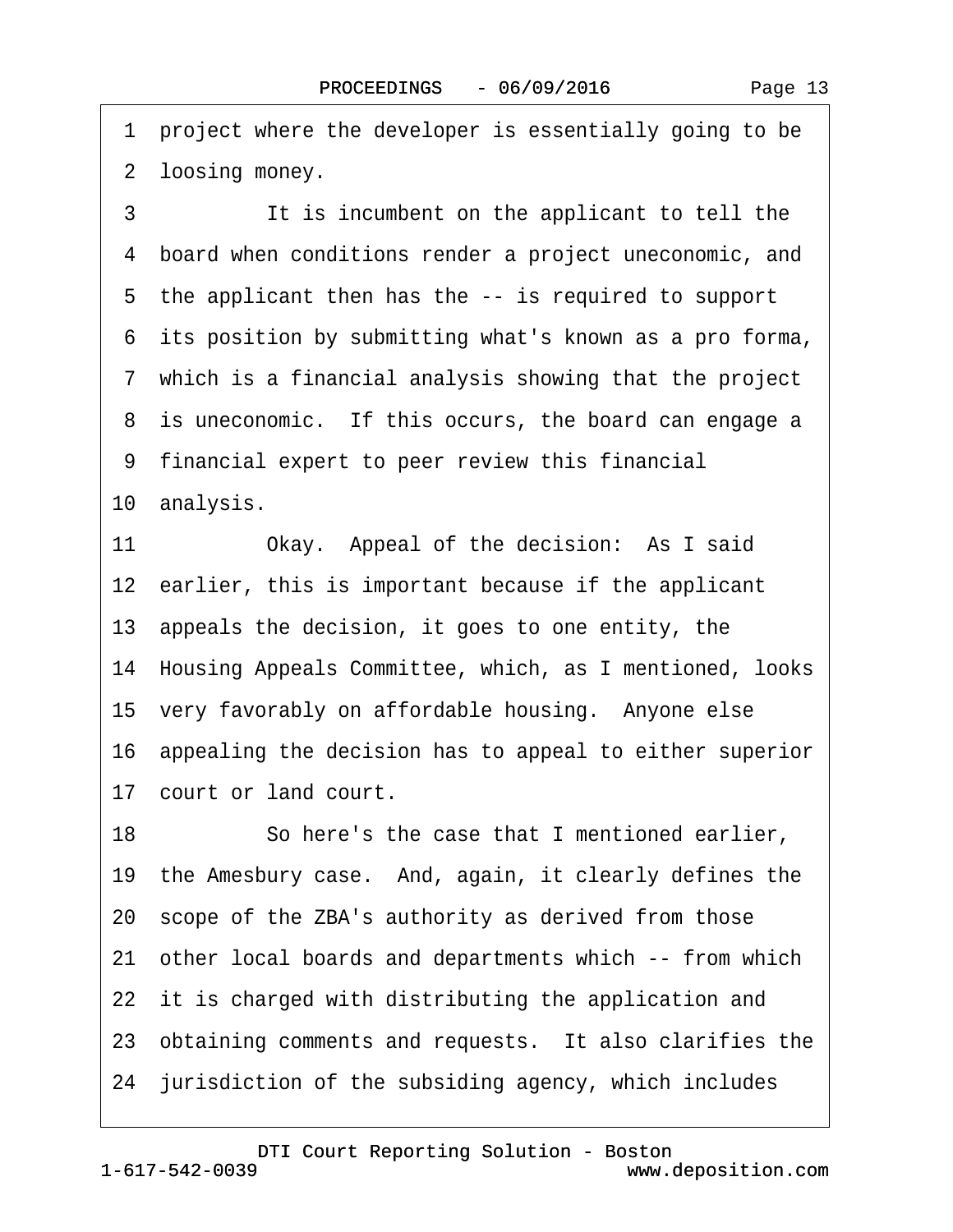·1· matters such as the amount of profit that a developer 2 is entitled to make. Again, I encourage you to read 3 that decision. 4 Okay. So now we're at the point where if the 5 comprehensive permit has been approved, the applicant 6 is still not done. The applicant must then go back to 7 the subsidizing agency and get approval from them. 8 They have to submit final engineering and architectural ·9· plans to accompany the application for a building 10 permit. 11 And there is a provision in the event that 12 there might be changes. Sort of in short, the 13· applicant would submit it to the board who would make a 14 determination of whether it's substantial or 15 insubstantial. If it is a substantial change, the 16· hearing is reopened; otherwise, the hearing -- I mean 17 if the change is not substantial, it's allowed. 18 Okay. Here's a little more information about 19· managing a comprehensive permit, and most of these are 20· things that are within the jurisdiction of the 21 subsidizing agency. Projects will have a regulatory 22 agreement; there will be deed riders recorded that 23 restrict the use of the property that ensure that it 24 remains -- that the units in the development that are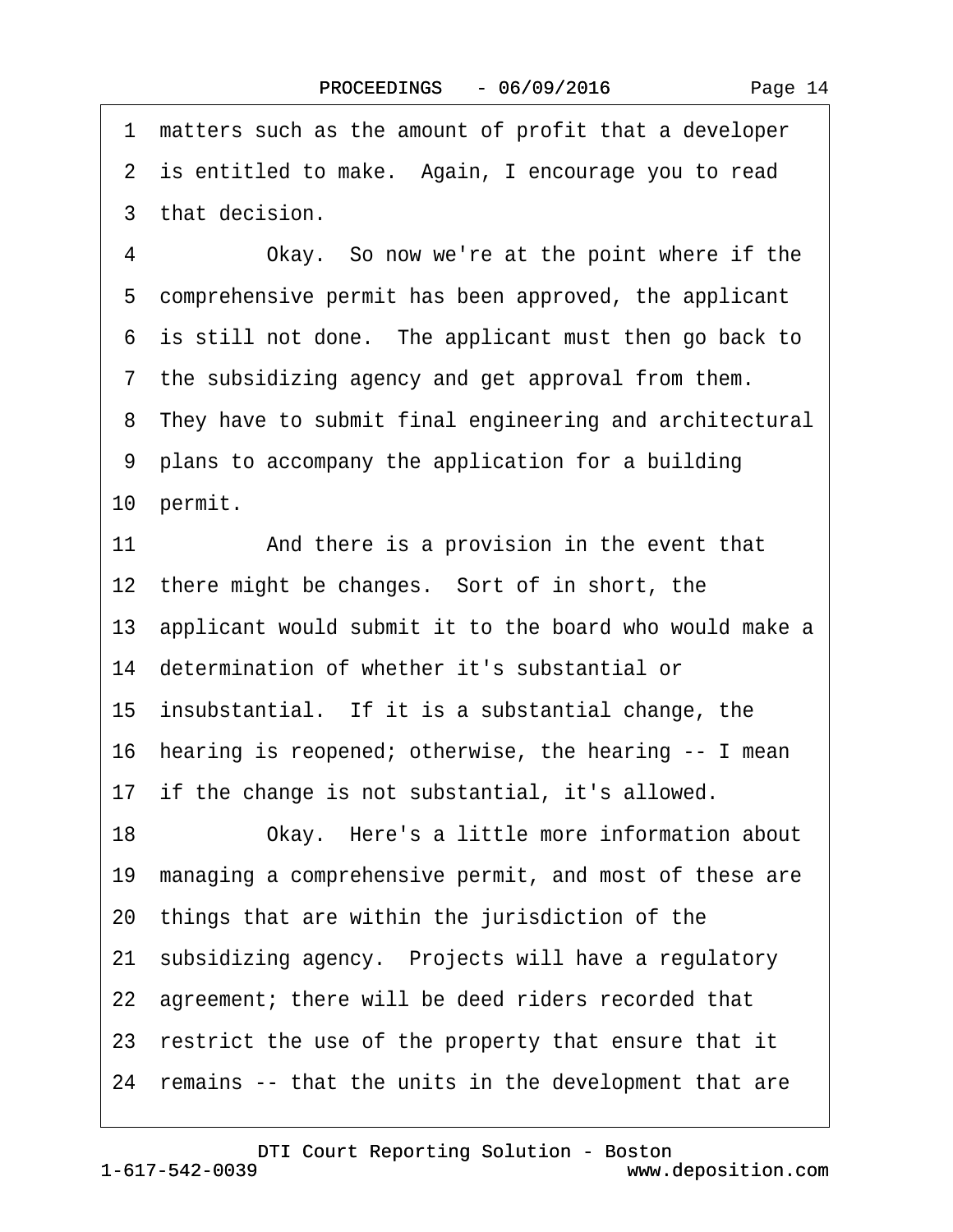·1· affordable remain affordable; and there will be a 2 monitoring agreement to monitor to make sure that the 3 applicant is compliant with all the provisions. 4 In addition, there will be -- the subsidizing ·5· agency will have to approve the lottery so that the ·6· people who are looking for the affordable housing will ·7· be able to -- so it's a fair process in obtaining it. 8 **Just shooting to the bottom, a couple** 9 different things. So the permit is good for two years. 10· After that time it lapses unless the applicant requests 11 an extension. Three -- I stand corrected. Three 12 years. 13 The applicant can transfer the permit to 14 another entity. I think the subsidizing agency only 15 has to approve that. 16 • • And finally, inspections during construction 17· will occur, like any other building project in the Town 18· of Brookline, and the building commissioner will 19 oversee the construction of the project. 20 **· · · So in conclusion, 40B is a hammer designed to** 21· force communities to accept projects that do not meet 22 many of the local regulations and requirements for the 23 sake of creating affordable housing. As such, a ZBA's 24 authority is constrained. Outright denials are rarely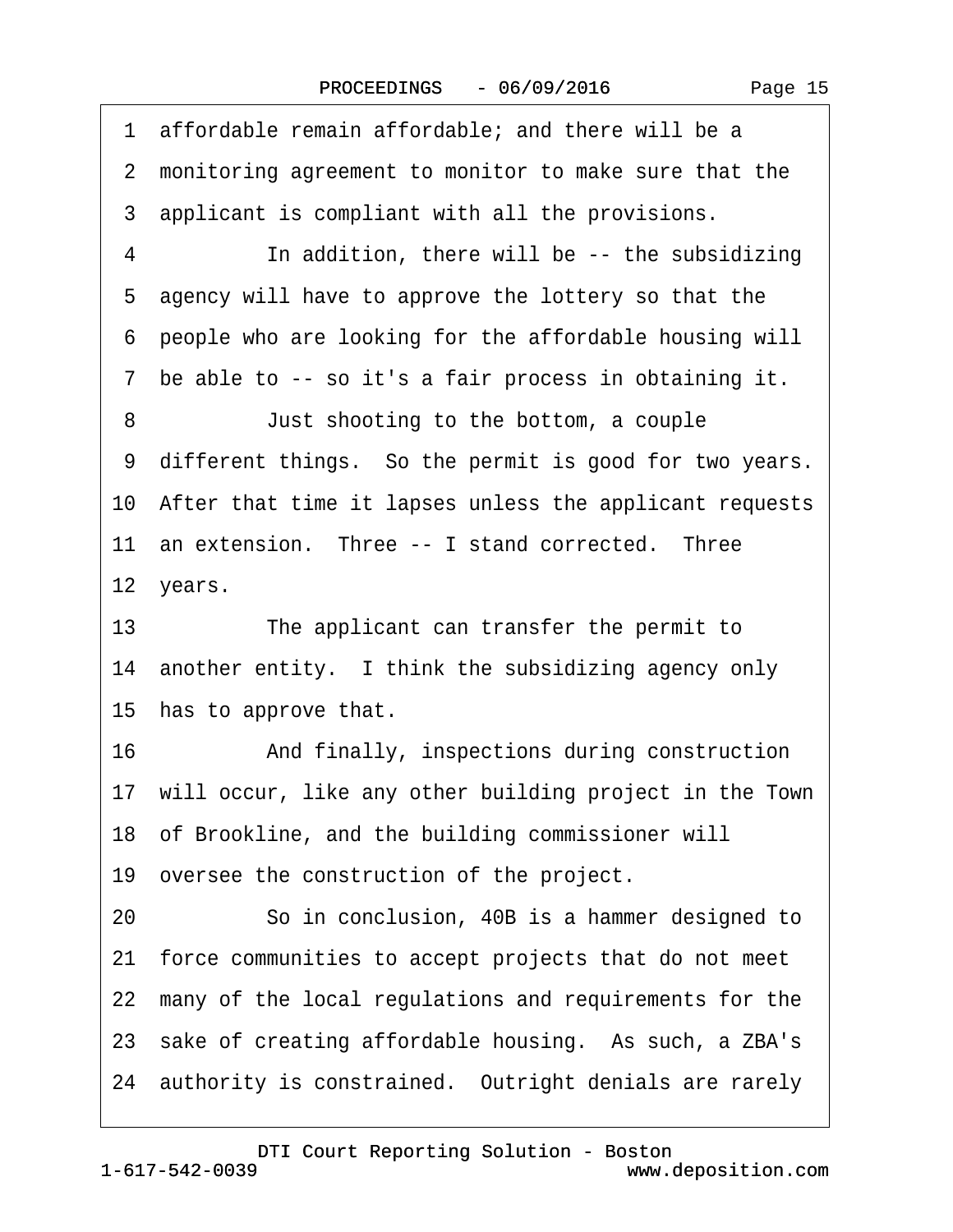|    | 1 upheld. Nevertheless, the board can place conditions,    |
|----|------------------------------------------------------------|
|    | 2 and should, on the project to address local concerns,    |
|    | 3 and it can insist on those conditions unless the         |
|    | 4 applicant makes a showing that these conditions clearly  |
|    | 5 render the project uneconomic.                           |
| 6  | So thank you. And if the board members have                |
|    | 7 any questions, I'm happy to entertain them.              |
| 8  | MS. SCHNEIDER: Thank you, John.                            |
| 9  | Does anybody up here have any questions for                |
|    | 10 John right now?                                         |
| 11 | (No audible response.)                                     |
| 12 | MS. SCHNEIDER: Thank you.                                  |
| 13 | We're next going to hear from our planning                 |
|    | 14 director, Alison Steinfeld.                             |
| 15 | MS. STEINFELD: Thank you very much. It                     |
|    | 16 certainly sounds like a daunting process. It is. I      |
|    | 17 want to assure the board and the public, the planning   |
|    | 18 department is here to help you.                         |
| 19 | At a minimum, we will provide staff support to             |
|    | 20 you in order to help coordinate the process, arrange    |
|    | 21 for technical analyses by both municipal staff and peer |
|    | 22 reviewers, ensure that this is a transparent process,   |
|    | 23 provide for timely public input, respond to your        |
|    | 24 questions and requests for additional information, and  |
|    |                                                            |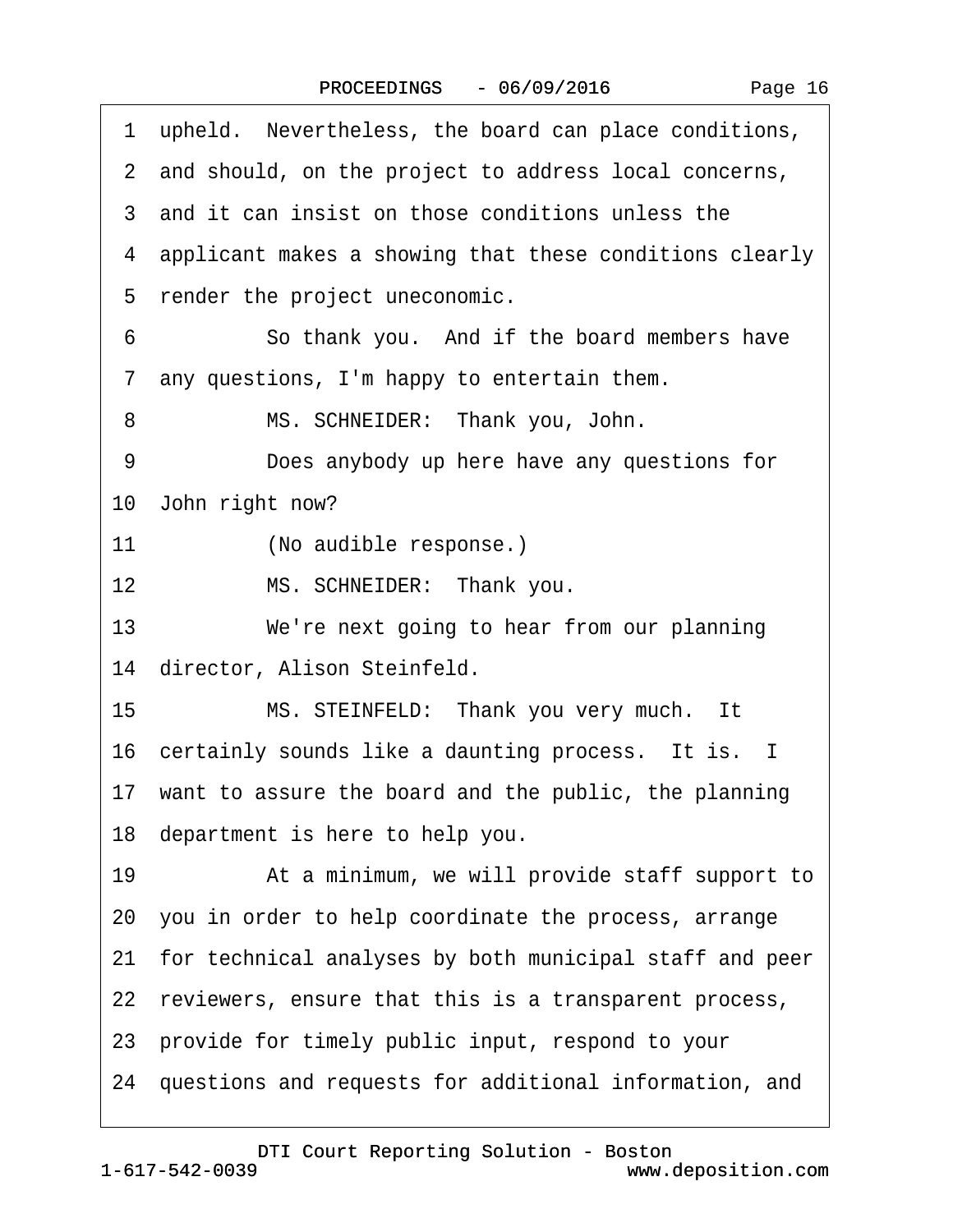|  | Page 17 |  |
|--|---------|--|
|--|---------|--|

·1· we will serve as a conduit for information between you 2 and the public and the public and you. We want to 3 assure everyone that everything will be on the website, 4 and I urge you to follow everything that's going on on 5 the town's website under the planning department. 6 **I** also encourage the public to keep in touch 7 with the planning department. We're here to help you 8 get through this process as well and hear your 9 concerns, convey them to the board. Feel free at any 10 time to provide written comments to the board. Do it 11 through us. We will make sure that the board 12 immediately receives those comments and that they are 13 placed on the website. There will, of course, be ample 14· opportunity for public input, but as the chair has 15 previously indicated, tonight is focused on 16· administrative details. 17 So I do want to assure you that the planning 18· department is developing a schedule of procedures, 19 step-by-step, with the overall concern that we must 20 meet the 180-day deadline established by statute. That 21 deadline to close the hearing is December 6, 2016. In 22· order to meet that deadline, I recommend that you take 23 certain steps tonight. And the first is to agree with 24· the planning department's recommendation that you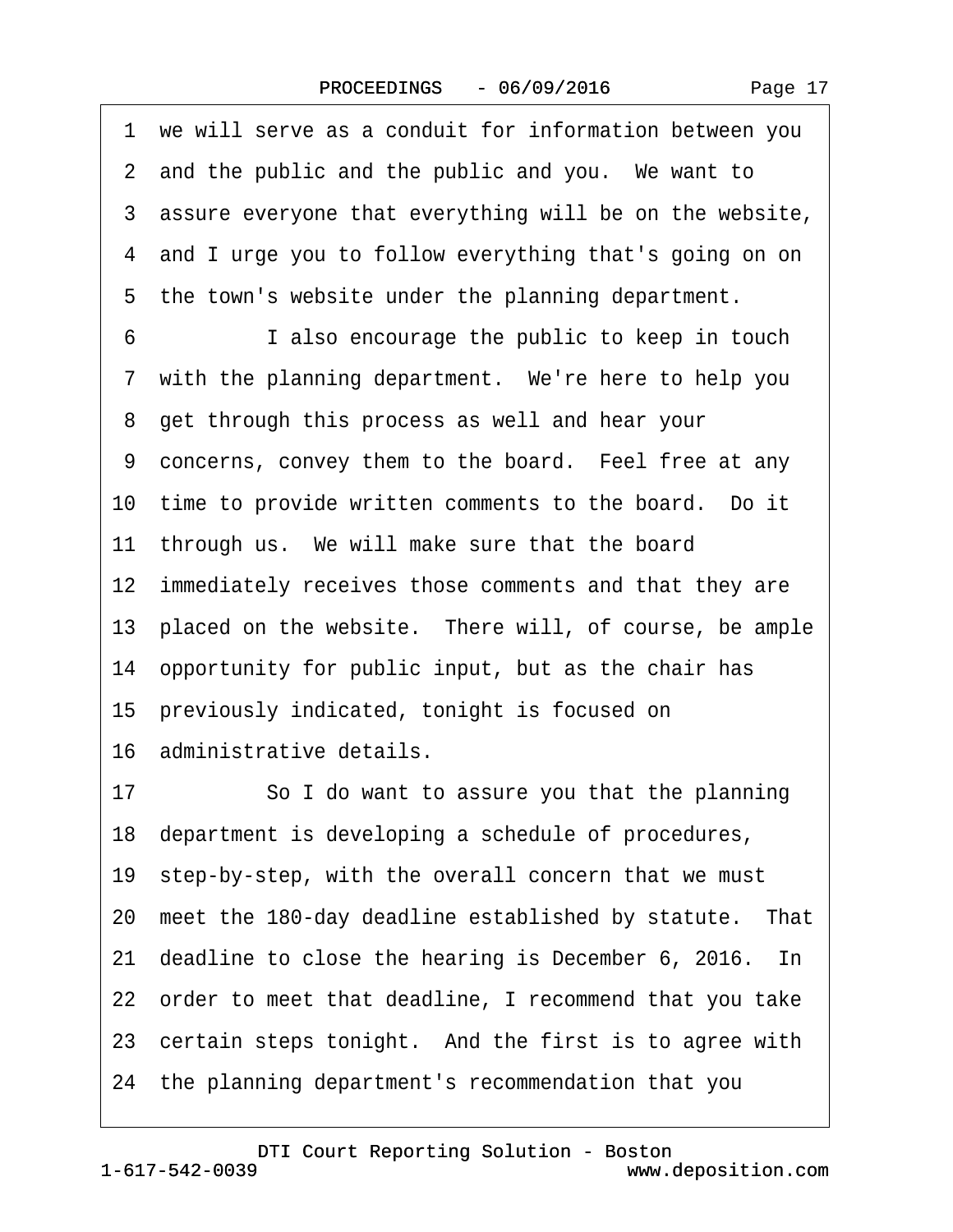·1· authorize us to engage an urban design peer reviewer 2 and a traffic peer reviewer and to request the 3 developer to assume those costs. 4 We will be doing stormwater review in-house. ·5· Our engineering staff is very capable and able to do 6 that, to perform that service on your behalf. 7 **And I will also suggest, as Attorney Buchheit** 8 indicated, that you schedule a site visit as soon as ·9· possible.· You may want to request that the applicant 10 provide -- indicate the footprint of the building 11 either through stakes or maybe it will make more sense 12 to use orange paint. But that -- once we're out there, 13 it does help to see the footprint of the building 14 relative to its environment. 15 • And finally, we have prepared -- we have 16· scheduled the next public hearing for July 11th, and 17· I'd suggest at the end of this hearing tonight you 18 continue to the 11th. And as the chair, again, 19 indicated, that night will focus on testimony, 20 testimony by both municipal boards and commissions as 21 well as the public. 22 So thank you very much. I can certainly 23· answer any questions if you have any.

24 MS. SCHNEIDER: To the extent that we have --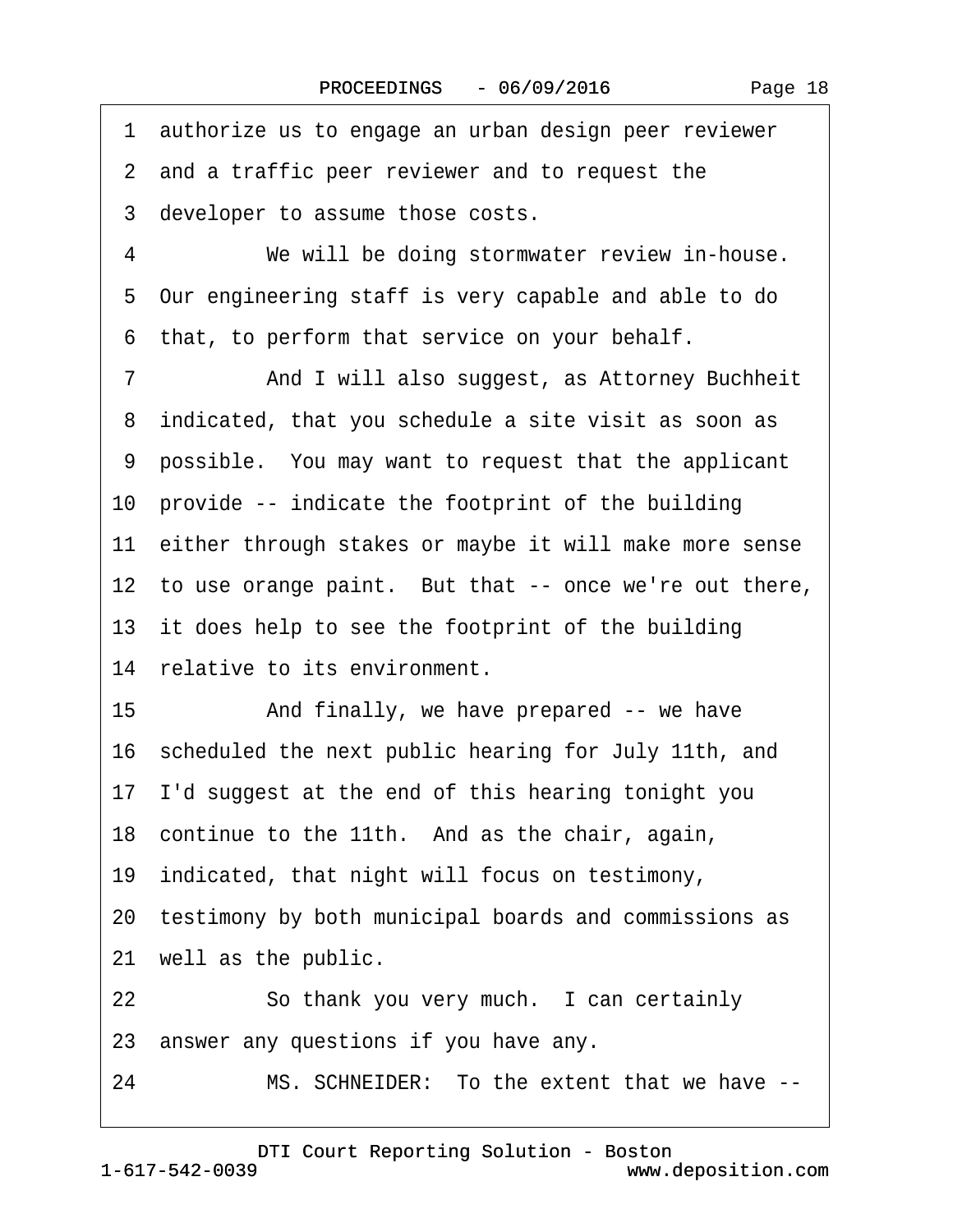Page 19

1 the board has requests for information from staff, is 2 it better for us to communicate that in writing to you? 3 MS. STEINFELD: You can just send me an email. ·4· We don't have -- feel free to call me, but it should be 5 through the chair, and it should be -- we do have, ·6· obviously, our standard work as well as four other ·7· 40Bs, so we'd prefer that everything go through the 8 chair, so ... 9 MS. SCHNEIDER: Thank you. 10 We would like now to hear from the applicant, 11 and if whoever is kicking it off for the applicant can 12 introduce the entire applicant project team to start, 13 we'd appreciate that. 14 MR. DHANDA: Members of the zoning board, town 15· officials, and members of the public, my name is Raj 16· Dhanda.· I'm the owner of Chestnut Hill Investments, 17 LLC, which is the applicant here. 18 You may have heard that we are proposing to 19 construct a mixed-use building at the corner of -- at 20· 1180 Boylston Street, the corner of Route 9 and Hammond 21· Street.· The building will have 45 residential units, 22 age restricted to 55 or over. 9 of these will be 23· affordable, and the remaining 36 will be market rate. 24· We have obtained a project eligibility letter from Mass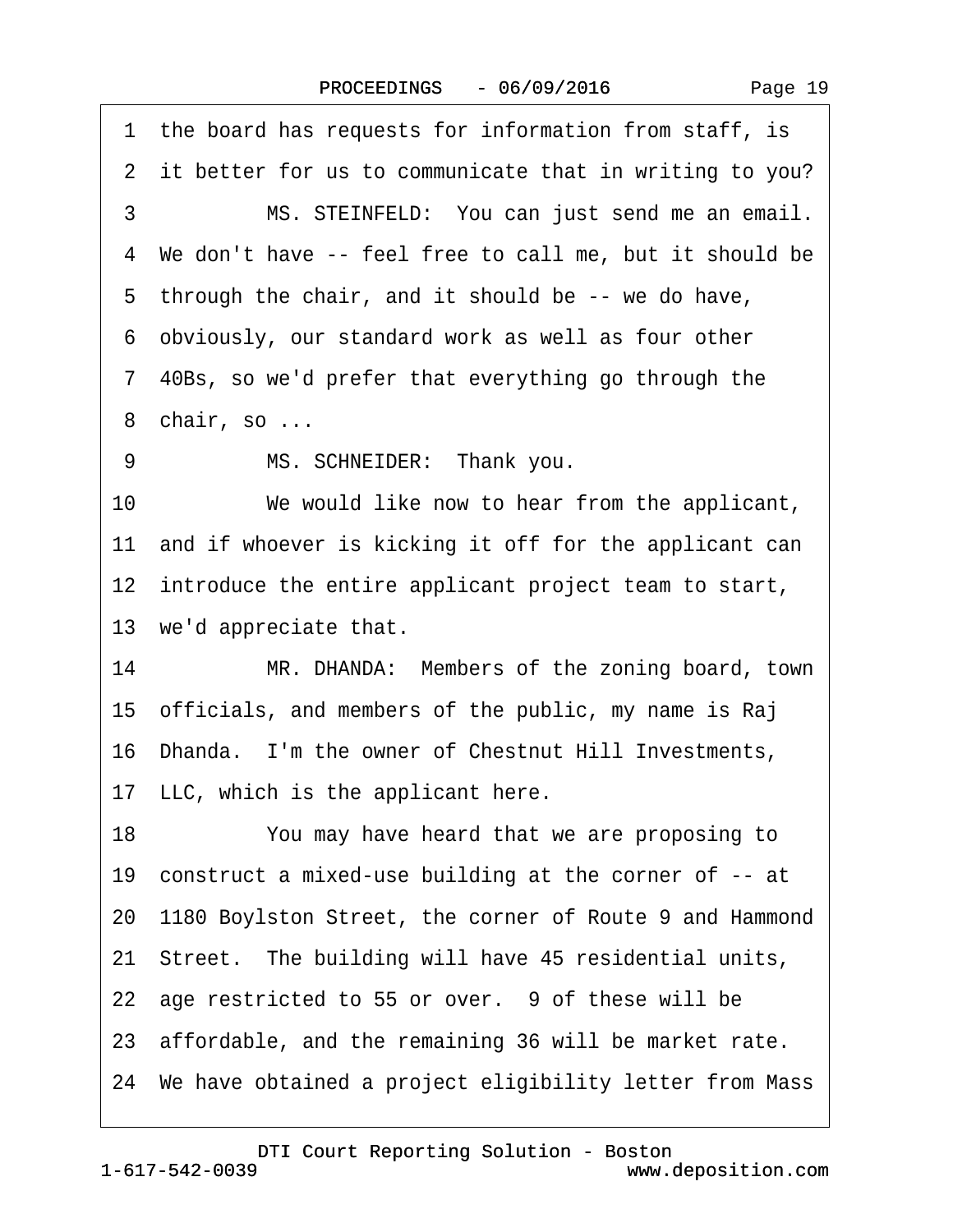|    | 1 Housing, and now here we are at the beginning of the     |
|----|------------------------------------------------------------|
|    | 2 comprehensive permit application process.                |
| 3  | I want to start by telling you a little bit                |
|    | 4 about myself, my vision, as well as our management and   |
|    | 5 project team. I've been a resident of Brookline since    |
|    | 6 1971. I've had business and real estate interests in     |
|    | 7 Brookline for more than three decades. My wife, Neena    |
|    | 8 Gulati, has been teaching Indian dance to hundreds of    |
|    | 9 Brookline children for more than 40 years.               |
| 10 | My vision for this project is to create a                  |
|    | 11 beautiful, vibrant building which serves an important   |
|    | 12 segment of the population, 55 and over -- I believe     |
|    | 13 that's the only one -- only 40B project that addresses  |
|    | 14 that issue -- and enhances the neighborhood, the        |
|    | 15 building.                                               |
| 16 | My management team includes my two children,               |
|    | 17 Rachna Balakrishna and Rajat Dhanda. Both of them grew  |
|    | 18 up in Brookline and attended Lawrence School.           |
| 19 | Rachna has lived most of her life in                       |
| 20 | Brookline, including the last 16 years with her family     |
|    | 21 on Warren Street. She is a graduate of Brookline High   |
|    | 22 School, Harvard University, Georgetown Law.             |
| 23 | Rajat Dhanda attended, after Lawrence School,              |
|    | 24 Roxbury Latin, Brown, and for 26 years he was at Morgan |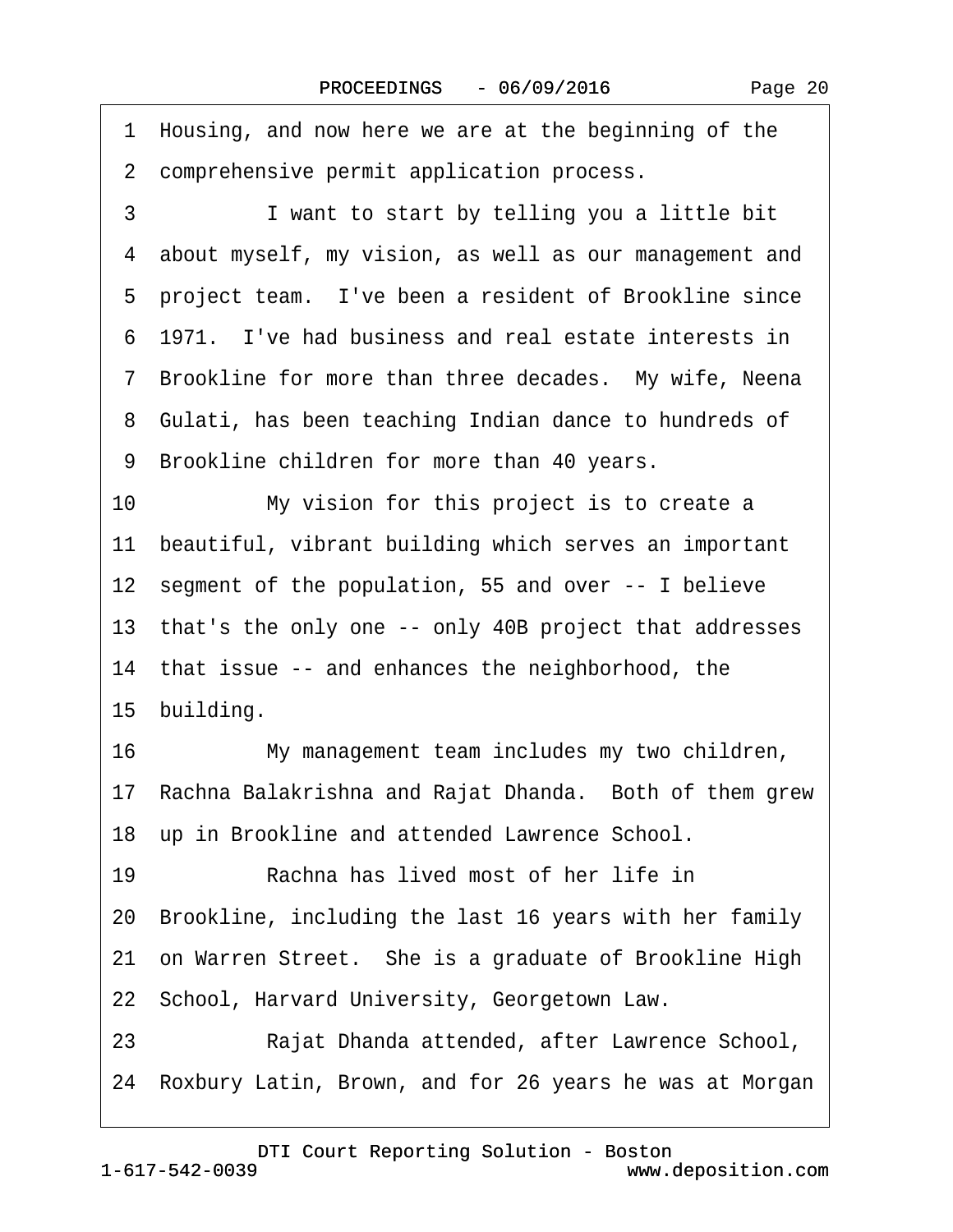Page 21

·1· Stanley in the capital markets department and headed 2 that department for last eight years. They bring 3 wealth of knowledge and experience to the project. 4 **· · · · So Brookline is home to us.** We are vested in 5 Brookline. We are proud to be in Brookline. 6 Our project team is led by Bob Engler from SEB ·7· Consultants and Haril Pandya of CBT Architects.· Both 8 of them are based in Boston area. Robert Engler has ·9· been involved in many similar projects in greater 10· Boston.· Haril Pandya is a principal at CBT Architects 11 and brings with him an immense amount of experience and 12 an outstanding team of consultants. 13 We have listened carefully to the issues 14 brought up by the Board of Selectman, the planning 15 department, and the community. We have made a sincere 16 effort to address them. We believe that we have a 17· project that Town of Brookline and Chestnut Hill 18 neighborhood would be proud of. The drawings and 19 plans, as was mentioned earlier, are on the planning 20· board website.· We would like your support for this 21· project and are available to answer any questions you 22 have. Please feel free to contact us at 23· chestnuthillinvestmentsllc@gmail.com. 24 • 24 • And now I want to turn this over to Rachna who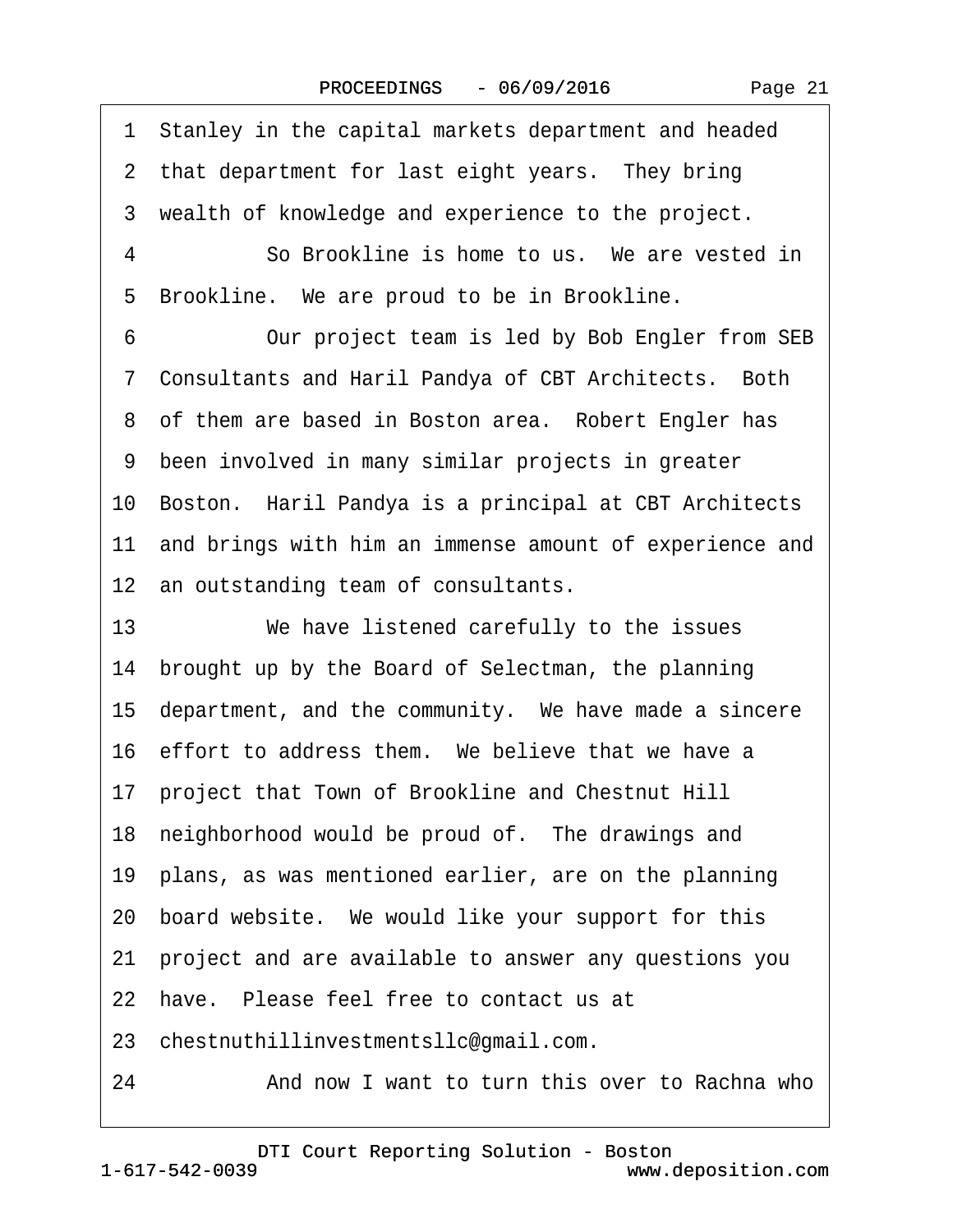1 has a few comments before Bob Engler starts. 2 MS. BALAKRISHNA: Good evening. My name is ·3· Rachna Balakrishna, and as you have just heard, I've 4 been a lifelong resident of Brookline, and we've been 5 working on this project for the last couple of years. ·6· We all know that Brookline is a great place to live, ·7· but it's also, obviously, a very expensive place to 8 live due to -- large part, to the limited supply of ·9· housing here and the great demand for living here. 10 We also all know that Brookline is a great 11 place for senior citizens to live due to all of the 12 great amenities that we have here: the significant 13· public transportation, as well as so many things that 14 are available within walking distance. As we've seen 15 from discussions and also market studies, it's a 16 place -- in particular, this location that we've been 17 looking at would be in great demand. We think that 18 this would be a great addition to this neighborhood. 19 • As some of you may know, after we bought this 20· property two years ago, we initially proposed a 21 commercial development on this site with a mixture of 22 retail and office space. Due to neighborhood concerns, 23· we've decided that this site would be better suited for 24 a residential building with retail on the first floor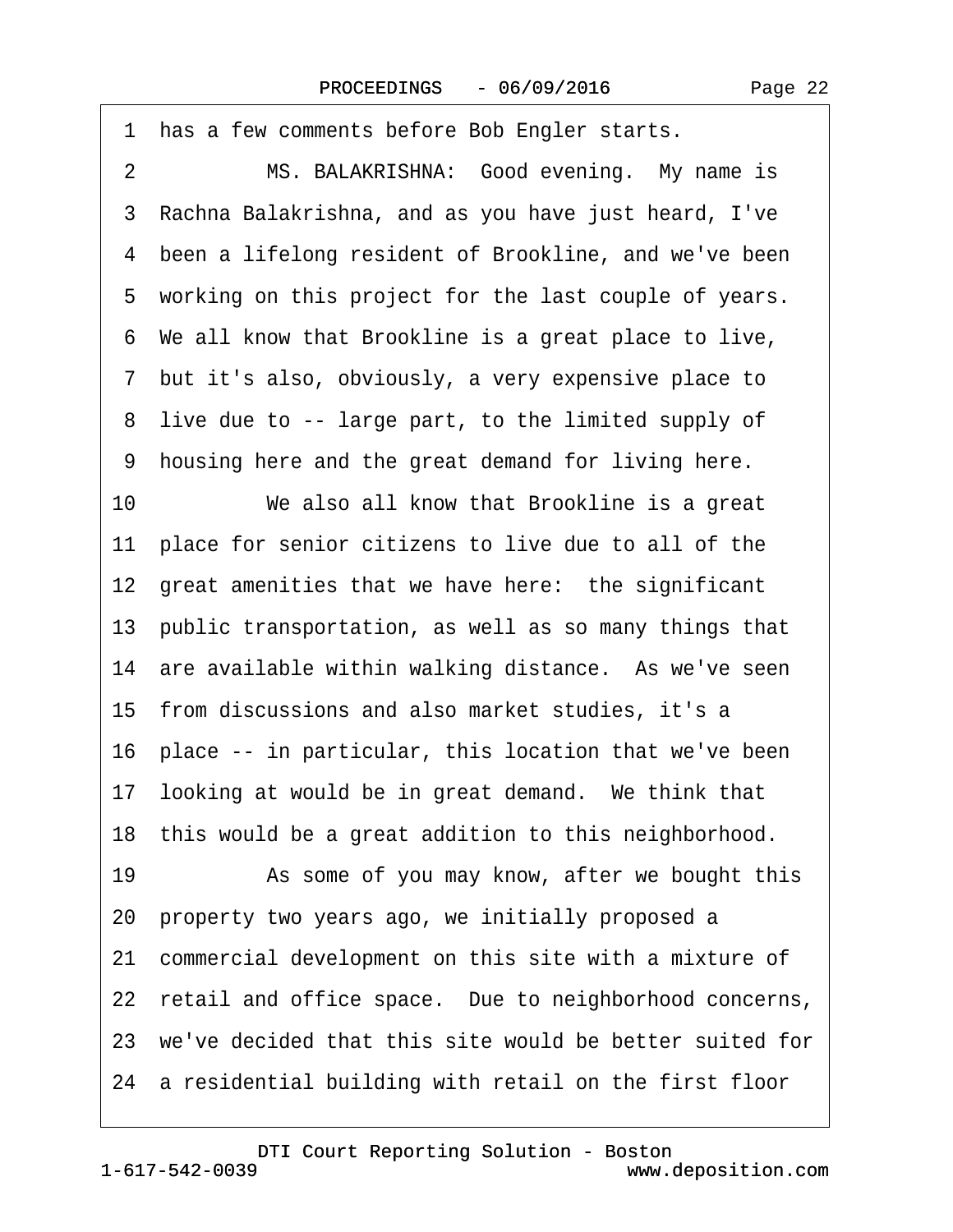| Page 23 |  |
|---------|--|
|---------|--|

·1· and, as was mentioned, an age-restricted project for 2 people aged 55 and over. We think that this product 3 will be a great addition to the neighborhood and will 4 really enhance the area and this very important corner. ·5· You'll see the plans, and you'll hear from our great ·6· team of consultants, and we thank you for your 7 consideration. 8 **I** would now like to introduce Bob Engler of 9 SEB Consultants. As you know, Bob has worked on 10· several projects here, and he will begin the 11 presentation for you. Thank you. 12 MR. ENGLER: Good evening. Bob Engler of SEB. 13 I have to laugh thinking 55 and older is for seniors, 14 because that was me 20 years ago. But nevertheless, 15 it's a project that really meets that demand. 16 We've talked to the town and we've -- they've 17 had other options. It's a great site and we thought we 18 could do -- meet a variety of needs. We really 19· decided, and the team decided, that a 55 and older and 20· also serving the affordable units for people that are 21· 50 percent of the median income -- which you can do. 22· You can do 20 percent at 50 percent versus 25 percent 23 at 80. And that's a need that's gone unserved in this 24 community, so we feel doubly strong that we have a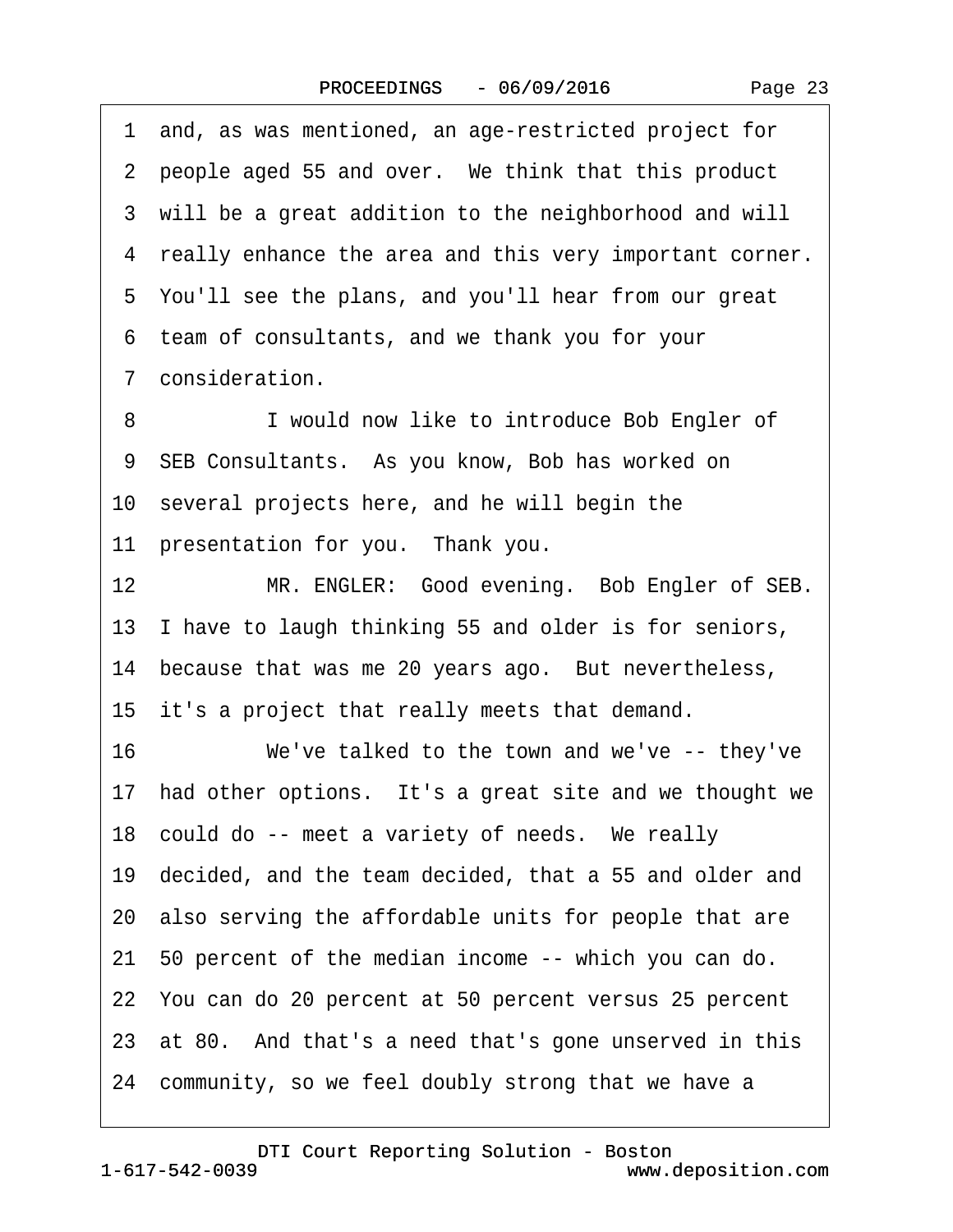·1· great market demand, or will, and we have a tremendous ·2· need to fill with people that are 55 and older that 3 earn 50 percent of the median and want to live in 4 rental housing in this opportunity in a great site. So 5 that's what we're trying to do. That's the objective. ·6· You'll hear tonight about how the project works. 7 While I have the mic, I wanted to point out a 8 couple of process things because I've been doing this ·9· for 40 years in 175 towns and 18,000 units, so I've 10 been around the block a few times. And the important 11 thing here for you all as well as for us is if there's 12 a discussion about the economics of the project, as 13· invariably there is, it always comes down to, why is it 14 so big. And we say we need it economically, and 15 there's a tension between that. 16 **It's very clear that the regulations and the** 17 court decisions have said that all the other 18 consultants for land use and design and engineering 19· work has to be done first, and having exhausted all 20· that discussion, at the very end you can take a straw 21· vote and say, we still think you're too big or 22 whatever. And only at that point, at the end of that 23· process, do we have a right to say we agree with your 24· conditions or we can't afford it, and then you can hire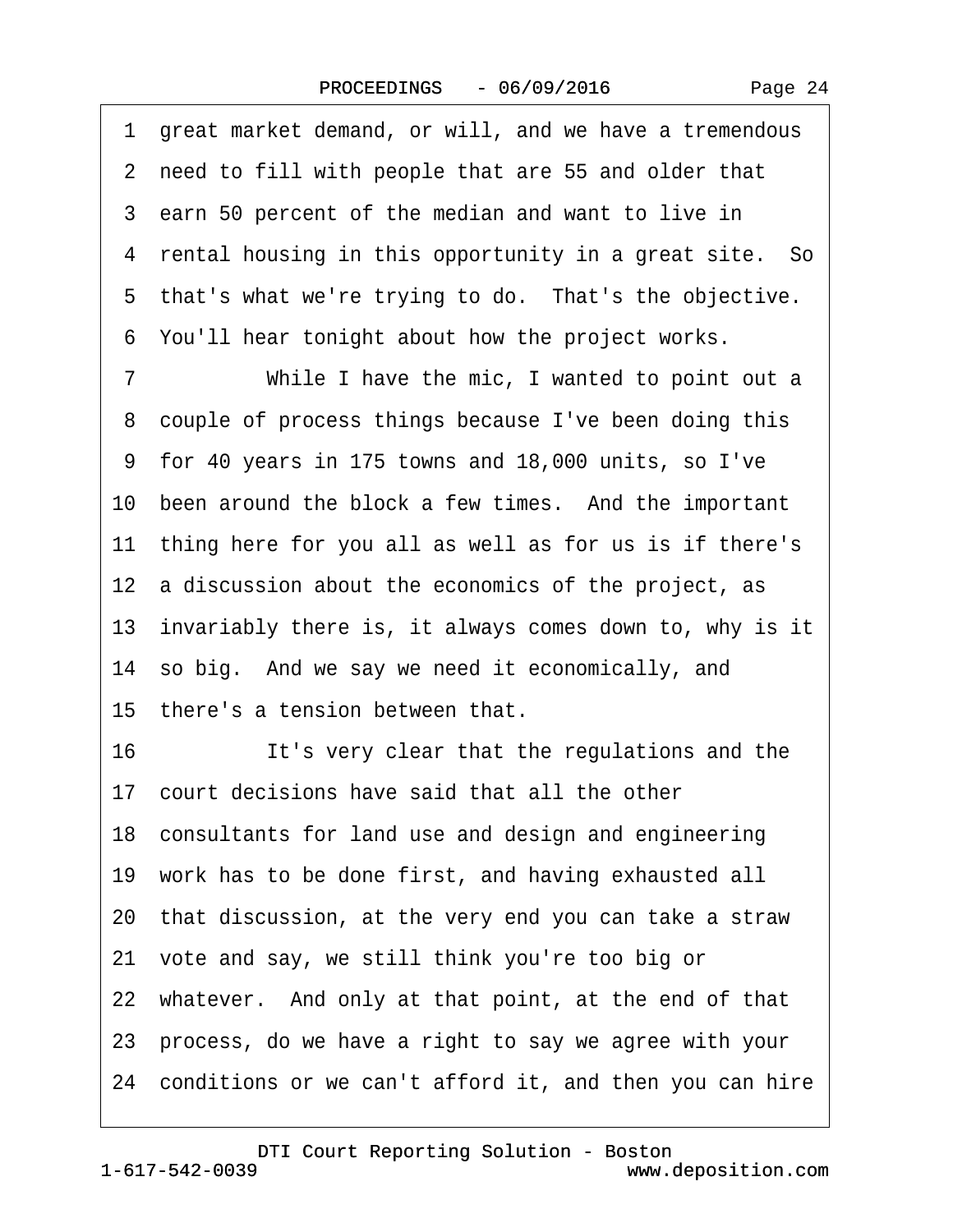| a 40B consultant -- or a financial consultant, and we<br>1 |
|------------------------------------------------------------|
| 2 can debate the economics of the project.                 |
| 3<br>I didn't write these regs -- I've been on a           |
| 4 lot of task forces -- but I appreciate the sensitivity   |
| 5 that you have to wait until the end of the process and   |
| 6 you don't want to run out of time. So the last 30 days   |
| 7 or 45 days, if you get to that point and there's time    |
| 8 to have this evaluation, we're happy to do it because    |
| 9 I've been running numbers for all these years and I      |
| 10 know what projects cost. And we're our own developers   |
| 11 as well as development consultants, so we're happy to   |
| 12 engage in that. So I just wanted to put that out there  |
| 13 because I think it's important for you to know.         |
| 14<br>Without having said any more than that, we'll        |
| 15 let Haril talk about the whole design because that's    |
| 16 what we're here to look at and focus on and that's what |
| 17 we'll do next. Thanks.                                  |
| 18<br>MR. PANDYA: Thank you very much. I'm just            |
| 19 going to quickly jump out of this presentation.         |
| Good evening. My name is Haril Pandya. I'm a<br>20         |
| 21 principal at CBT Architects in Boston and, you know,    |
| 22 we're -- been very fortunate enough to be a part of     |
| 23 this project for a while, and I think there's a         |
| 24 tremendous amount of opportunity, vibrancy, and a real  |
|                                                            |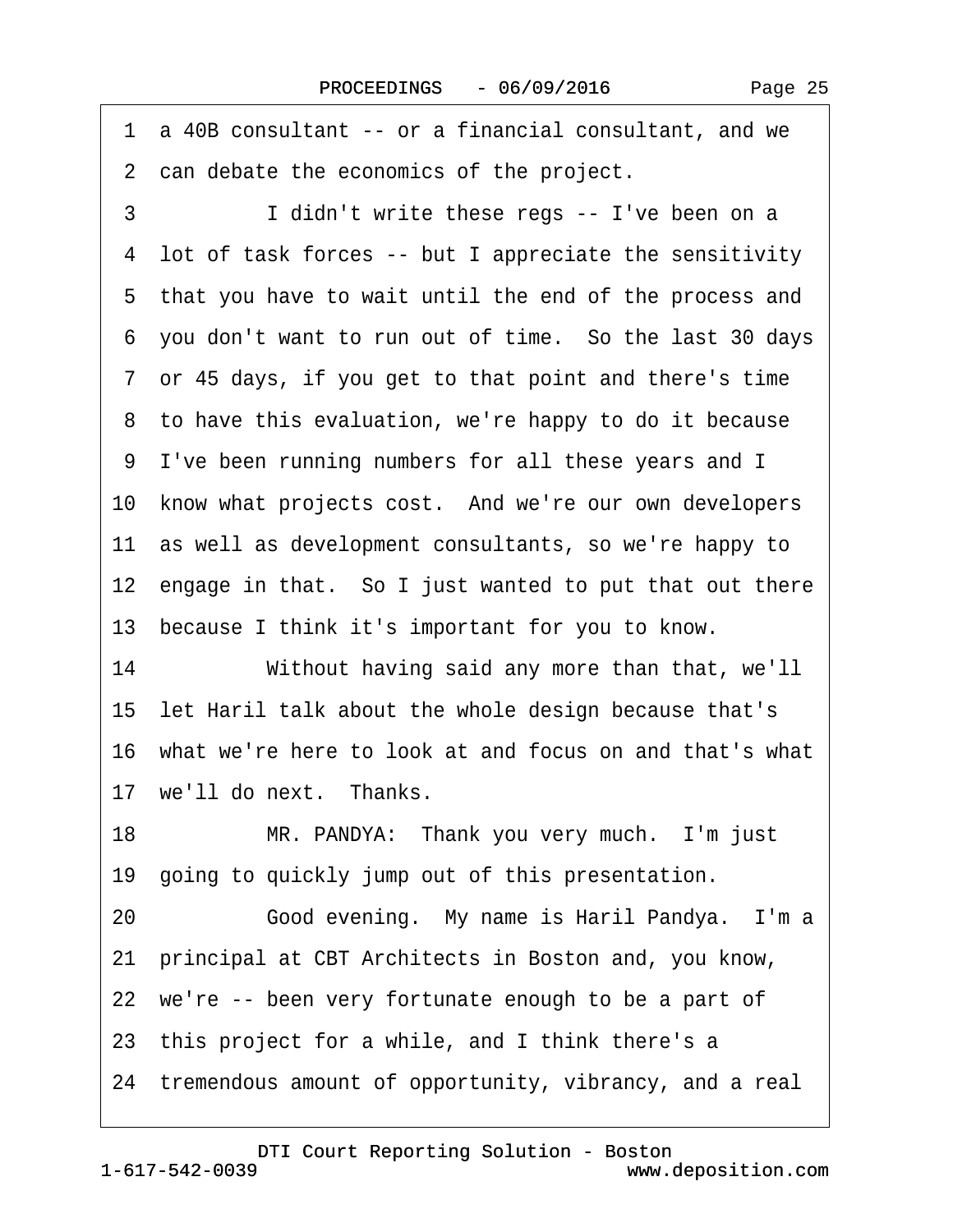| great project on our hands here.<br>1                            |
|------------------------------------------------------------------|
| $\overline{2}$<br>I think it really provides something really -- |
| 3 not only beautiful, but something really impactful for         |
| 4 the Town of Brookline. It's a really sort of                   |
| 5 interesting and critical site. I think we've been              |
| 6 looking at this for a while, and I think it's really at        |
| 7 the -- a gateway opportunity for the Town of Brookline,        |
| 8 and I think that's really a big part of how we see this        |
| 9 project, is it's a really good gateway opportunity.            |
| 10<br>So just to back out a little bit to kind of                |
| 11 orient everyone, this is -- the red dashed line               |
| 12 essentially indicates the site in its before condition        |
| 13 or current condition with the previous gas station            |
| 14 which was there.                                              |
| 15<br>Essentially, then, diagonally, east, west,                 |
| 16 Route 9, up and down, if you go up diagonally is              |
| 17 Hammond Street. And really, if you -- we'll look at           |
| 18 some images in a second, but really on the left side is       |
| 19 a lot of the retail development that's there. And as          |
| 20 you kind of go, maybe four or five minutes down the           |
| 21 road on 9 is really where you kind of get into downtown       |
| 22 Brookline, if you will. So it's really kind of leaving        |
| 23 Chestnut Hill to a degree and really kind of entering         |
| 24 Brookline, you know, not too far from the site. And,          |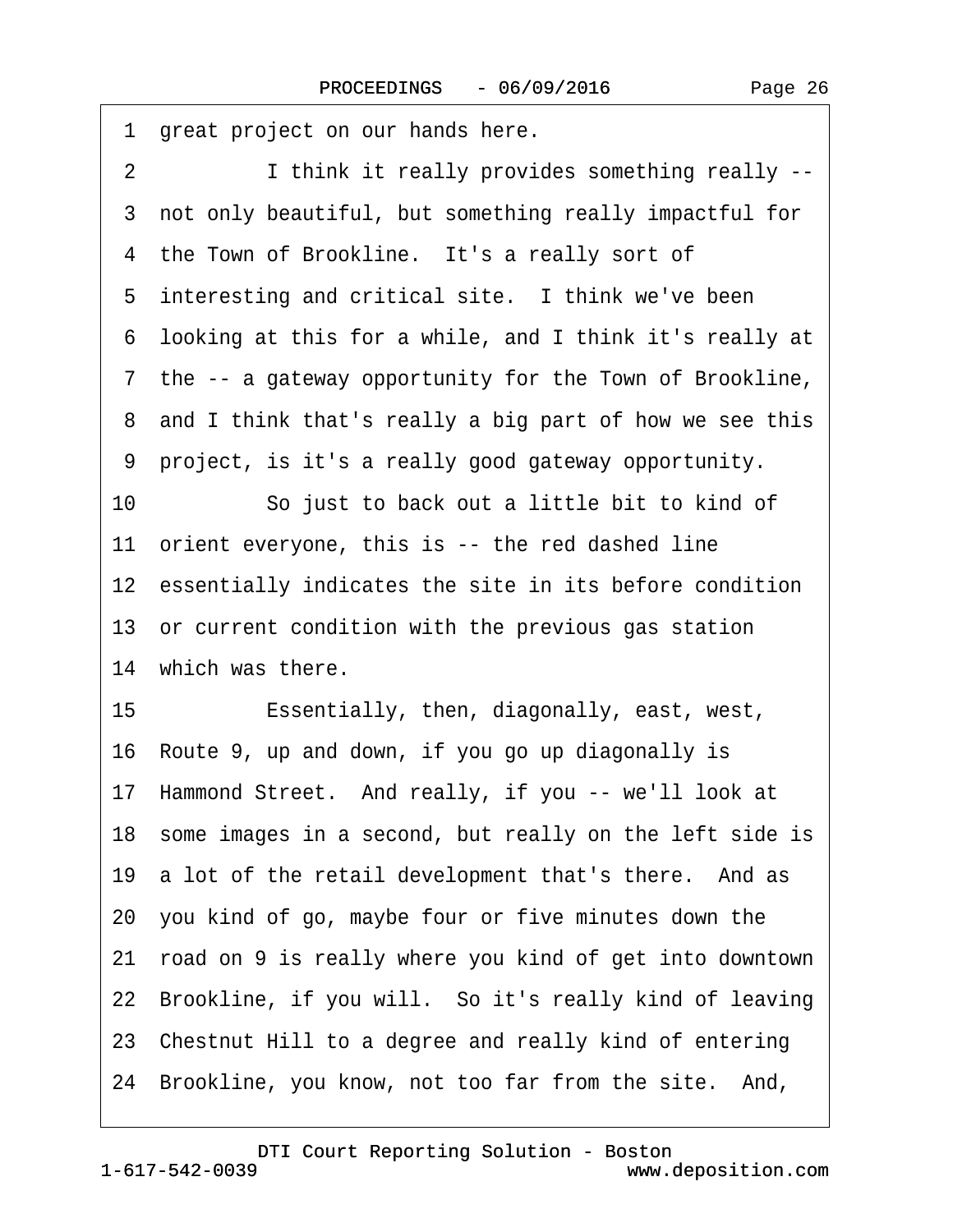·1· you know, part of that, from an urban design ·2· perspective, is really an opportunity to feel -- to 3 create something vibrant. 4 So this is the site, essentially, looking ·5· eastward on 9, and you kind of see the site -- you see 6 the site right there. And then this is sort of looking ·7· back westward, and you can see all the recent 8 development for retail in the distance. 9 And then on the street view -- it's not 10· looking so great on the screen here, but it looks good 11 on my laptop  $-$  is the view looking at the site, 12 essentially, again, looking eastward. And then here it 13 is from Hammond kind of looking towards the tennis 14 club, Route 9 and beyond. And then this is further 15· back down Hammond looking back towards the 16 intersection, and then from across the street. And 17 this is sort of coming -- as if you're walking from 18· public transportation, if you're walking along the 19 sidewalk on your left and making your way across the 20· street, and then the traffic and the cars in the road, 21 essentially. 22 So this just gives you a sense of, obviously, 23 where we are. It's a very well-traversed area with a 24· lot of retail, a lot of residential in the area, and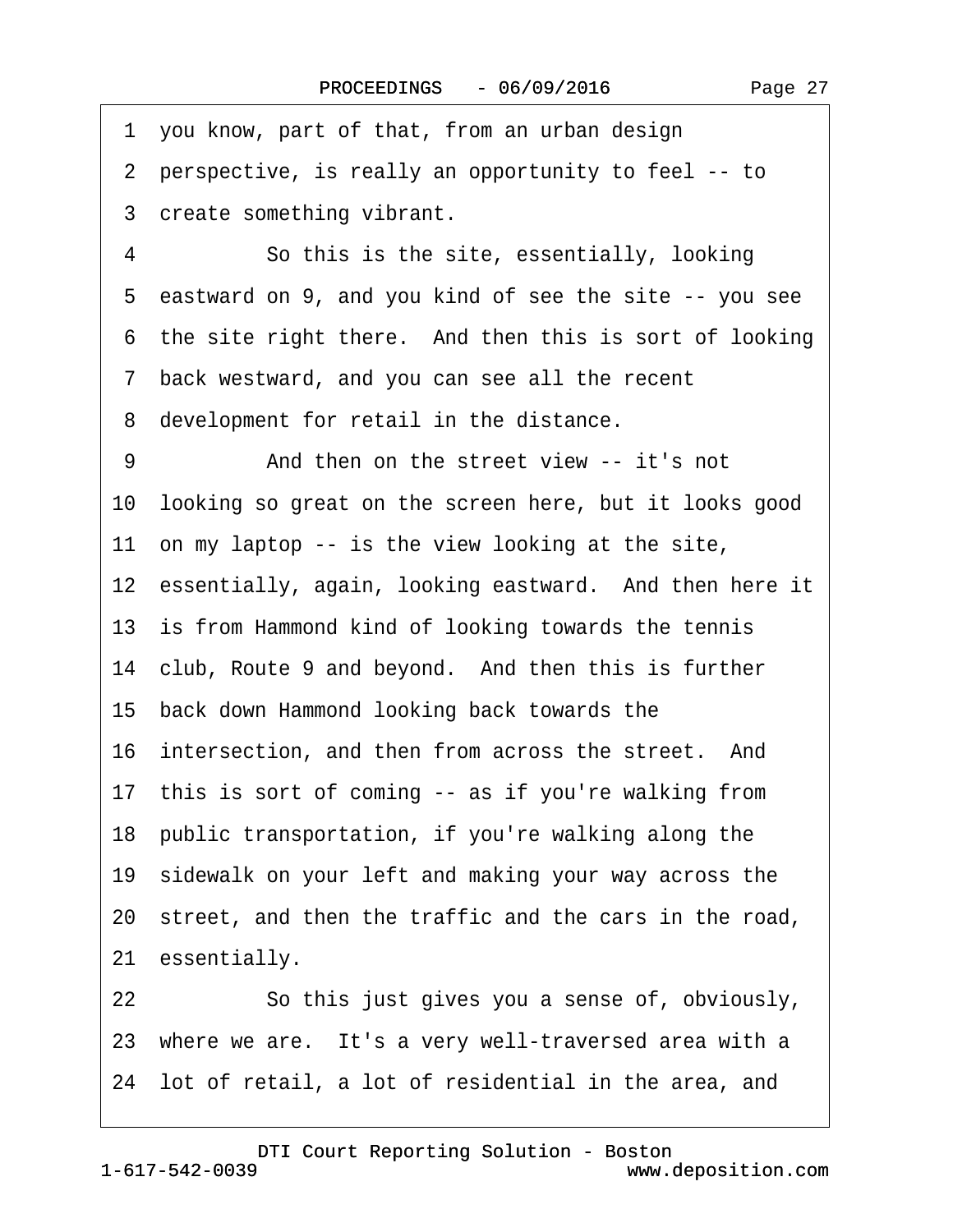Page 28

| 1  | there's a lot of pedestrian life. And I think that's a     |
|----|------------------------------------------------------------|
|    | 2 big part of the value and the importance of the site,    |
|    | 3 is that sort of pedestrian engagement. And that's the    |
|    | 4 importance of, I think, developing it, sort of right,    |
|    | 5 if you will, and then try to create sort of a            |
|    | 6 destination, which I think is really important for the   |
|    | 7 folks who will be living there, creating a vibrancy,     |
| 8  | potentially a retail that really kind of add to that.      |
| 9  | So here's the proposed outline of the building             |
|    | 10 on the existing site and sort of occupying most of the  |
|    | 11 site. And then similarly from the rendering in the      |
|    | 12 front, this kind of gives you a sense of the -- a       |
|    | 13 little bit of the street life, kind of, you know,       |
|    | 14 showing tall retail, you know, very glossed, if you     |
|    | 15 will, on Hammond and really trying to create a -- and   |
|    | 16 continue, if you will, a retail outlay that's already   |
|    | 17 sort of established along here in the back, really kind |
|    | 18 of complete the corner which, I think, urbanistically   |
|    | 19 is sort of really the right way to go and really        |
|    | 20 creates a nice end to the destination and punctuates    |
|    | 21 the corner, really, between Hammond and 9.              |
| 22 | And then on the Boylston Street side, you can              |
|    | 23 see here, you know, the sort of gentle setting back of  |
|    | 24 the building, sort of diminishing the mass of it and    |
|    |                                                            |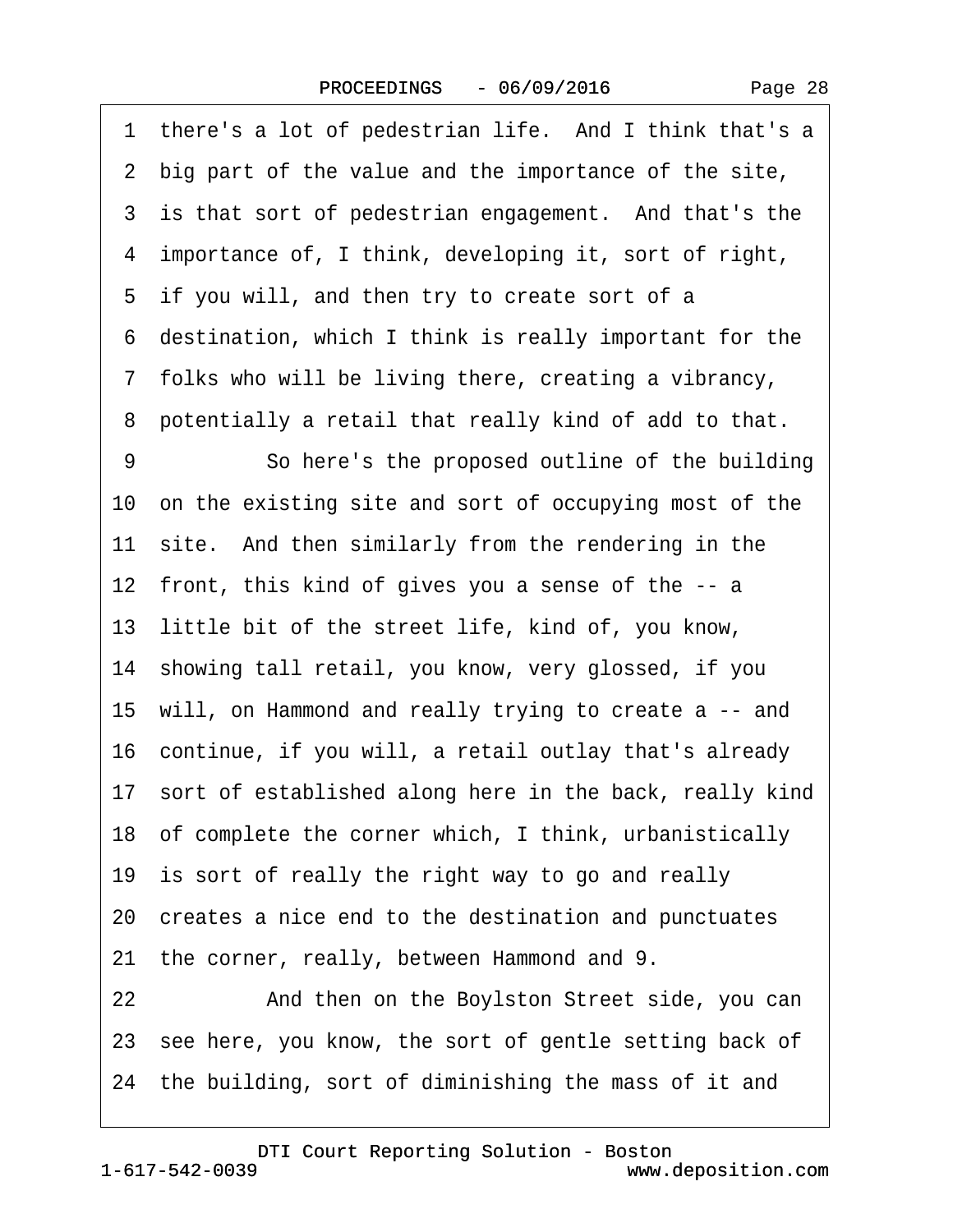Page 29

1 then looking back on Hammond and Heath and sort of 2 seeing it from beyond.

3 You know, part of the materiality of the ·4· building really is trying to create a sense of warmth 5 and inviting sense of the building. This is something 6 that we do not want to have a lot of steel or glass and 7 make it look very corporate. We wanted to have it very 8 sort of warm. It is a residence, after all. We wanted 9 to use warm materials, warm tonality. Even if --10· whatever metals are being used, again, they're warmly 11 toned and also create a sense of light and life at the 12 ground plane so that the ground plane retail level 13 would also be lit with a nice warm glow and really kind 14 of create an attractive quality to the corner. 15 This is an elevation of -- on the west looking 16· at the building, 69 feet in height, so it's essentially 17 five stories over the retail. 18 • **And this the south, so this side, you know,** 19· you're kind of blocked by some of the buildings here, 20· so there's fewer -- a little bit less fenestration. 21 • **And then the north elevation, really kind of** 22 looking back at the front. So if you are -- this is, 23 like, as if you were on Route 9 kind of looking back at 24 the building.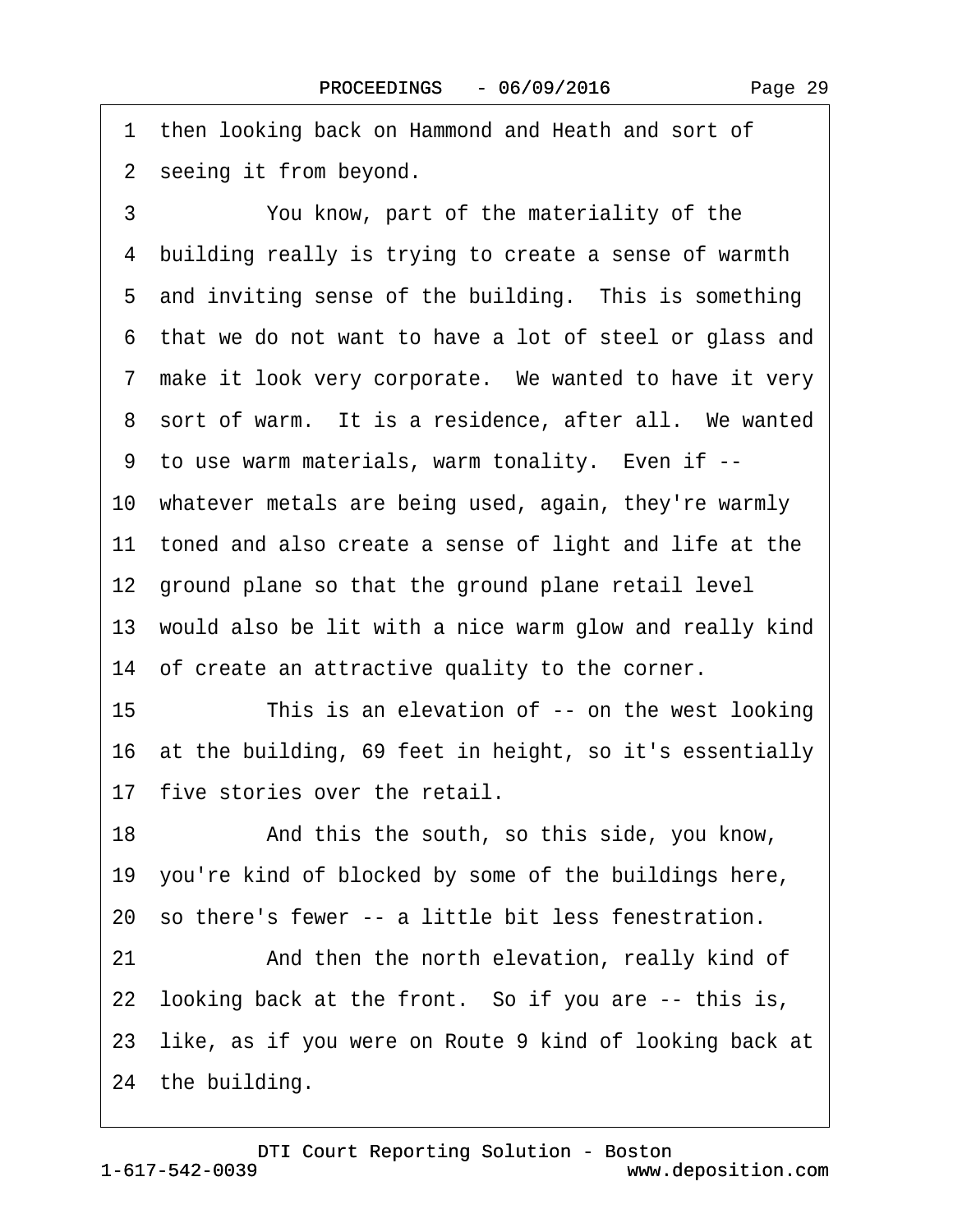| Page 30 |  |
|---------|--|
|---------|--|

1 So there's, you know, a lot of layers to the 2 building, which I think helps not looking -- making the 3 building look like an extrusion. So the thing that we 4 really wanted to be sensitive towards is creating a ·5· sense of layers, having a playful elevation that's not ·6· just a series of repeating events that kind of create a ·7· monotony.· I think we wanted to create a very lifelike ·8· quality to the facade of the building as well as ·9· creating opportunities where the mass can move and push 10 and pull a little bit and then really kind of address 11 the gentle curve at the corner of the building. 12 This is the east elevation as if you were sort 13 of looking back towards Chestnut Hill. And this is a 14· section -- sort of section elevation, if you will, 15· which will kind of cut through the drive aisle that's 16 here, which we'll look at in a minute. But we're 17· looking back.· Again, sort of lesser fenestrated on the 18 left and a little bit more -- because the building sort 19· of is at a slight angle, so that's what you're looking 20· at is the -- the density of the lines is really because 21 we're down here looking at the aggregate of all the 22 lines.

23 And then this section of the building is -- we 24 are going to have a level of parking below, and the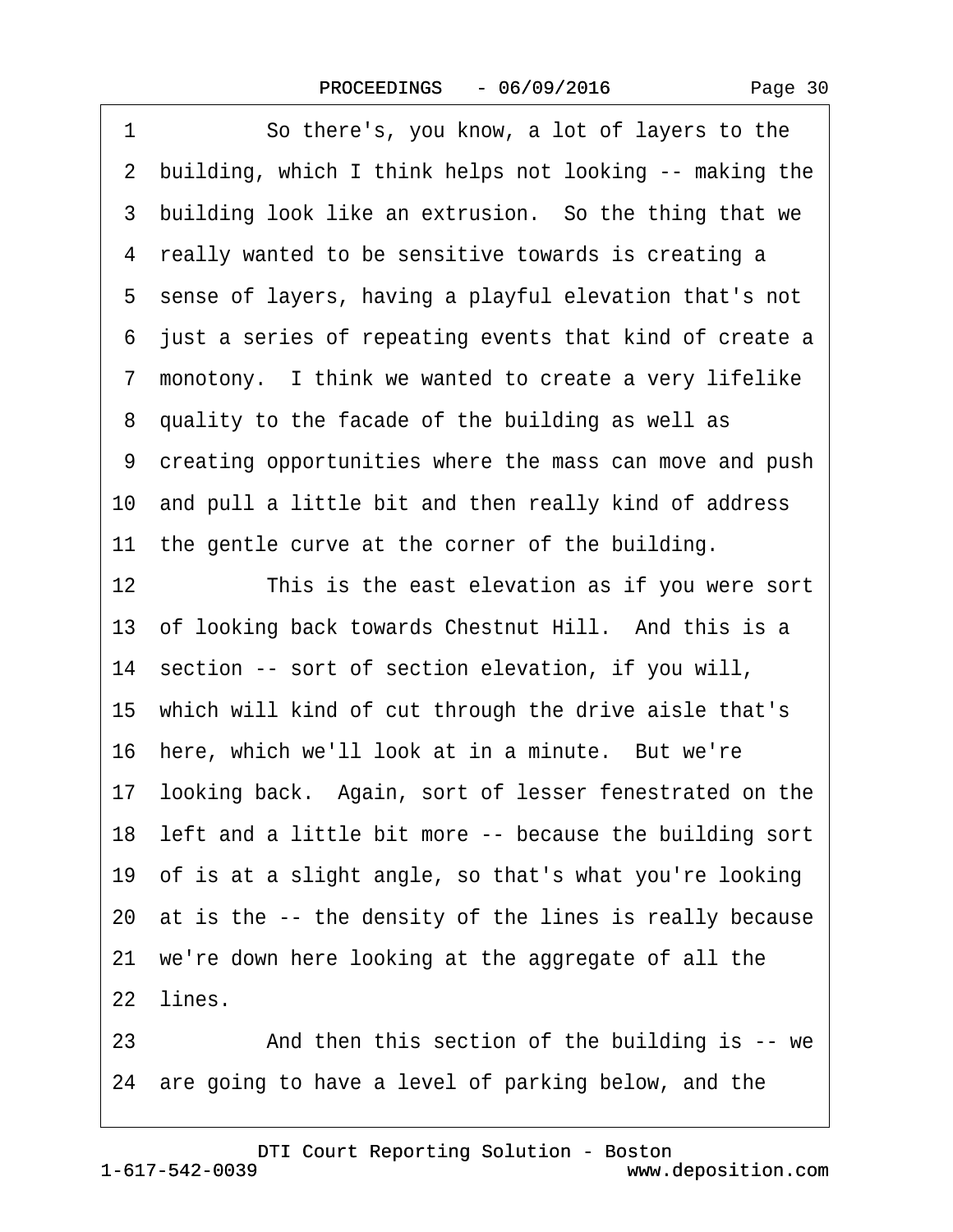·1· level of parking below is accommodated because it's 2 residential. It will be both through stackers and some 3 remainder parking in the area there. And you can see 4 the next level up here is indicated with the lobby of 5 the building and the retail and then the upper levels 6 are the units above that. Similarly, the section 7 looking up the other way through the drive aisle.

8 At the lower level, this is the basement, so ·9· essentially -- we'll look at the ground plane in a 10· second.· But as you come down, there are two garage 11 elevators, essentially, that bring the vehicles down 12 through valet. And the valet service essentially parks 13· the car and, on demand, essentially, will retrieve your 14 car as needed. But an overall count of 80 spaces. So 15· 29 stackers and 58 spaces there, and then on the floor 16· there's around 22, so that's how we get to 80.

17 • And then on the ground plane I'll explain a 18 few things and then I'll bring up Nitsch Engineering 19· and they can talk a little bit further and provide some 20 more detailing. But on the ground plane here you can 21 see that there's -- we're creating a multi-tenant 22 retail opportunity -- some of it faces Route 9, some of 23 it faces Hammond -- a little area for the lobby which, 24· you know, allows the residential guests to kind of come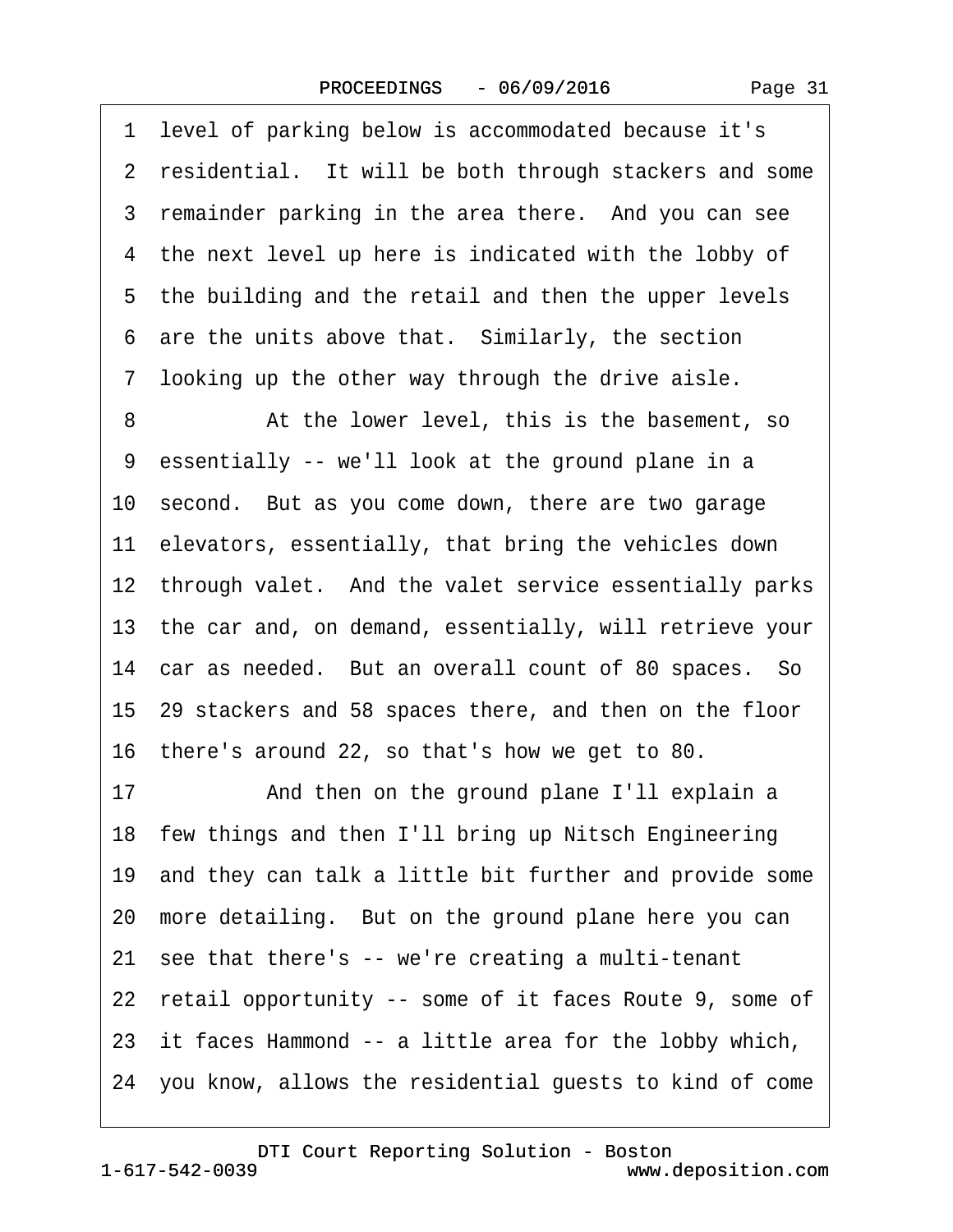1 in and get up into the building.

2 **2** And then on the drive aisle side here on the 3 right is where you would pull in, essentially, with a ·4· small queue area and then essentially go into the lift 5 through the valet and that'll take the car and you can ·6· continue to walk into the building if you were coming ·7· that way through the bottom and then get to your unit ·8· from that side.

9 Or, you know, because, I think, Hammond is a 10 much more lower scaled, if you will, side, the 11 residential side, it made a lot more sense to create 12 the residential entry off of Hammond. It's a nice 13· tree-lined street, et cetera, and I think that provides 14 a really nice residential entry to the building.

15 MS. JOHNSON: My name is Jennifer Johnson. 16· I'm a civil project engineer at Nitsch Engineering, and 17 I'm just going to highlight a few of the other exterior 18 site features here.

19 • As Haril mentioned, you will access the site 20· vehicularly from Boylston Street and head down a heated 21· concrete driveway that will provide access to the 22 subgrade garage. Although the building takes up much 23· of the site, there's a nice wide sidewalk to provide 24 pedestrian access to each of the retail units. And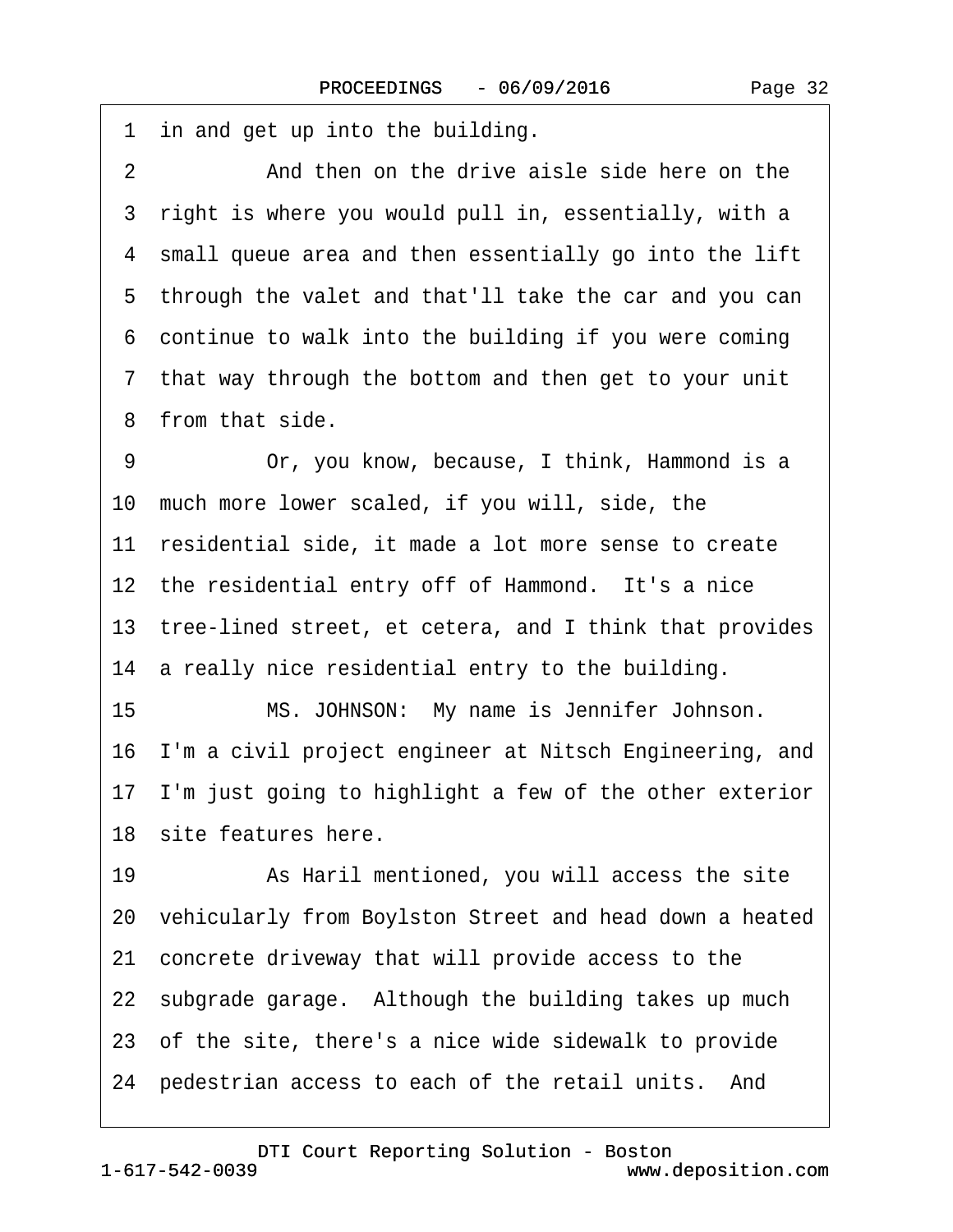·1· then on Hammond Street, that's where the pedestrians 2 will be able to access into the tenant space for the ·3· residential area. ·4· · · · · ·To provide additional enhancement along the 5 streetscape, there's going to be five new trees as well ·6· as a planting area along Hammond Street. 7 **••** And if you look also on Hammond Street, 8 there's a vehicular loading area that's sized ·9· adequately for both residential and retail delivery 10 trucks, local FedEx trucks, and trucks of that size. 11 With regards to utilities, sewer, drainage, 12 gas, and electric will all be brought to support the 13 building's operations. 14 Specific to stormwater management, I'll give a 15· quick overview, and I know we'll probably have more 16· discussions about that as engineering has a chance to 17 review. But with the existing site as a gas station, 18 there was a heavy use of vehicular loading, obviously a 19· lot of pollutants, kind of a pollutant hot spot from 20· our perspective, and maybe some water quality issues by 21 not having a lot of stormwater treatment. 22 So with the new building, since most of it 23 will be a roof rather than having a lot of vehicular 24· traffic, there's going to be a pretty substantial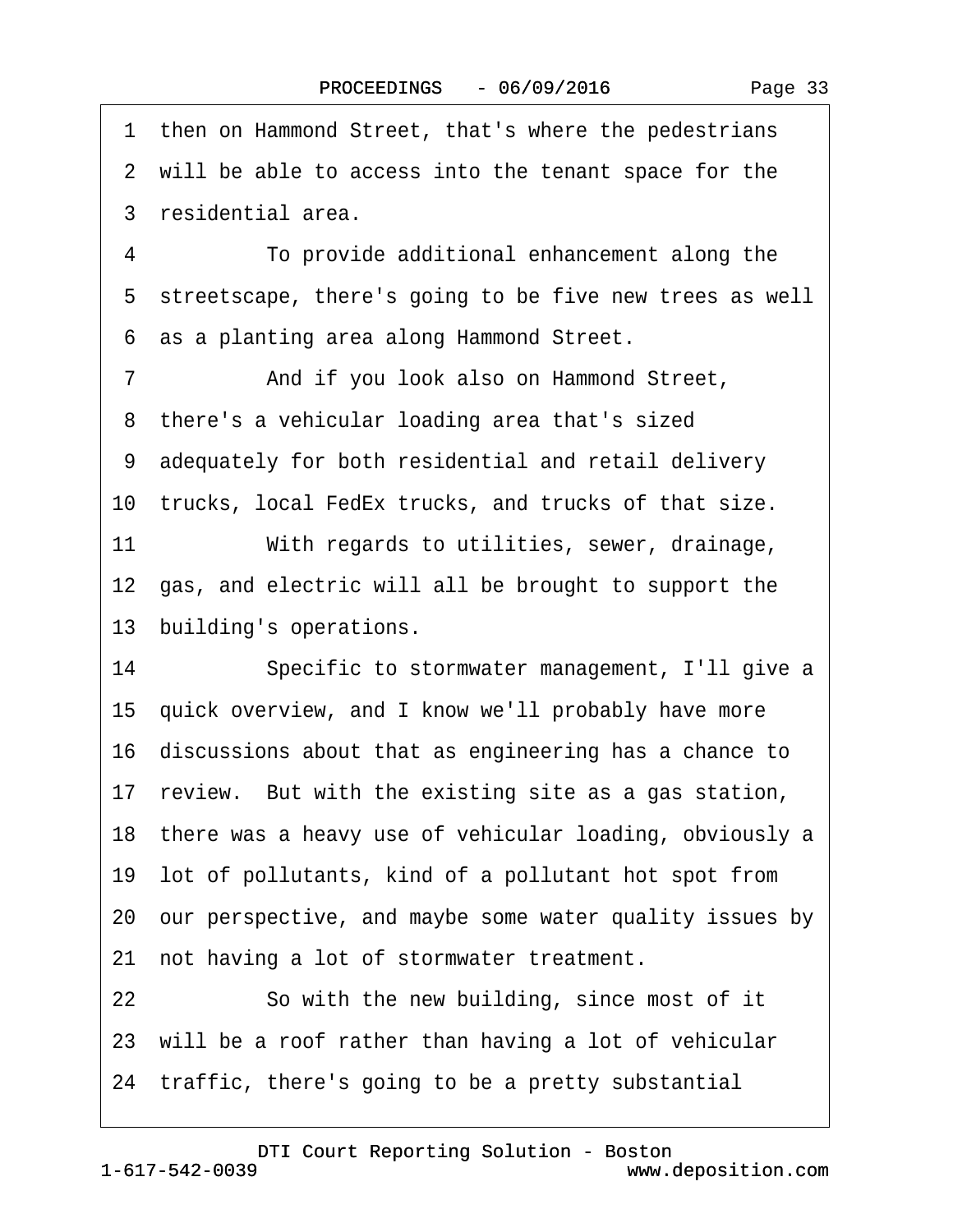1 improvement to water quality. And that's something 2 that we did look at and quantify as part of our 3 calculations. 4 The drainage itself will be captured from the 5 roof and brought into the building's basement where it 6 will be stored and detained in a 4,500 gallon 7 stormwater retaining tank, and then it will be pumped 8 up into the drainage main that's currently located 9 within Boylston Street. 10 MR. PANDYA: I'll just backtrack because we 11 skipped over a couple of slides. So you can see here 12 where we left off, there's the ground floor plan and 13 the entries for retail tenants. So on average, around 14· 2,000 square feet each for retail with one smaller 15 retail in there. But, you know, this could be 16 compressed into two or four. I think we just wanted to 17 create more flexibility to provide the opportunity for 18 the retailers to come in. 19 • And then we'd like -- we're going to be having 20· the planted areas with new trees, and then that will be 21· sort of surrounded by where the entry to the 22 residential area is going to be. 23 **I** Typical floor plan for the units essentially 24 kind of lays out like this. You know, the square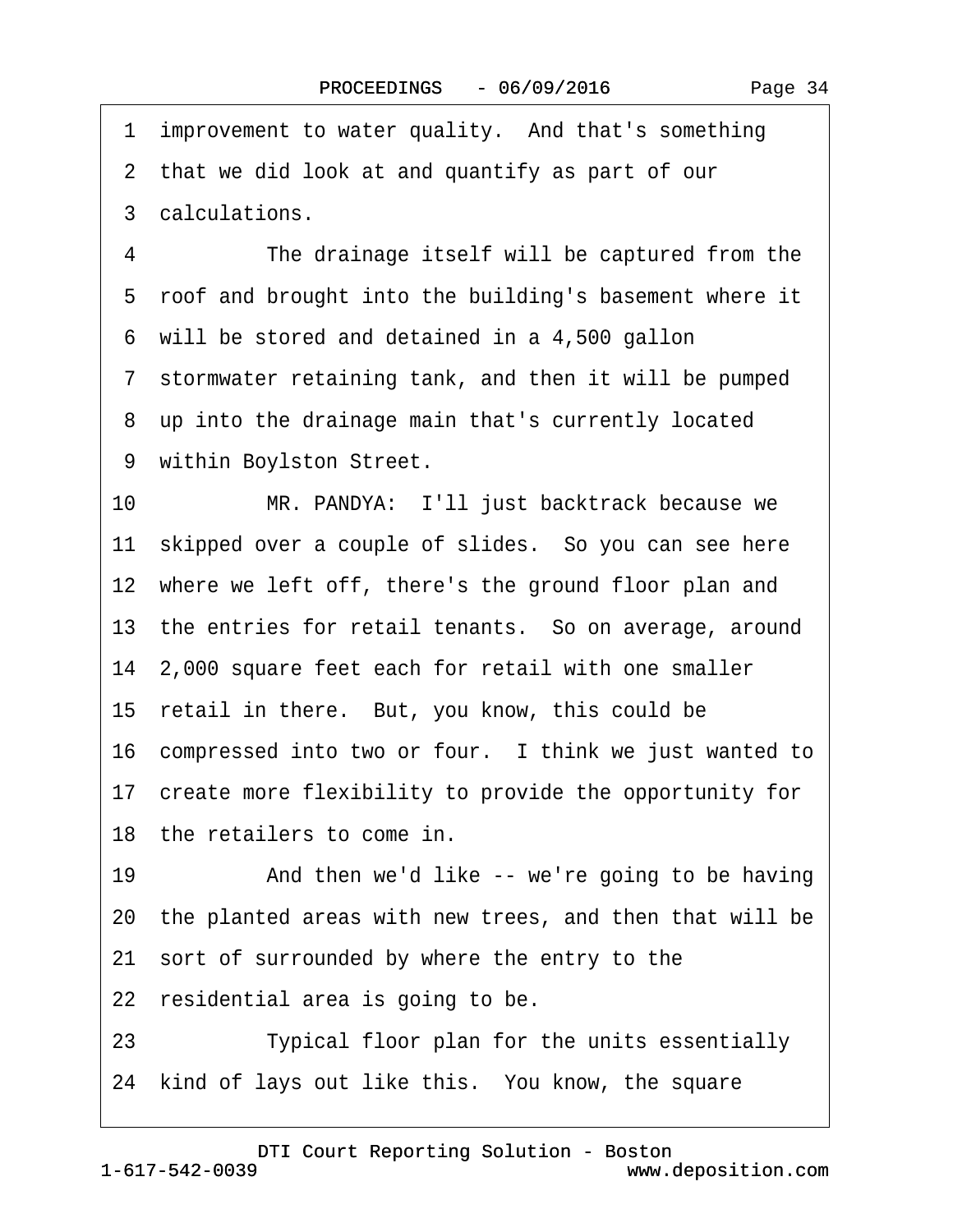·1· footage sort of averaging from, you know, the mid 7s ·2· all the way up to some units that are around 1,200. 3 This one is 1,300. That's a two-bedroom. But it gives ·4· us a variety of size and scale that comprises 45 units. 5 **· · · · So on setbacks, you know, we have one required** ·6· (indecipherable) -- 7 (Interruption by the court reporter.) 8 MR. PANDYA: There's a setback on the rear 9 yard -- which is what we're calling over here from the 10 lot line -- of 17 foot 6, and then there are other 11 areas where we're also providing setbacks from the lot 12 line, which is over here at 14 feet. Over here we're 13 at sort of a zero lot line, or close to it, for the 14 adjoining building. And then we're -- the ground floor 15· is set back all around just to provide a little bit of 16· ease of tension from the lot line back so we can 17 provide for some overhangs and retail signage and 18 canopies. 19 We did quickly look at the shadows and the 20· impact of the building, both in an as-of-right 21· condition, which essentially kind of says, you know, if 22 we were to sort of build as of right, what the impact 23· would be, and that's essentially demarcated by the blue 24· shadow.· So the blue shadow is really just the new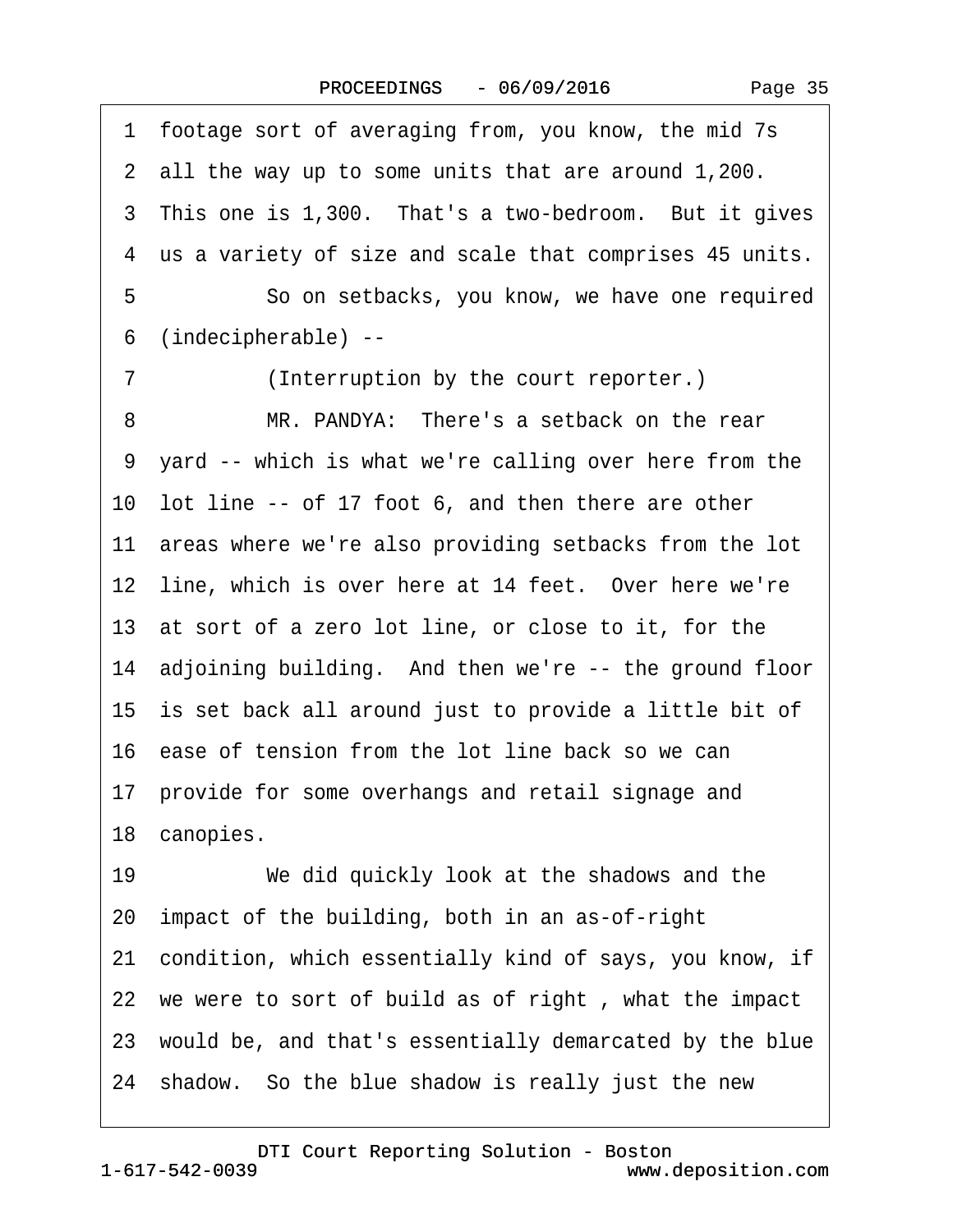1 shadow created by the building, and all the other 2 shadow lines are essentially the existing buildings ·3· that create the shadow. 4 So you can imagine when the sun is at its 5 lowest in the winter, you know, your shadow lines are 6 the longest. But in reality, I guess, if you look at 7 it in December in the as-of-right condition, sun sets 8 at 4:30. You know, you're really looking at -- by the ·9· time the building creates any impact to its adjoining 10· neighbor around noon, you're looking at -- you know, by 11 the time it really kind of starts covering the 12 building, maybe just, you know, a couple of hours of 13· shadow as the sun sets so quickly in the winter, 14 unfortunately. 15 But overall, as the sun angles are higher in 16· June, you know, the impact is -- and the as-of-right 17 study's on the left, so there's a few hours that the 18 building remains in shadow. 19 **If you look at the proposed building, you'll** 20· notice that, actually, the timing of shadow is very 21· similar because the height, you know, is relatively 22 consistent. You're still getting impacted by the 23· neighbors that surround it, and similarly your impacts 24· of shadow that's new shadow is a very, sort of, overall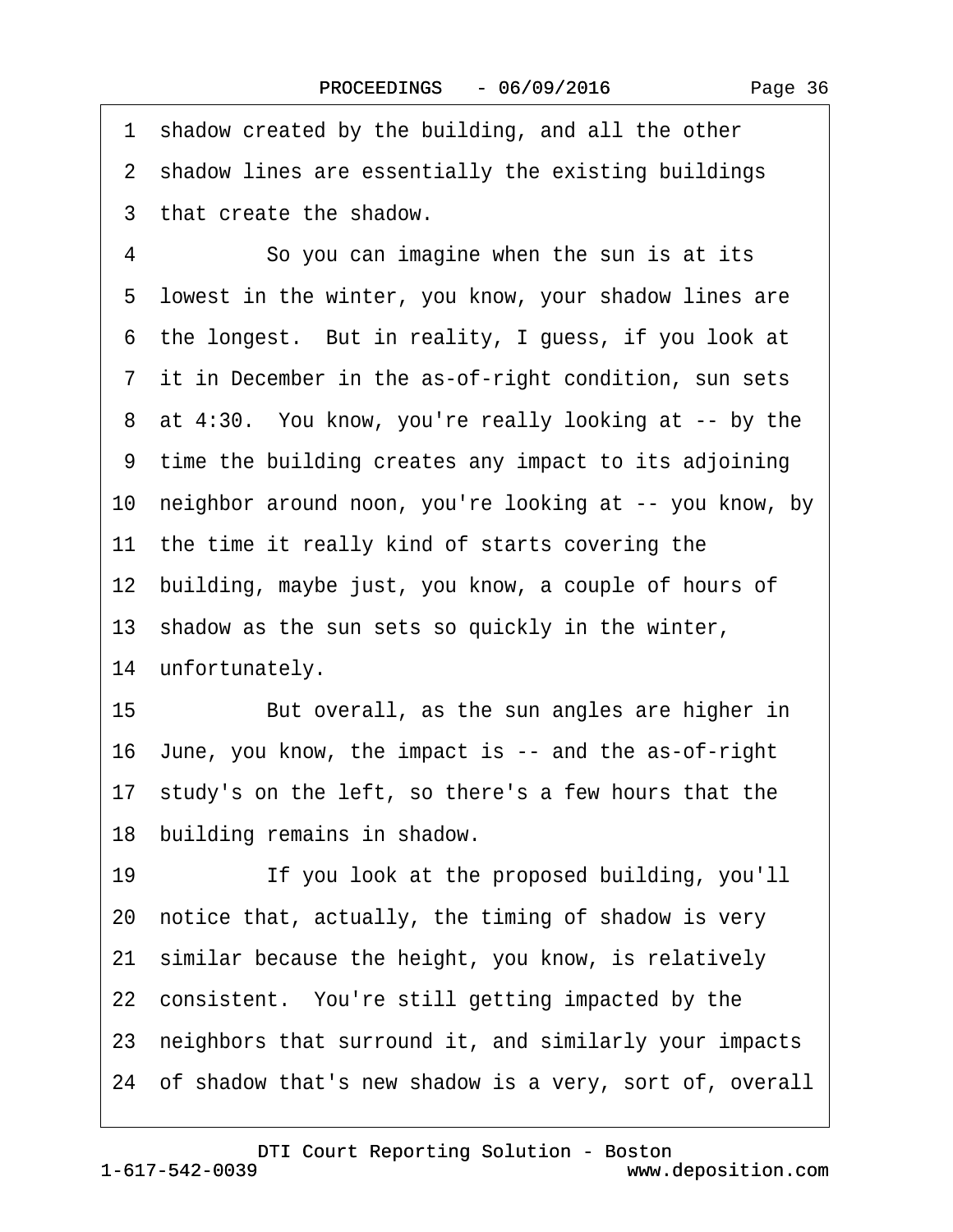Page 37

<span id="page-36-0"></span>1 minimal change between the as-of-right and the 2 proposed. 3 I'm going to bring up Giles. 4 MR. HAM: Good evening. For the record, Giles ·5· Ham with Vanasse and Associates, and just a couple of 6 quick points. 7 We've done a very detailed traffic study, 8 submitted it to the town staff for review. Senior ·9· housing is a very low traffic generator in terms of 10 residential. These are just some of the traffic 11 generation numbers for this project. So during a 12 one-hour weekday morning period, we generate about nine 13 vehicle trips. There's four vehicles entering and five 14 vehicles exiting over a one-hour period. A little more 15 in the evening time, 19 vehicle trips, as you've got 16 the retail activity as well as the residential 17 activity. About 248 daily trips. And that's based on 18 the industry standard in terms of traffic generation. 19 We've compared that to the proposed gas 20 station, the prior use. And as you can see, and it 21· makes sense, that this proposed use in terms of traffic 22 is much less than the prior gas station used, about 10 23· to 20 percent of the prior numbers for a gas station. 24 • And just a couple of things I'll also note.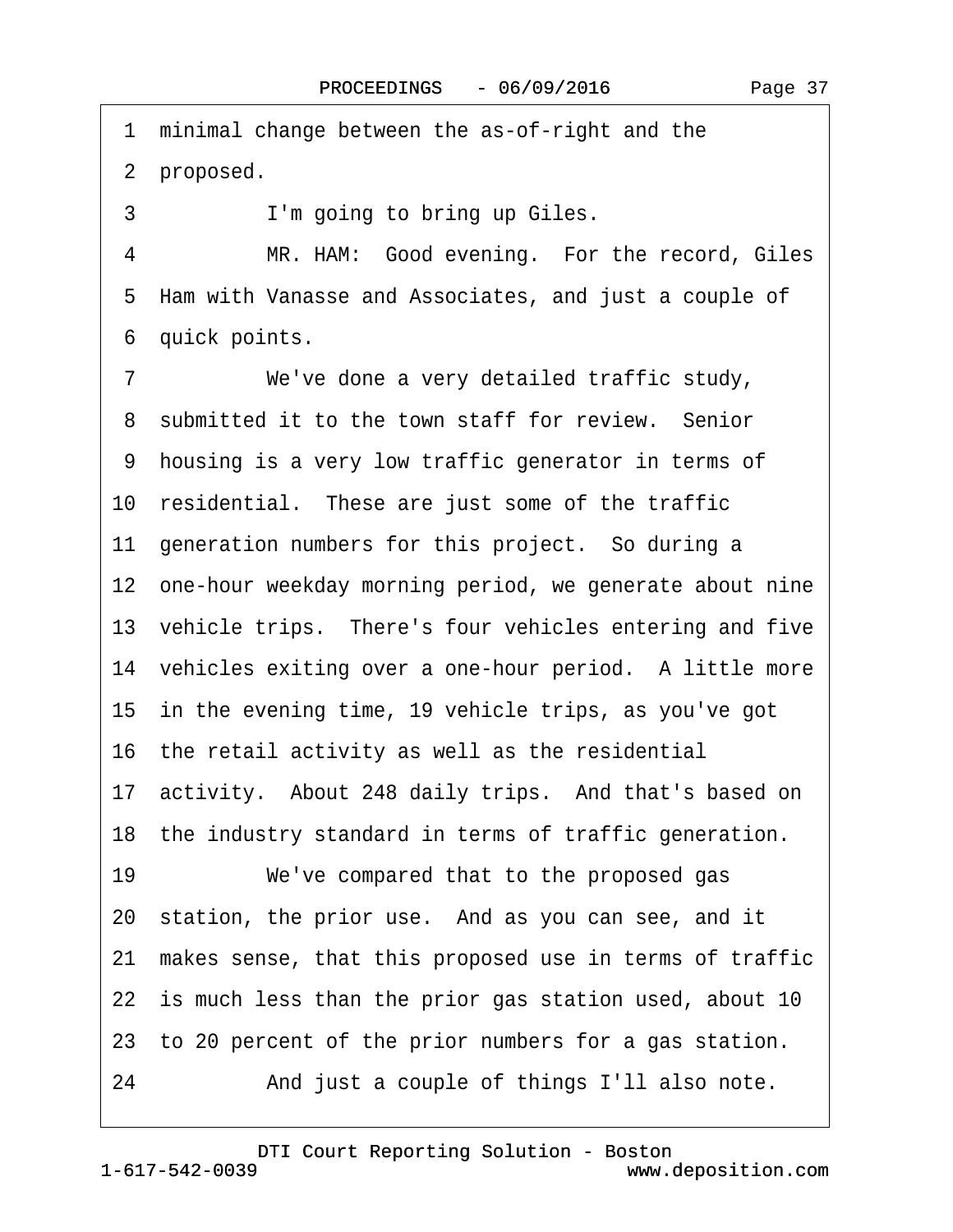Page 38

<span id="page-37-0"></span>·1· Boylston Street is under MassDOT jurisdiction, so to 2 modify the driveway, to put the driveway on there, we 3 need MassDOT approval. We've met with them, we've had 4 discussions with them. The driveway will be about 20 5 feet wide and will be a right-in, right-out-only ·6· driveway on Boylston Street. 7 Just a couple design criteria. Again, it will 8 be a 20-foot wide driveway. There are three driveways 9 that service the site today, one on Hammond Street and 10 two on Boylston Street, so we've closed two driveways. 11· And in terms of conflicts with vehicles or your 12 pedestrians, that's a much better and safer condition 13· you have today.· You have one conflict driveway versus 14 three. 15 • Eighty parking spaces we'll add to service the 16 project. And I will note on Boylston Street along our 17 frontage that there will be no parking there, and the 18 state will probably put some signs up there or have us 19 put signs up there so there will not be any parking 20· along our frontage on Boylston street. 21 And really in summary, we also have MBTA 22 access, so we have a portion of people who will be 23 using the Green Line or the MBTA, less traffic than the

24· prior use, and again with the design, with MassDOT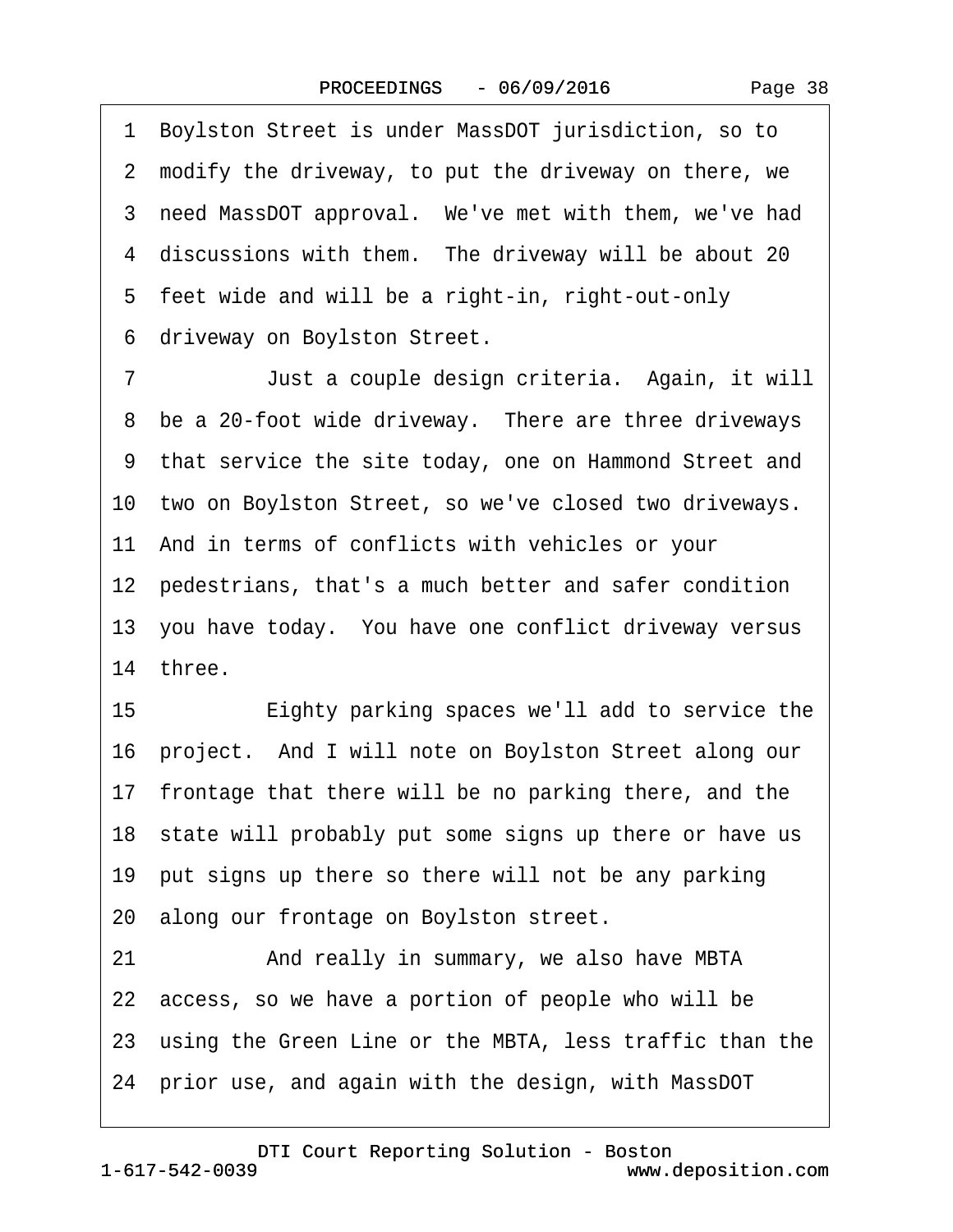<span id="page-38-0"></span>·1· approval, we'll have safe and efficient access to the 2 site.

3 MR. PANDYA: We looked in the neighboring 4 areas for buildings that are sort of similar in height. 5 There are some. I think if you go a little bit further ·6· out, sort of at very -- in close vicinity to our ·7· building that sort of are not too far off our 69 feet. 8 There are some close by that are 45, 60. There's one ·9· within Brookline that's probably not too far away right 10 there. That's 70 feet, as you can see. So it's not 11 right next door, but there is sort of some level of 12 precedence of having taller buildings.

13 **If you go in the opposite direction towards** 14 the village and get near Cypress Street, you know, 15 which is probably like four minutes away or a couple 16· miles, there are many examples of 5 over 1 at that 17 level of height, buildings that are in the vicinity.

18 · · So, you know, given where this particular 19· building is, again, like I mentioned, it's really sort 20· of at that threshold of where Chestnut Hill ends and 21· Brookline sort of starts kicking off, just as a really 22· good gateway opportunity to create something that's 23 there, and we feel like it fit in rather quite nicely. 24 • Here's some images of some those buildings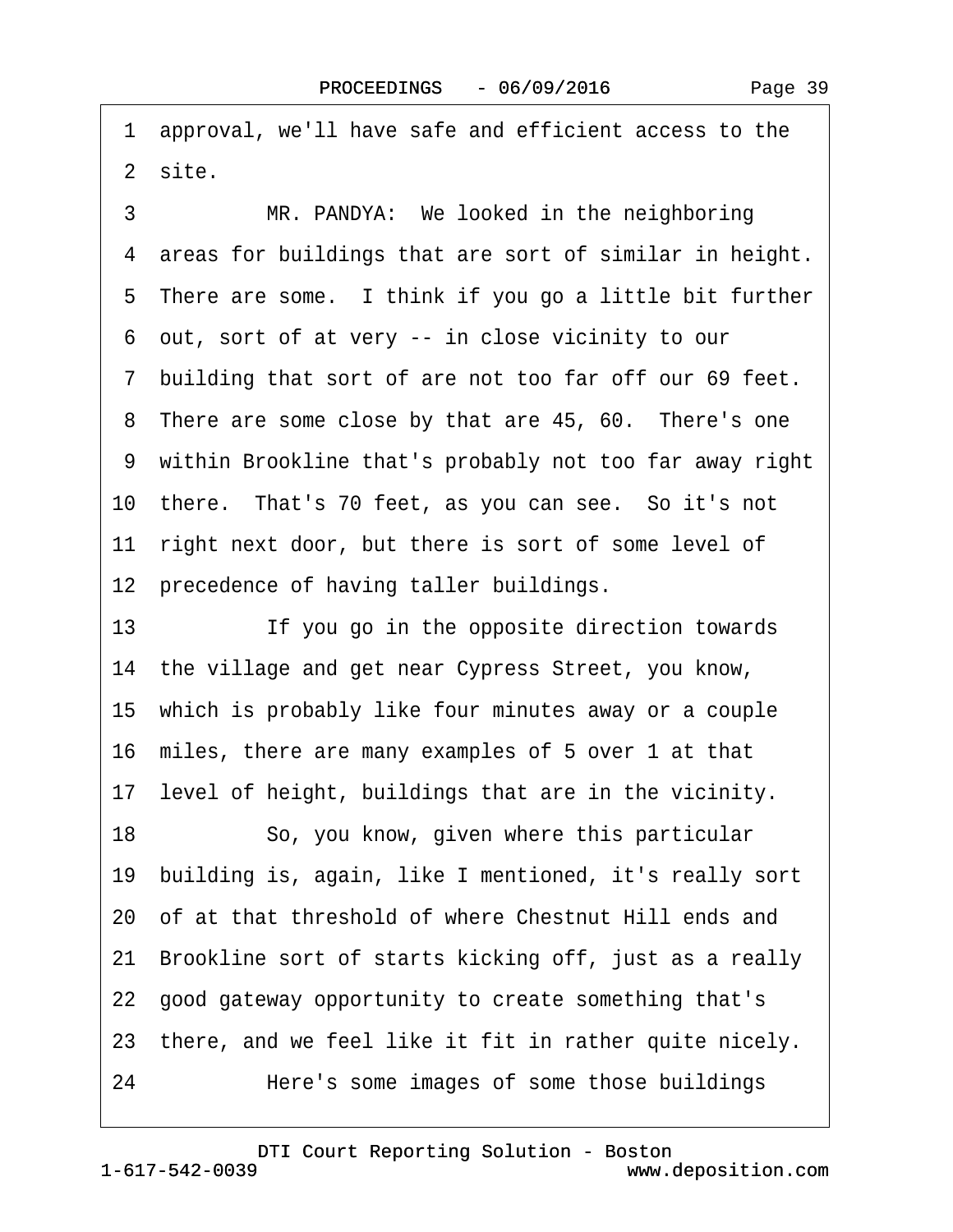Page 40

<span id="page-39-0"></span>1 that are maybe 60, 70-ish feet, but these are .3 miles, ·2· .6, .8 miles away that are, you know, neighboringly 3 close in height, just to give you a sense of what's 4 nearby.

5 • • And, you know, we are looking to put those ·6· trees back in.· These are sort of similar species that 7 are there that we are looking to put back in along the 8 curb of the project.

9 **· · · · So I think, you know, just by looking at this** 10· last image, part of it is really trying to create that 11 vibrant retail plotting, having some warm materiality 12 for the units above. We are trying to create sort of a 13 nice punctuation to the corner and then setting back 14 the upper levels with some different materiality that's 15 sort of set back from the main mass. So really the 16· main mass reads as a 4 over 1, you know, that upper 17· story set back some, just to kind of not only, you 18 know, fluctuate the mass, but to provide some visual 19 relief as well. 20 • And that's it. Thank you very much.

21 MR. ENGLER: I will just finish up with a 22 couple of thoughts.

23 One is -- parking is going to be an issue.

24· Our parking consultant couldn't be here tonight, so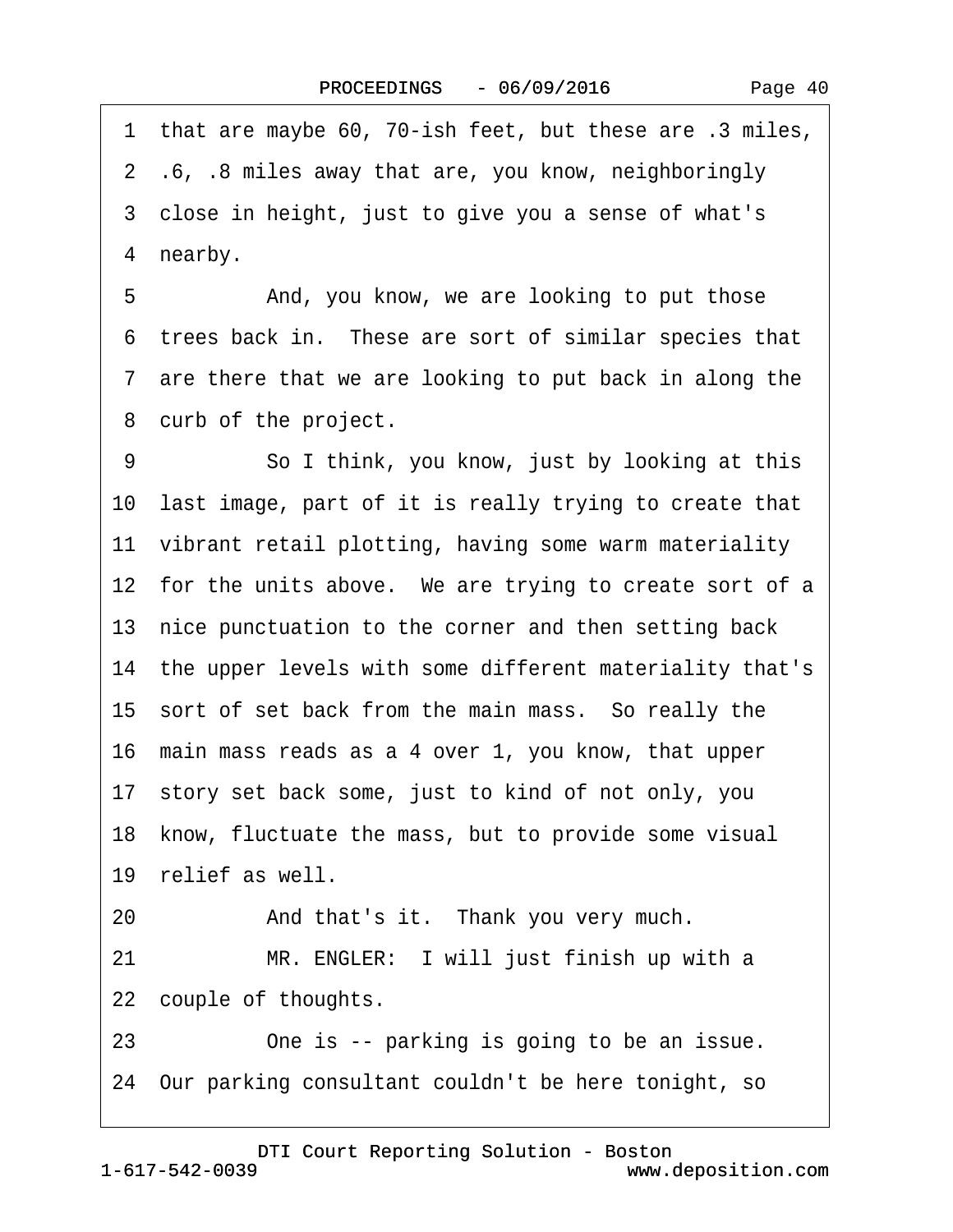<span id="page-40-0"></span>·1· that's a topic for another day, probably when your 2 traffic peer reviewer is involved. But the whole 3 question about how the parking of the building works 4 for retail, for residential, for the overlap, for the 5 concierge, we'll go into all that detail. Right now we ·6· have one space per residential unit, which the other 7 40Bs I know that I'm working on don't come close. So ·8· that's an issue to talk about. 9 We're treating the parking as an amenity here.

10 We don't feel everybody will need it. There's places 11 to walk to. And so if people want it, they can, you 12 know, purchase a space. Some will, some won't. So 13 we'll get into all that. That's down the road.

14 The other thing is density, and I want to 15 raise this because it comes up all the time. Density 16 to some people -- it means something different to 17· everybody.· And it's certainly, in my mind -- how many 18 units an acre, it doesn't really mean anything. It 19 doesn't tell a story.

20 Density remains a performance measure, 21· particularly under 40B where you don't have to rely on 22 a zoning bylaw. It's the performance that you have to 23· look at, and that is, what are the impacts of the 24 building? Does it work on the site?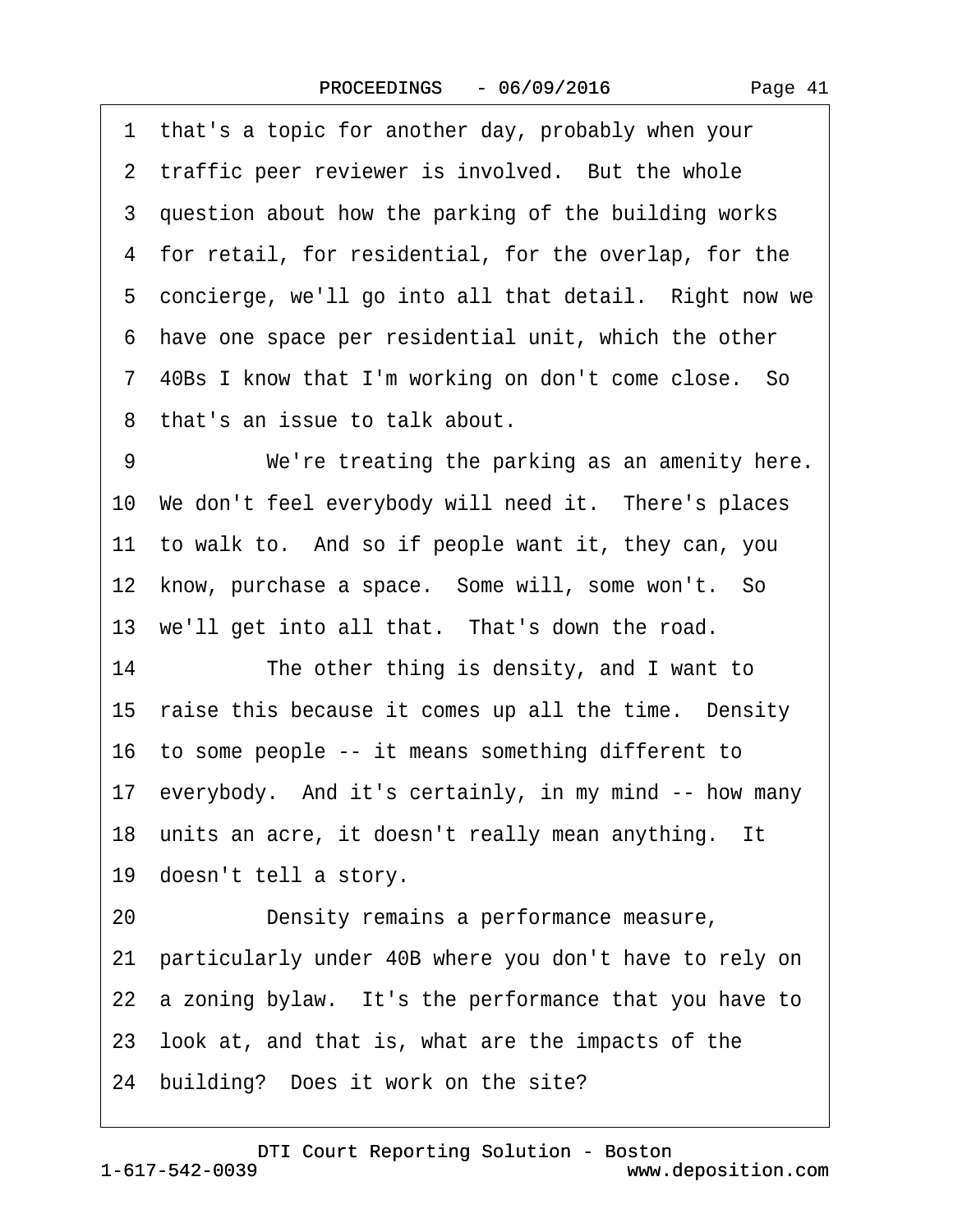<span id="page-41-0"></span>1 MassHousing has architects and they look at it 2 and says it works.

3 But basically you look at traffic impacts, ·4· land use impacts, impacts on the environment, impacts 5 on the utilities, and visible impacts. And the visual ·6· impacts get measured not on what you're looking at, but ·7· the shadows.· So we went ahead and did the shadow study ·8· because, to me, that's the only real demonstrable 9 impact that we can look at. And we can discuss that 10· more later, about how many hours in a day in the whole 11 course of the year is our building going to cast a 12 shadow that a building as of right that could be built 13 on this site would cast. So we can talk about that. 14 But so I'm -- when we look at those impacts, 15· we're careful about measuring those impacts to see 16· whether this works, bearing in mind that the local 17 concerns with health and safety have to be weighed 18 against affordable housing. And we think we've done 19 the weighing in our study, and feel that there's no 20 health and safety serious issues. Let's talk about 21· that over the next several months and see where we come 22 up. 23 **But that's our overview for the moment.** I

24 appreciate your time.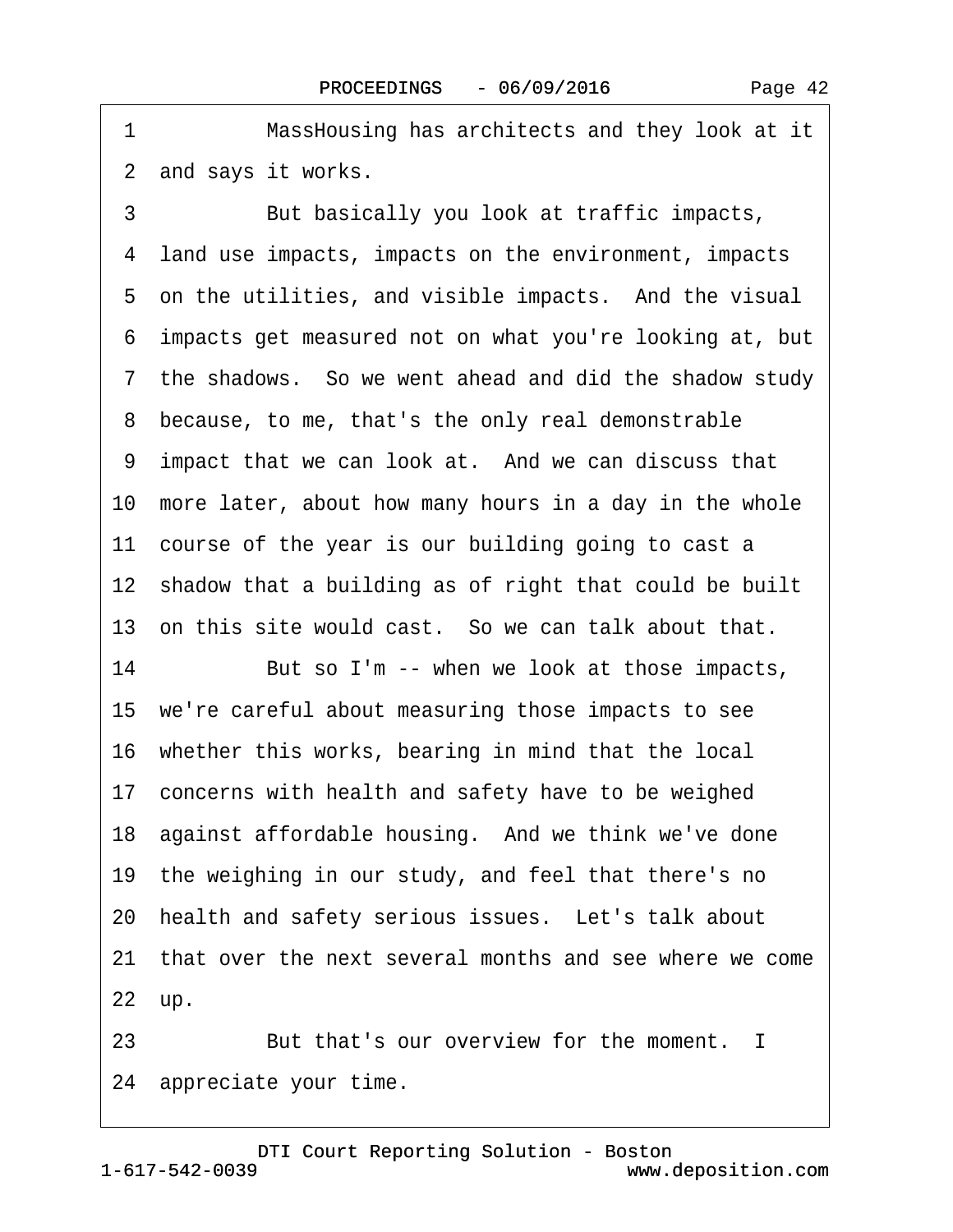<span id="page-42-0"></span>

| MS. SCHNEIDER: Any questions?<br>1                         |
|------------------------------------------------------------|
| MR. CHIUMENTI: The only real tall building<br>2            |
| 3 that's near this is 45 feet. I suppose that if this      |
| 4 were 45 feet tall, that that would take two floors off   |
| 5 this thing to get 45 feet.                               |
| 6<br>The public transportation is the Green Line           |
| 7 and the bus. I presume the Green Line is the D, which    |
| 8 is way past the post office. What bus is it?             |
| MS. BALAKRISHNA: 60.<br>9                                  |
| MR. CHIUMENTI: The 60 bus goes by there?<br>10             |
| It presume that -- is the soil going to be a<br>11         |
| 12 problem as far as that having been a gas station? Is    |
| 13 there some special consideration for that? Is there     |
| 14 some special process that's going to be required? Has   |
| 15 someone been talking -- have you been                   |
| MS. BALAKRISHNA: Cumberland, which was the<br>16           |
| 17 prior owner and which had the gas station there for     |
| 18 many years, has been doing a remediation process with   |
| 19 MassDEP. They've been doing regular filings, they       |
| 20 removed the tanks, and they've been reporting on the    |
| 21 testing of the soil.                                    |
| MS. SCHNEIDER: And I don't think we need to<br>22          |
| 23 get into it tonight, but I think at some point down the |
| 24 road we would be interested in hearing a more full      |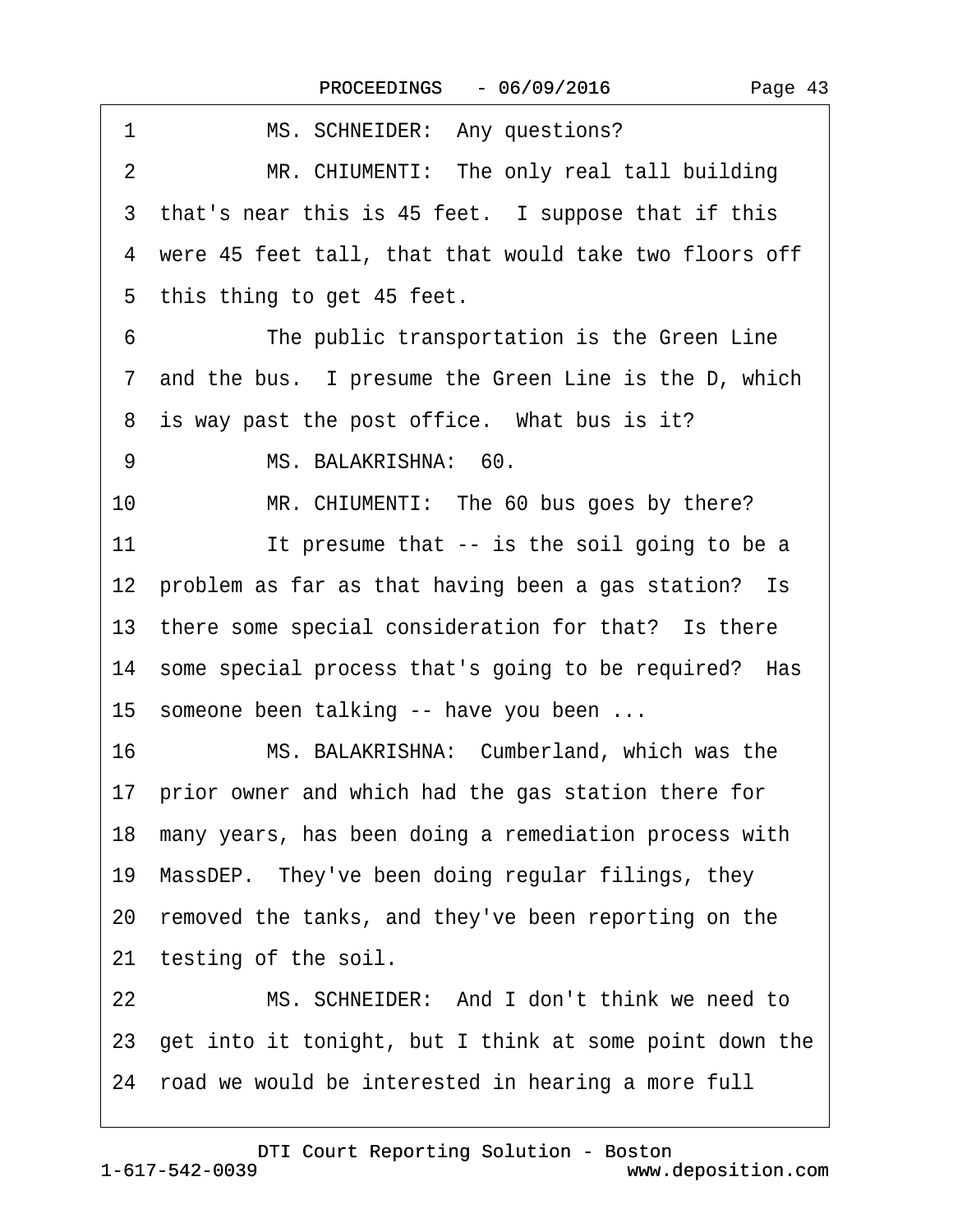<span id="page-43-0"></span>·1· explanation of the environmental condition of the site 2 and what type of activity and use limitation or the 3 like you're intending to put on the site to make it 4 suitable for residential use. 5 MR. CHIUMENTI: I have a question, and tell me 6 if it's inappropriate, but I'm curious. Was this --·7· initially you were thinking of a commercial project 8 that the town had a problem with. Was there ·9· something -- I'm curious to know why, because it seems 10 like a good commercial site. 11 MR. DHANDA: That's correct. We proposed a 12 four-story commercial building, one-story retail, 13 underground parking, and offices. And we had several 14 meetings, at least two, with the public in the 15 neighborhood and some of the private meetings. 16 The issue there, really, is that the FAR 17 allowed there is G-1. And we felt that given the 18 public comments that we received, for us to climb the 19 mountain from G-1 to what we really thought we needed 20 was just under 3, we didn't think we could get there. 21· But we tried very hard and, as you can imagine, spent a 22 lot of money, came away empty handed. 23 MR. ZUROFF: I do have one question. And you 24· don't have to answer it now, but I'm going to ask you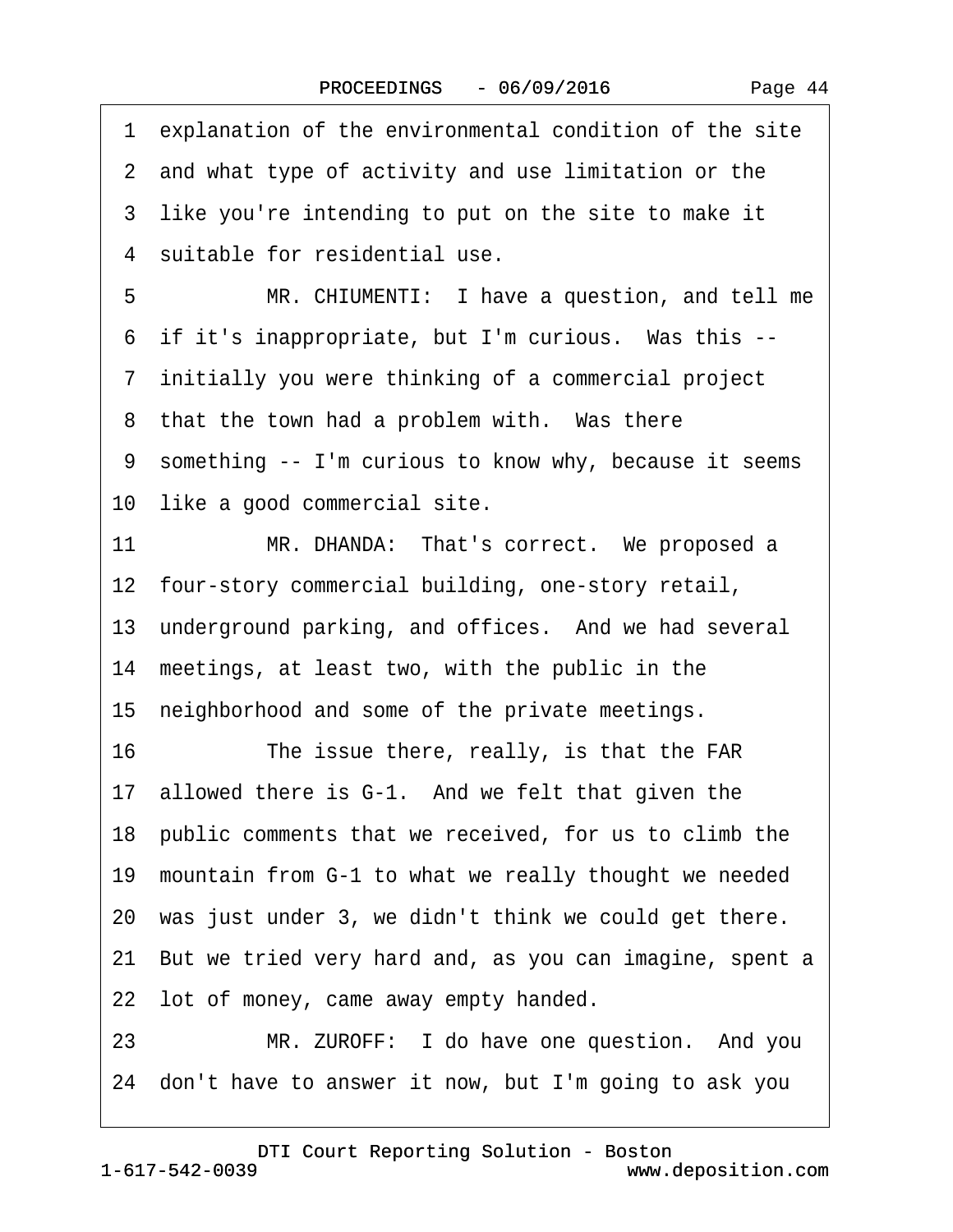Page 45

<span id="page-44-0"></span>·1· to provide me, or us, with -- at the next hearing, of 2 an explanation. This is my first 40B hearing that has ·3· mixed uses, and I don't know, without some research, 4 how 40B and a commercial development conjoined 5 together, how that complies with the law. So I would ·6· like to hear from you about that particular issue so 7 that we can evaluate it. Thank you. 8 MS. SCHNEIDER: And just by way of -- I think, ·9· as Mark was suggesting -- previewing other issues that 10 I think we're going to want to hear more about at 11 future hearings, one issue that I'm particularly 12 interested in is how you are planning on handling 13 loading, particularly for the retail uses. 14 **It was my understanding that initially the** 15· project was seeking a waiver with respect to loading 16 requirements but is not anymore. It looked, from the 17 site plan that was shown in the presentation, that the 18 loading is going to be achieved off of Hammond, but I 19· could not tell if that was on-site loading or if that 20· was loading that was going to be impacting Hammond 21· Street by blocking a lane of traffic or whatnot, so I 22· think we're going to be needing more detail about that 23 when the time comes. 24 • **Another thing that I think would be very** 

1-617-542-0039 [DTI Court Reporting Solution - Boston](http://www.deposition.com) www.deposition.com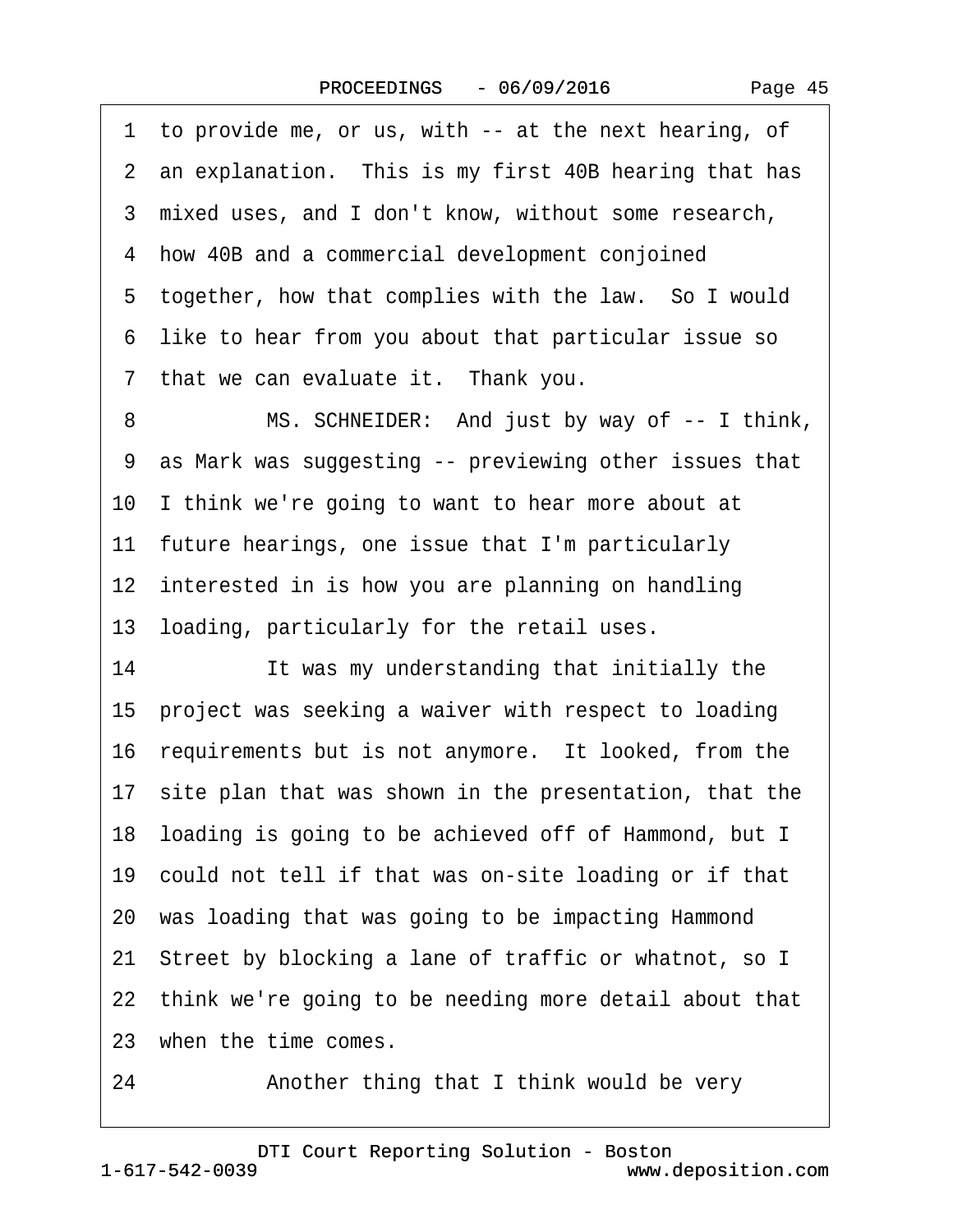<span id="page-45-0"></span>·1· useful to this board to review -- and, again, this is 2 just based on this initial presentation. We did see an 3 array of heights of buildings that you deemed 4 comparable to this project, and that is helpful. But I 5 would like to see a similar slide showing the heights ·6· of the buildings that are actually in the immediate 7 area of this building. Not buildings that are a half ·8· mile, an eighth of a mile, you know, .8 miles away, but 9 what the heights of the immediate neighborhood and the 10 abutting properties are. 11 And I think that the last thing that I would

12 be looking for more information about -- your traffic 13 consultant said that the trip generation numbers, I 14 think, were based on the presumption that this is 15· senior housing.· I don't know enough about how the land 16· use codes in the ITE work, but I thought this was 55 17 and over. I think that senior housing generally does 18 take into account that you've got people who are not 19 commuting to and from work, and so it is a lower 20 traffic generating use. 21 It strikes me that folks who are 55 and older, 22 which is not much older than I am, are still going to 23 work every day. And I think that, you know, there may 24· need to be some adjustment in the traffic analysis for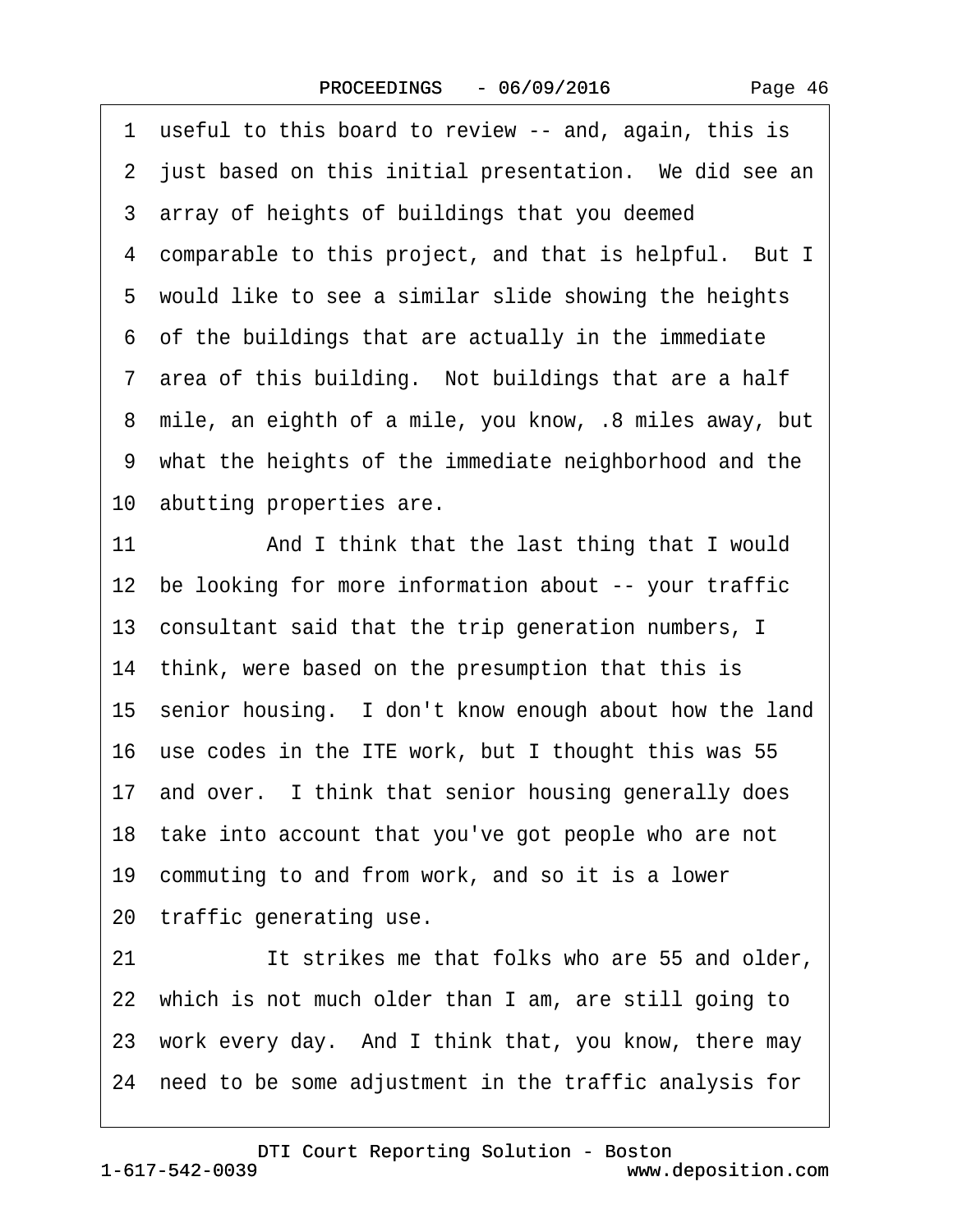<span id="page-46-0"></span>·1· that.

2 Anything else?

3 MR. BOOK: Well, I guess we'll get into it, 4 whether or not the traffic analysis took into 5 consideration the retail component or is it just 6 focusing on the housing above.

7 MS. SCHNEIDER: Again, I don't think any of us 8 are looking for answers to any of these questions right ·9· now.· I think we're really just trying to be helpful to 10· the process and giving some kind of off-the-cuff 11 questions of things that have come up during this 12 presentation that we know we will want to hear more 13· about that you can prepare yourself for subsequent 14 hearings. And these questions, I think, will be probed 15 in further detail. 16 MR. ENGLER: Madam Chair, we will endeavor to 17 respond in writing ahead of time for the next hearing 18· so we're not just giving them to you on that night.

19· But we will answer those questions and have them a week 20 in advance of the hearing.

21 MS. JOHANNA: We would appreciate that. Thank 22· you.

23 • Okay. Nobody else up here has any questions 24· or requests for information that would be helpful in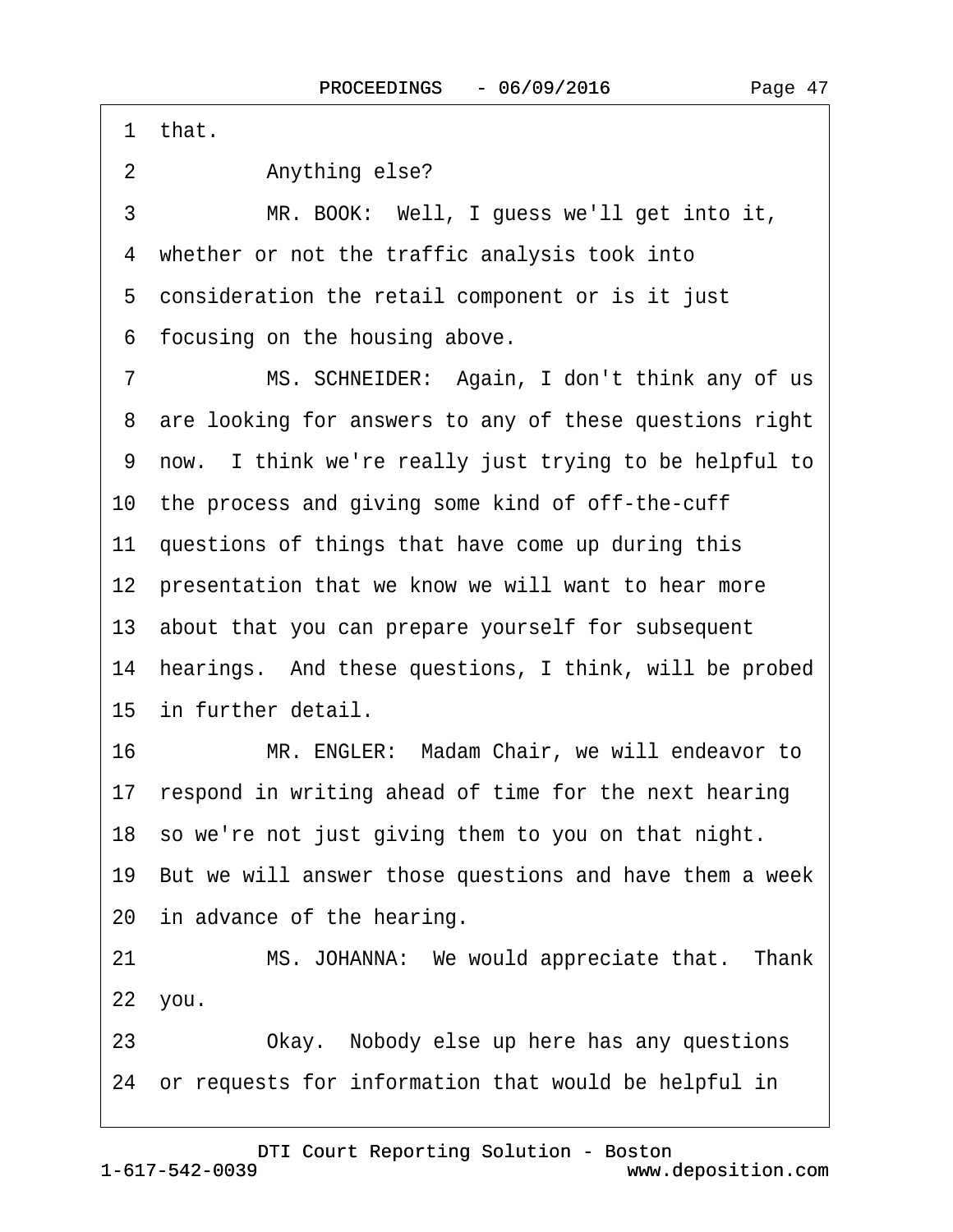<span id="page-47-0"></span>1 advance?

2 (No audible response.)

3 MS. SCHNEIDER: Okay. We'd like to bring up 4 Maria Morelli, who's a senior planner with the planning ·5· department, and she's going to talk to us about the 6 issue of the completeness of the application.

7 MS. MORELLI: Good evening, members of the 8 board. I've reviewed the application for completeness ·9· against the state regulations found at 760 CMR 56.05 10· that specifies the components for a complete 11 application. I've also reviewed our local ZBA 12 regulations regarding a complete permit application. 13 And I've given that short list to the applicant. We 14 expect materials June 27th. 15 **In addition, there are some other materials** 16· that are not required as part of a compete application, 17· namely the 3D model, that I've requested, and the 18· applicant has agreed to that.· And as part of any peer 19 review or staff review, there might be additional 20· materials that wouldn't be part of this letter but

21· would come up during, of course, the public hearing.

22 MS. SCHNEIDER: Thank you.

23 **So the next thing we would like to discuss** 

24· with the applicant is whether the applicant is willing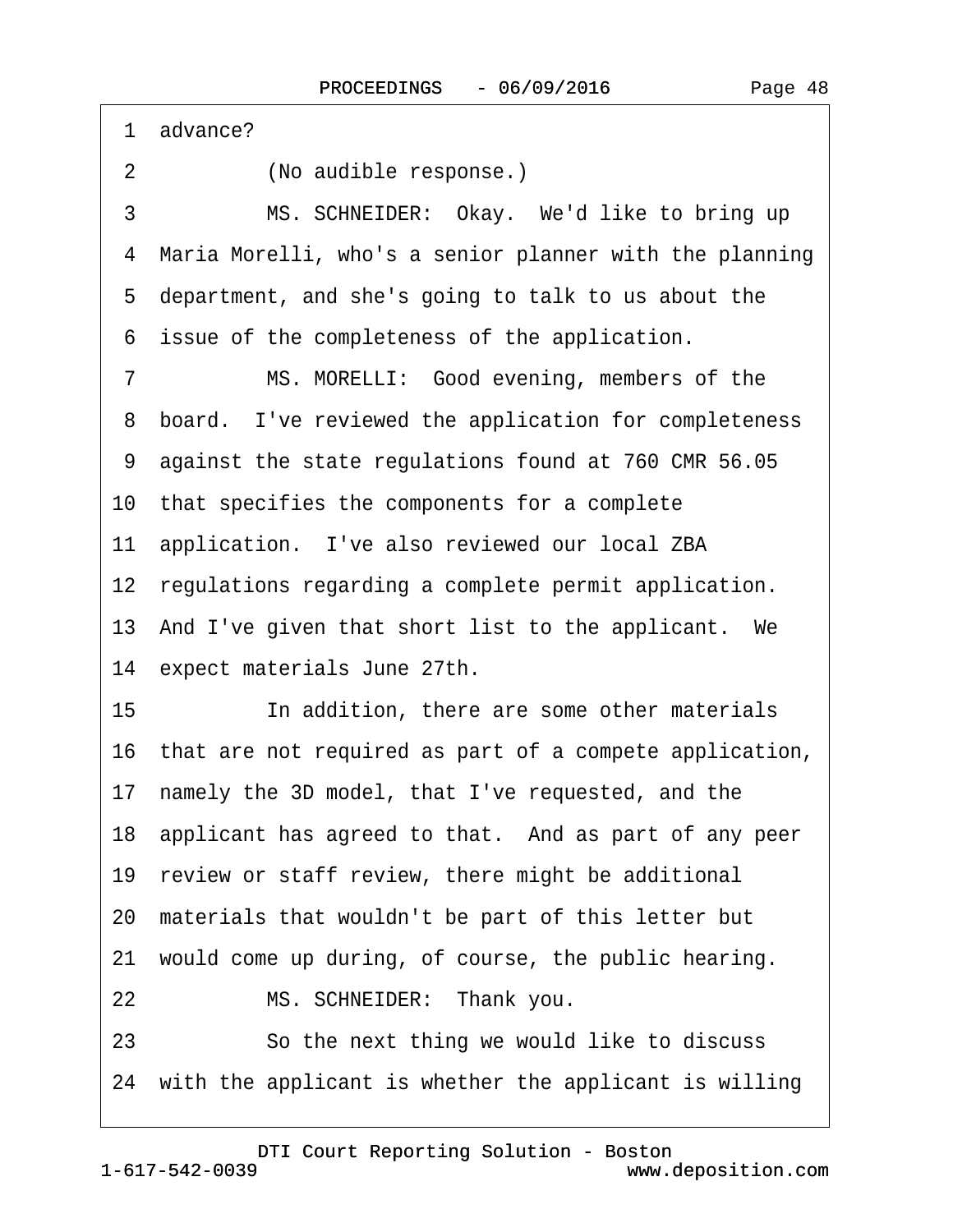Page 49

|    | 1 to fund peer reviewers for urban design and for         |
|----|-----------------------------------------------------------|
|    | 2 traffic. We think that both of those areas would be     |
|    | 3 very, very helpful to have peer review, and we ask the  |
|    | 4 applicant to fund them.                                 |
| 5  | MR. ENGLER: Yes. We're very cooperative.                  |
| 6  | I'll just say a couple of things.                         |
| 7  | We usually -- and this doesn't have -- well,              |
|    | 8 I'll take that back. No, I'll say it anyway. Usually    |
|    | 9 you get two or three bids, and the applicant and the    |
|    | 10 zoning board kind of cooperate on what the scope of    |
|    | 11 service is and what the prices are.                    |
| 12 | As I understand it, because the town has so               |
|    | 13 many applications, they've engaged a design reviewer   |
|    | 14 already to do all the applications, so we don't really |
|    | 15 have much say about that.                              |
| 16 | However, I've heard who it is and I have no               |
|    | 17 problem with that design reviewer. So once they figure |
|    | 18 out how they're going to proportion their work between |
|    | 19 the various applications and we hear what that price   |
|    | 20 is, we'll, you know, talk about it. But we're happy to |
|    | 21 fund that peer review. We think it's an important      |
|    | 22 consideration.                                         |
| 23 | As for the traffic, the irony is when you                 |
|    |                                                           |

24 deliver this little traffic, the state guidelines say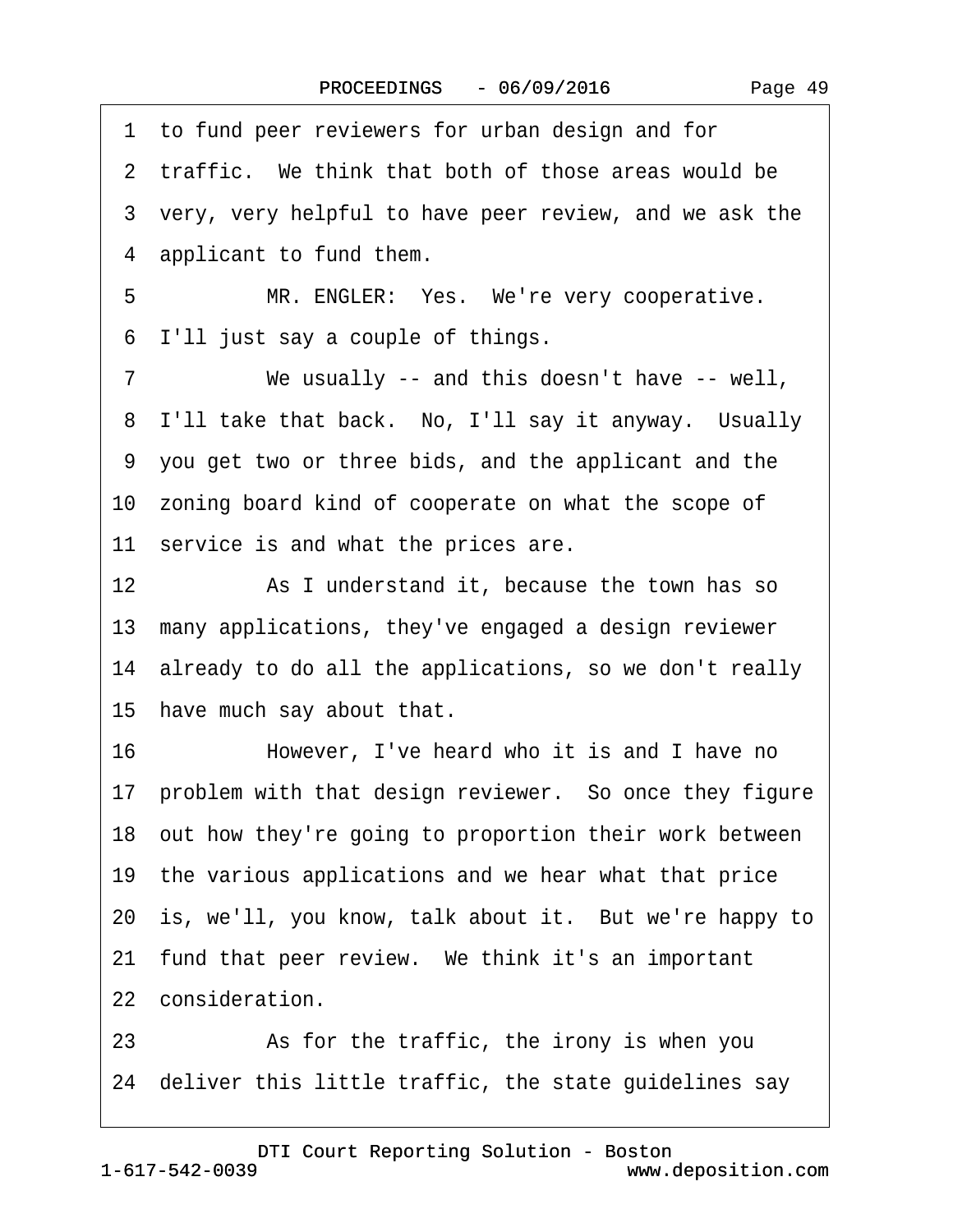·1· you don't even need a traffic study based on the 2 numbers. And so not only did we do a traffic study, 3 now we're going to pay for somebody to review it. It 4 is a lot. 5 **But, again, in the spirit of cooperation, we** ·6· will look at the scope of services and see what's 7 involved. I've had this experience in other small 8 projects. Sometimes the peer reviewer charges you more ·9· than the applicant -- or the consultant who did the 10 study in the first place. So if we can understand that 11 they're only looking at what we have and what that 12 costs, we don't have a problem with taking care of 13 $that$ 14 MS. SCHNEIDER: We appreciate your commentary. 15 We appreciate the applicant's willingness. Although 16· you may consider this a small project with only 45 17 units, given this location, we think that the traffic 18 impact warrants further study by a peer reviewer. 19 Thank you. 20 MR. ENGLER: That's why we agreed to it, 21 because we agree with you. 22 MS. SCHNEIDER: I think the next thing we 23· would like to take up is scheduling a site visit, so if 24· folks can take out their calendars, I would propose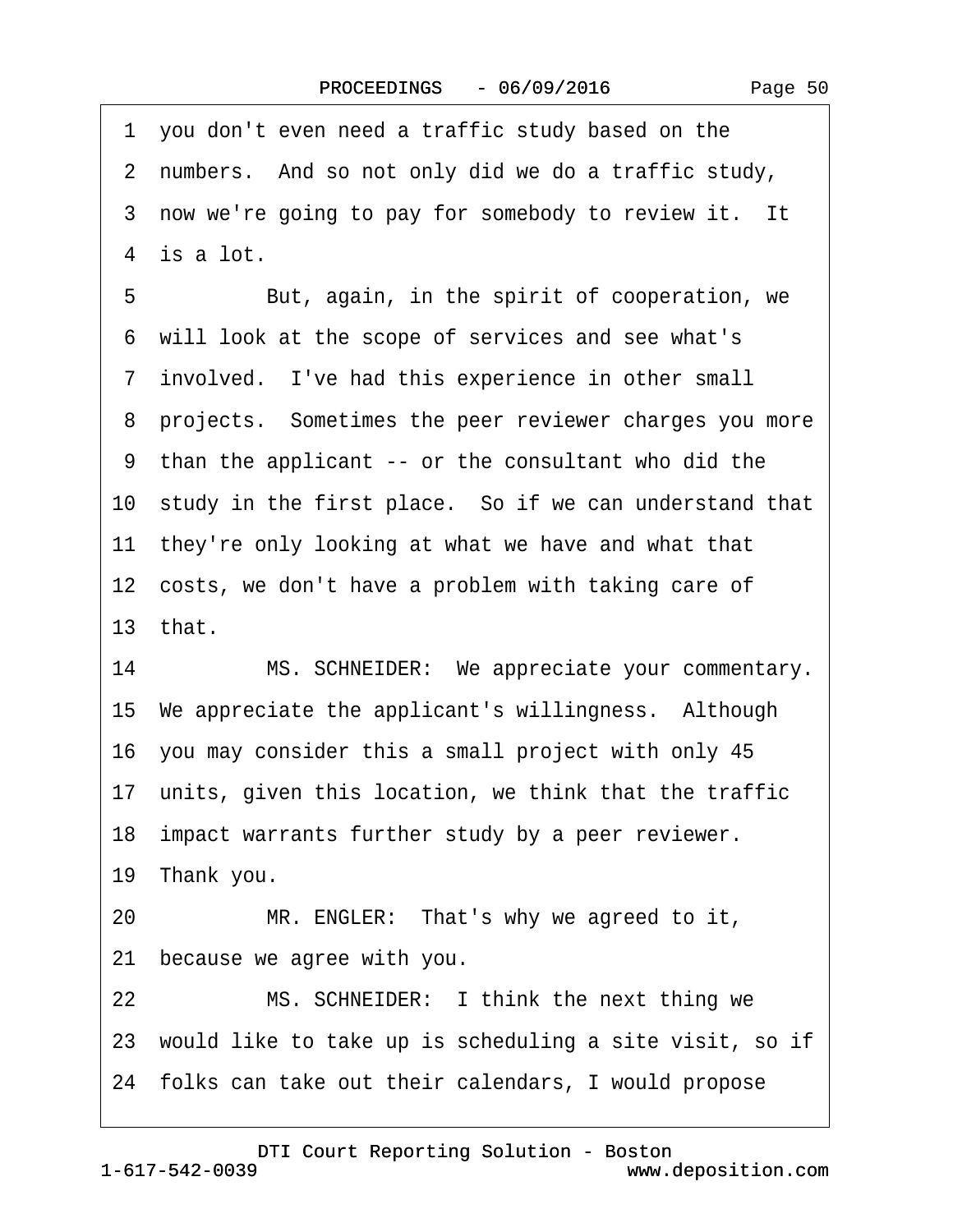1 that we do it first thing in the morning if people have 2 availability to do it then. 3 I would ask the applicant, are you willing to 4 host a site visit on the site? 5 MR. ENGLER: Do we have to provide ·6· refreshments? 7 MS. SCHNEIDER: It could be bring your own. I 8 think that's just fine. 9 **· · · · So I would suggest some time in the next few** 10 weeks, certainly before the next hearing. 11 MR. DHANDA: I wanted to comment that 12 currently there's a tent sale going on of some rug 13 company. 14 MS. SCHNEIDER: Yes. 15· · · · · ·MS. BALAKRISHNA:· It's one of the Hammond 16 Street neighbors. It's a woven art store. 17 MR. DHANDA: Right. They have a store almost 18 next door. And they're finishing ... 19 MS. BALAKRISHNA: June 14th, I believe. 20 MR. DHANDA: There for another week or --21 MS. BALAKRISHNA: They just started this week, 22 and they will finish at the end of next week, and then 23· they need a few days to remove everything from the 24 site.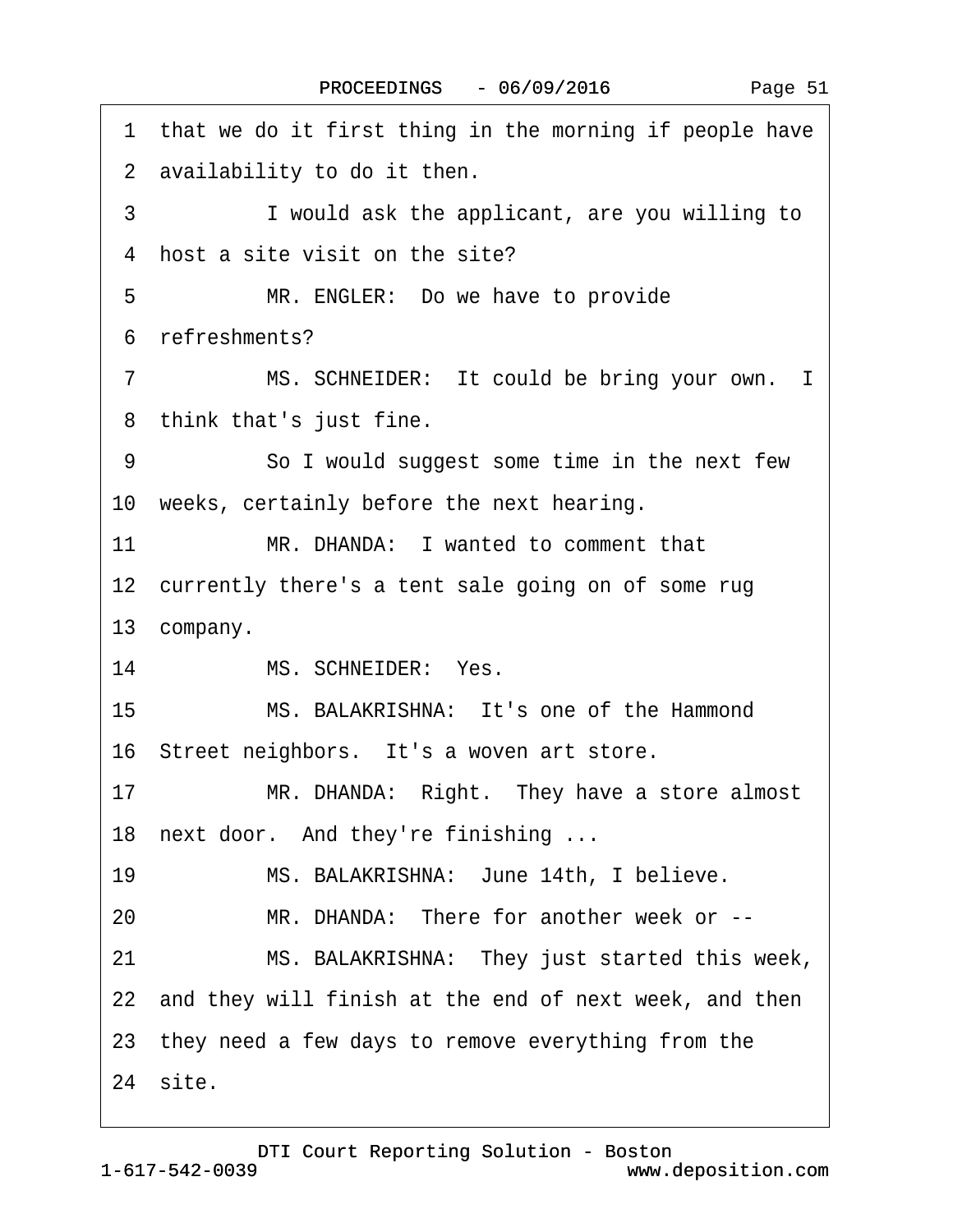| 1<br>MR. DHANDA: So maybe later part of the week          |
|-----------------------------------------------------------|
| 2 after.                                                  |
| MS. SCHNEIDER: So what if we tried to do<br>3             |
| 4 something the week of the 27th? Does that work for      |
| 5 folks on the board? Would that work, sometime the week  |
| 6 of the 27th?                                            |
| MR. ZUROFF: Morning of the 28th?<br>7                     |
| MS. SCHNEIDER: Morning of the 28th?<br>8                  |
| 9<br>MR. BOOK: Would the 29th be all right?               |
| 10<br>MS. SCHNEIDER: The 29th at 8:30 a.m.?               |
| 11<br>Okay. So the site visit will be on June 29th        |
| 12 at 8:30 a.m. If this is at all feasible, I would       |
| 13 request that the applicant, either with spray paint or |
| 14 stakes or some other markers -- it would be really     |
| 15 helpful for us to see the footprint of the building on |
| 16 the site if that can be done.                          |
| 17<br>MR. DHANDA: There's an issue of an existing         |
| 18 structure which might create a problem, but --         |
| MS. SCHNEIDER: Do the best you can. Okay.<br>19           |
| MR. DHANDA: Yeah. We'll give it a shot.<br>20             |
| MS. SCHNEIDER: Okay.<br>21                                |
| MR. BOOK: I don't know how to -- some way for<br>22       |
| 23 them to show us the height, something to compare it    |
| 24 against -- I want to understand what 70 feet is.       |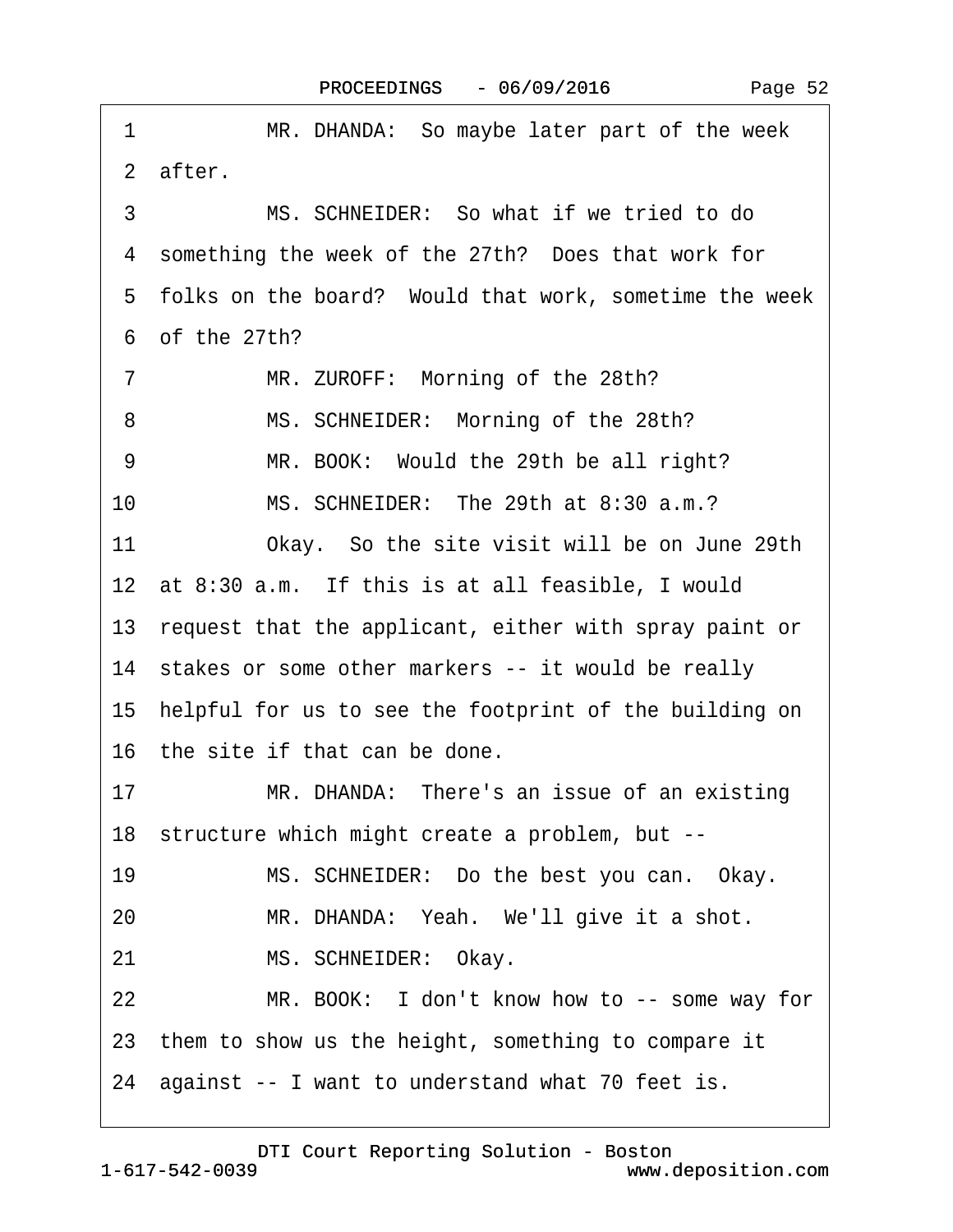| 1<br>MR. ZUROFF: A balloon is not going to do it.            |
|--------------------------------------------------------------|
| MR. BOOK: No, a balloon is not going to do<br>$\overline{2}$ |
| 3 it.                                                        |
| MR. ZUROFF: Do you want them to build a<br>4                 |
| 5 tower?                                                     |
| MR. BOOK: No. I don't know. If you could<br>6                |
| 7 all figure out -- I was thinking, maybe, just trees or     |
| 8 other -- in reference to the neighboring buildings, how    |
| 9 much higher we're going to that. Just some reference       |
| 10 point.                                                    |
| 11<br>MS. SCHNEIDER: So I think that we are going            |
| 12 to continue this hearing now. The next hearing on this    |
| 13 is going to be July 11th. I think it's going to be in     |
| 14 this room, and it will be at 7:00 p.m.                    |
| 15<br>At that hearing, we are going to be taking the         |
| 16 testimony of town boards and commissions, we're going     |
| 17 to be hearing comments from planning staff and other      |
| 18 town folks, and then we will be opening up to the         |
| 19 public at that hearing for public comments. That will     |
| 20 be the beginning of us taking public testimony.           |
| I do want -- for those folks who are here<br>21              |
| 22 tonight, again, thank you for your patience as we walk    |
| 23 through all of this administrative -- all these           |
| 24 administrative matters.                                   |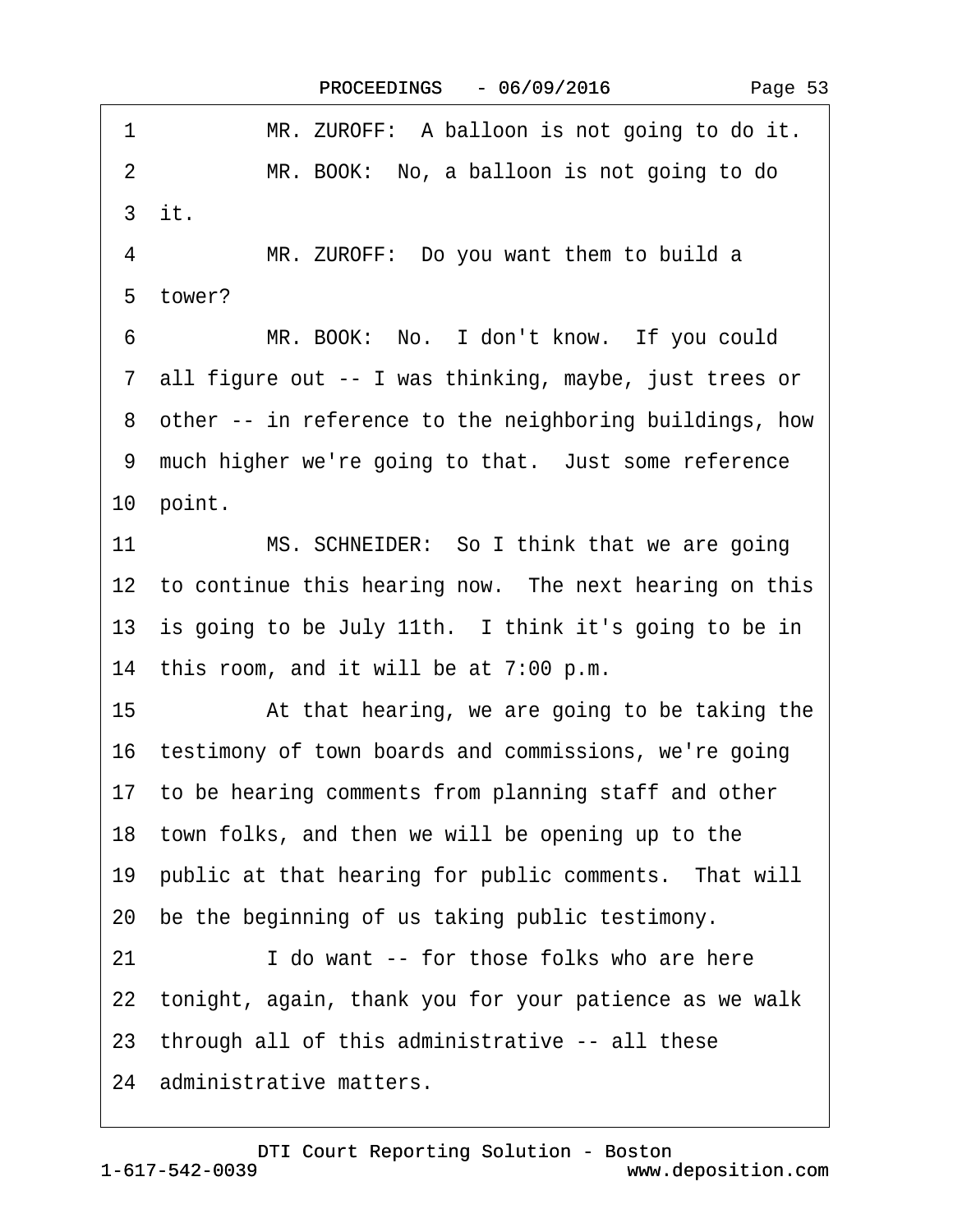| Page 54 |
|---------|
|         |

| I would certainly encourage everybody who has<br>1        |
|-----------------------------------------------------------|
| 2 an interest in this to please put your comments in      |
| 3 writing. Send them in to the planning department.       |
| 4 They will see that we get copies. Comment early,        |
| 5 comment often. Whatever you want to convey to this      |
| 6 board, please do put it in writing. Of course, you      |
| 7 will also have an opportunity to speak, but it would be |
| 8 helpful for us to have the comments in writing as well. |
| 9 And those comments, as I understand, will be posted to  |
| 10 the website as soon as they are received.              |
| 11<br>Anyone have anything further tonight?               |
| (No audible response.)<br>12                              |
| 13<br>MS. SCHNEIDER: Okay. The hearing is                 |
| 14 continued to July 11th at 7:00 p.m. Thank you.         |
| 15<br>(Proceedings adjourned at 8:11 p.m.)                |
| 16                                                        |
| 17                                                        |
| 18                                                        |
| 19                                                        |
| 20                                                        |
| 21                                                        |
| 22                                                        |
| 23                                                        |
| 24                                                        |
|                                                           |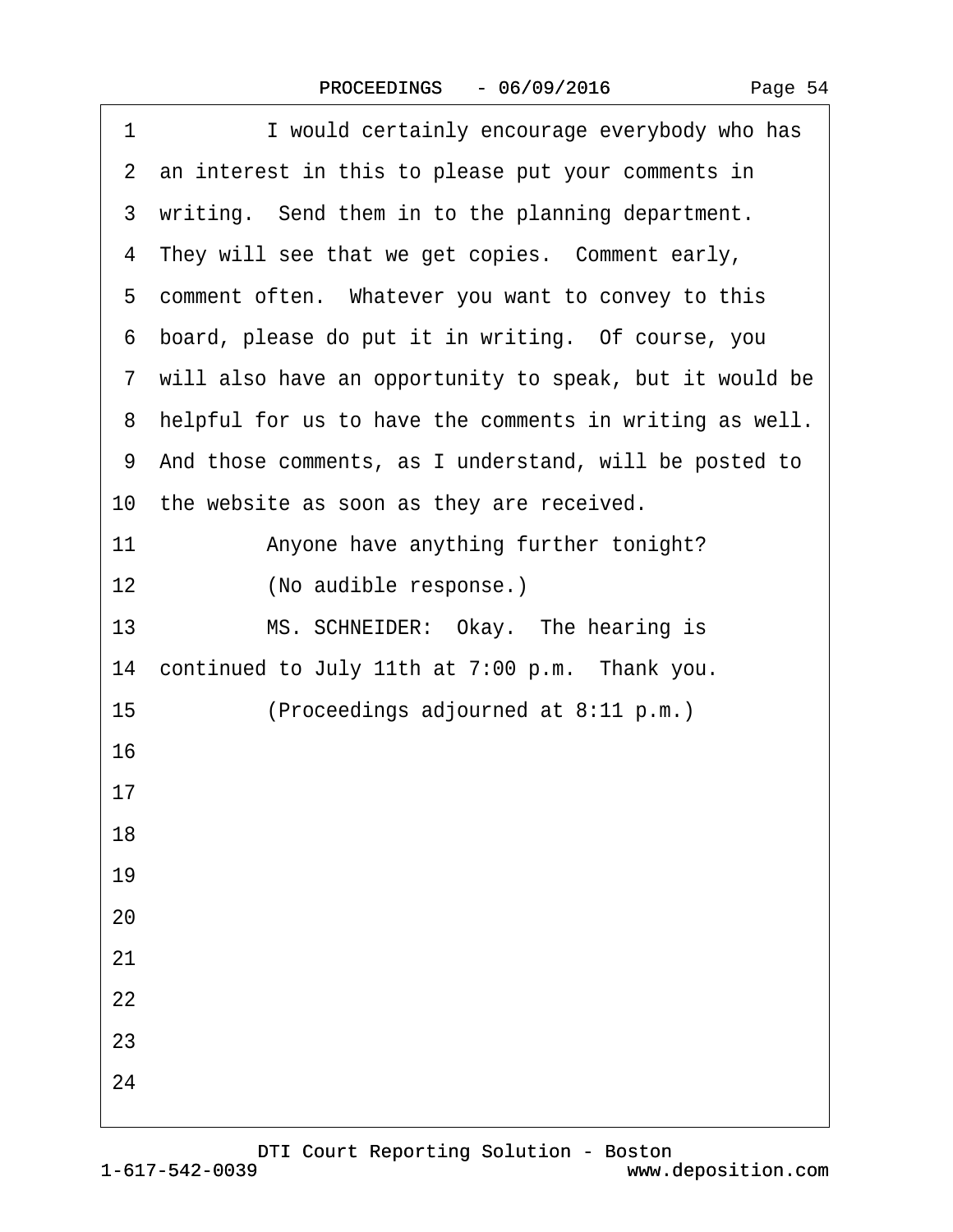|  | Page 55 |  |
|--|---------|--|
|--|---------|--|

| 1  | I, Kristen C. Krakofsky, court reporter and            |
|----|--------------------------------------------------------|
|    | 2 notary public in and for the Commonwealth of         |
|    | 3 Massachusetts, certify:                              |
| 4  | That the foregoing proceedings were taken              |
|    | 5 before me at the time and place herein set forth and |
|    | 6 that the foregoing is a true and correct transcript  |
|    | 7 of my shorthand notes so taken.                      |
| 8  | I further certify that I am not a relative             |
|    | 9 or employee of any of the parties, nor am I          |
|    | 10 financially interested in the action.               |
| 11 | I declare under penalty of perjury that the            |
|    | 12 foregoing is true and correct.                      |
| 13 | Dated this 21st day of June, 2016.                     |
| 14 |                                                        |
| 15 |                                                        |
| 16 |                                                        |
| 17 |                                                        |
| 18 | Kristen Krakofsky, Notary Public                       |
| 19 | My commission expires November 3, 2017.                |
| 20 |                                                        |
| 21 |                                                        |
| 22 |                                                        |
| 23 |                                                        |
| 24 |                                                        |
|    |                                                        |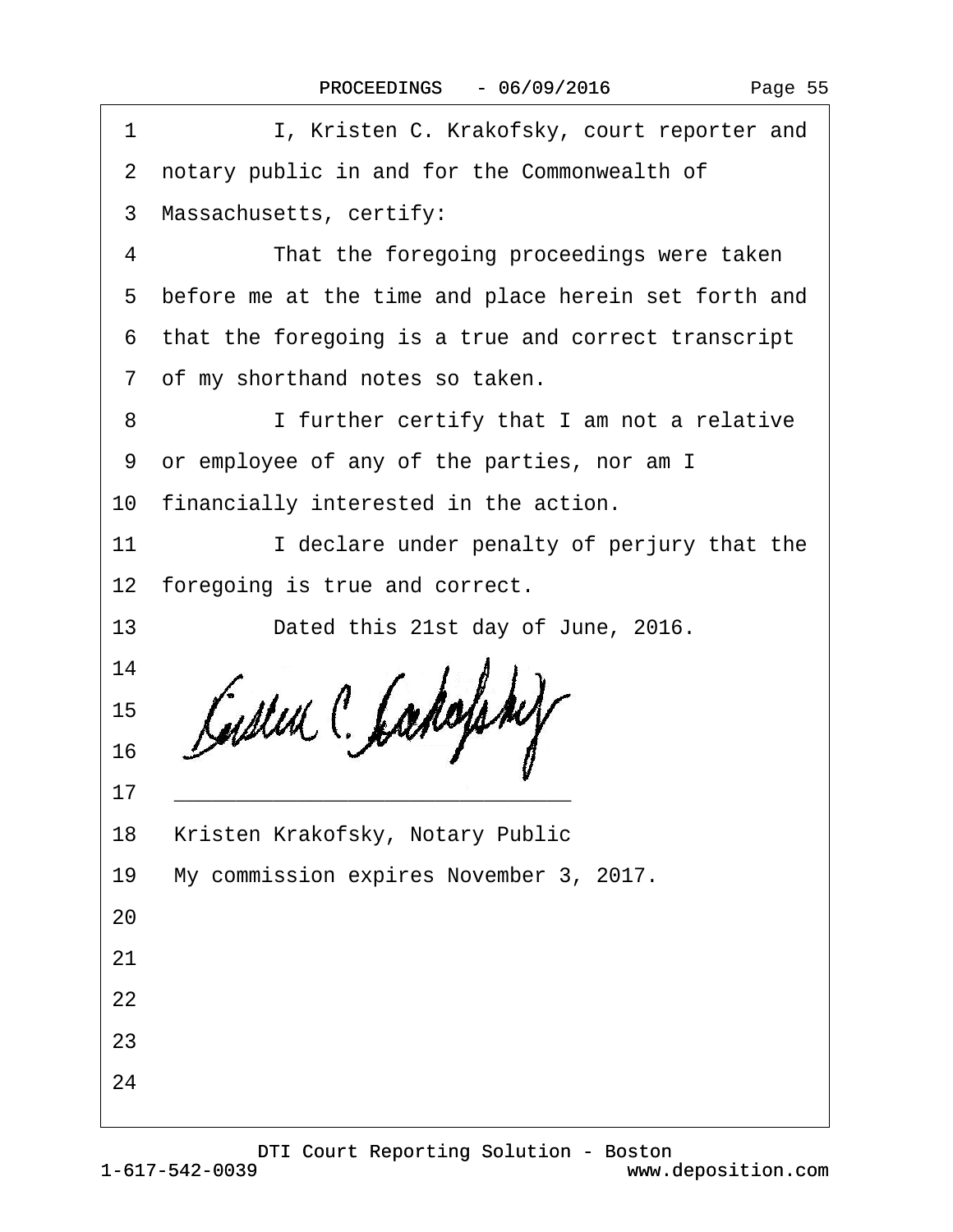PROCEEDINGS - 06/09/2016

| n e s |  |
|-------|--|
|       |  |
|       |  |

|                             | 2010                    | 4:30                    | 40:2 46:8               |
|-----------------------------|-------------------------|-------------------------|-------------------------|
| 1                           | 11:19                   | 36:8                    | 80                      |
|                             | 2016                    |                         | 23:23 31:14,16          |
| 1                           | 17:21                   | $5\phantom{1}$          |                         |
| 39:16 40:16                 |                         |                         |                         |
| 1,200                       | 22<br>31:16             | 5                       | 9                       |
| 35:2                        |                         | 39:16                   | 9                       |
| 1,300                       | 248                     | 50                      | 19:20,22 26:16,21 27:5, |
| 35:3                        | 37:17                   | 23:21,22 24:3           | 14 28:21 29:23 31:22    |
| 10                          | 25                      | 55                      |                         |
| 4:7 6:22 37:22              | 23:22                   | 19:22 20:12 23:2,13,19  | A                       |
|                             | 26                      | 24:2 46:16,21           |                         |
| 1180                        | 20:24                   |                         | ability                 |
| 3:4 19:20                   | 27th                    | 56.05<br>48:9           | 4:17                    |
| 11th                        | 48:14                   |                         | able                    |
| 18:16,18                    | 29                      | 58                      | 10:23 15:7 18:5 33:2    |
| 14                          | 31:15                   | 31:15                   |                         |
| 9:2 35:12                   |                         |                         | abutting<br>46:10       |
| 15                          | $\mathbf 3$             | 6                       |                         |
| 9:8,11,15                   |                         |                         | accept                  |
| 16                          | 3                       | 6                       | 15:21                   |
| 20:20                       | 40:1 44:20              | 17:21 35:10 40:2        | access                  |
|                             |                         | 60                      | 32:19,21,24 33:2 38:22  |
| 17<br>35:10                 | 30<br>9:5,12,15 25:6    | 39:8 40:1 43:9,10       | 39:1                    |
|                             |                         | 69                      | accommodated            |
| 175                         | 36                      | 29:16 39:7              | 31:1                    |
| 24:9                        | 19:23                   |                         | accompany               |
| 18,000                      | 3D                      | $\overline{7}$          | 14:9                    |
| 24:9                        | 48:17                   |                         | account                 |
| 180                         |                         | $\overline{\mathbf{r}}$ | 46:18                   |
| 5:1 8:22 9:17               | 4                       | 8:22                    | achieved                |
| 180-day                     |                         | 70                      | 45:18                   |
| 17:20                       | 4                       | 39:10                   |                         |
| 19                          | 40:16                   | 70-ish                  | acre                    |
| 37:15                       | 4,500                   | 40:1                    | 41:18                   |
| 1971                        | 34:6                    | 760                     | act                     |
| 20:6                        | 40                      | 48:9                    | 4:24                    |
|                             | 9:19 20:9 24:9          |                         | activity                |
|                             | 40B                     | 7:00                    | 37:16,17 44:2           |
| $\overline{2}$              | 3:20 4:3,9,15,20 5:19,  | 3:3                     | add                     |
|                             | 23 6:21,23 7:5,7,11,18  | 7:01                    | 28:8 38:15              |
| 2,000<br>34:14              | 8:4,20 10:1 11:19 15:20 | 3:2                     | addition                |
|                             | 20:13 25:1 41:21 45:2,4 | 7s                      | 5:20 7:6 15:4 22:18     |
| 20                          | 40bs                    | 35:1                    | 23:3 48:15              |
| 9:21 23:14,22 37:23<br>38:4 | 19:7 41:7               |                         | additional              |
|                             | 45                      | 8                       | 10:24 11:4 16:24 33:4   |
| 20-foot                     | 19:21 25:7 35:4 39:8    |                         | 48:19                   |
| 38:8                        | 43:3,4,5                | 8                       |                         |
|                             |                         |                         |                         |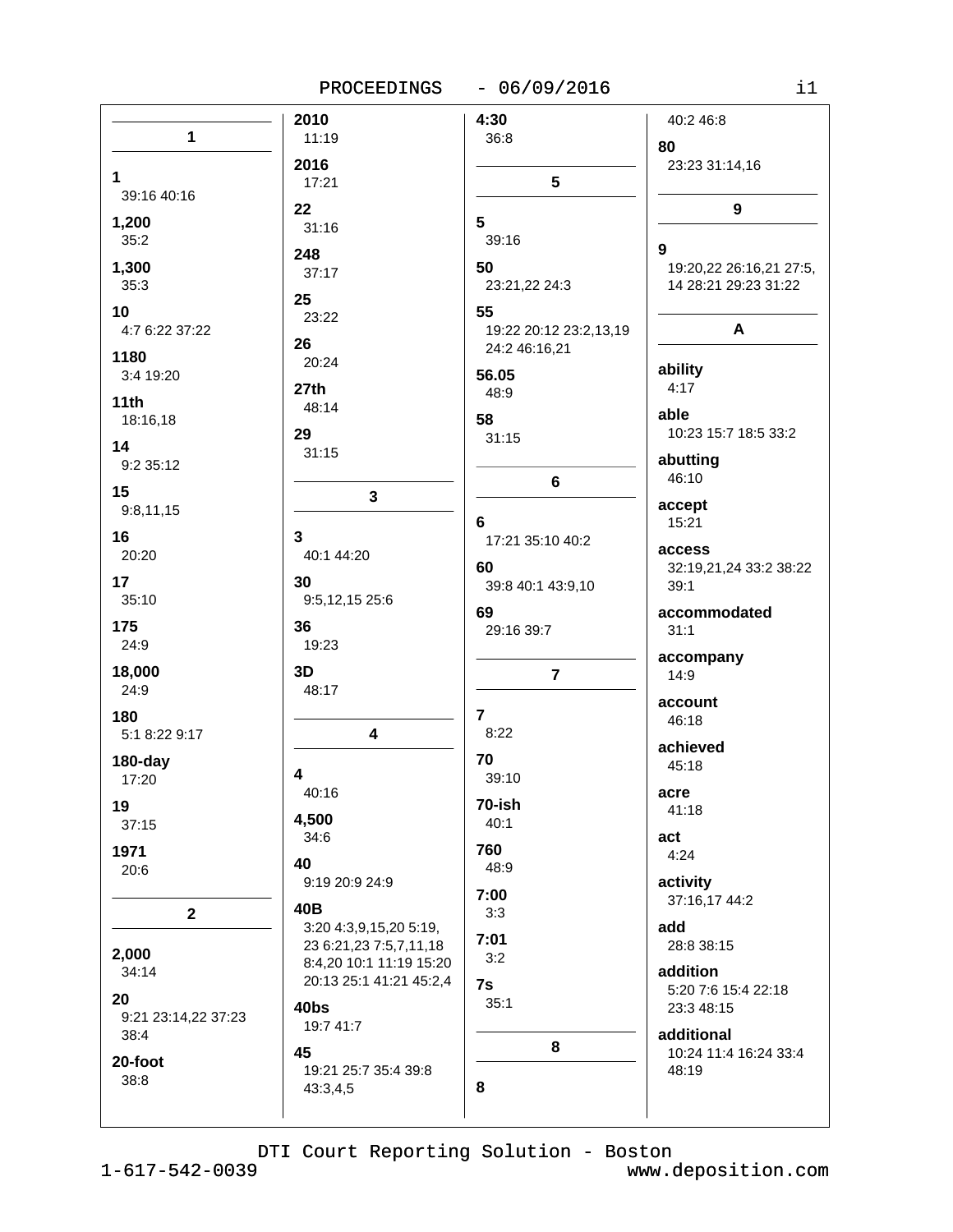### $-06/09/2016$

address

16:2 21:16 30:10

addresses 20:13

adequately 33:9

adjoining 35:14 36:9

adjustment 46:24

administrative  $3:15$  17:16

advance 47:20 48:1

advice  $10:18$ 

advise  $10:1$ 

**Advisory**  $5:8$ 

afford 24:24

affordable 4:5,8,19 5:9,11,13 6:7, 19 7:11 13:15 15:1,6,23 19:23 23:20 42:18

age 19:22

age-restricted  $23:1$ 

aged  $23:2$ 

agency 6:4 7:21 8:2 9:14 12:3 13:24 14:7,21 15:5,14

aggregate 30:21

ago 22:20 23:14

agree 17:23 24:23

agreed 48:18

agreement  $14:22$  15:2

ahead

3:14 9:23 42:7 47:17 aisle 30:15 31:7 32:2

**Alison** 16:14

allowed 14:17 44:17

allows 4:16 31:24

alternate  $3:9$ 

alternatives  $12:14$ 

amenities  $22:12$ 

amenity 41:9

**Amesbury** 11:18 13:19

amount 14:1 21:11 25:24

ample  $17:13$ 

analyses 16:21 analysis

13:7,10 46:24 47:4

analyzing 10:18

angle 30:19

angles 36:15

answer 18:23 21:21 44:24 47:19

answers  $47:8$ 

anybody 16:9

anymore 45:16

appeal

5:7 9:21 13:11,16

appealing 13:16

appeals 4:20 5:21,23 11:13 13:13,14

applicant 6:2,37:19,20,238:3 9:11 10:8,16,22 11:4,5, 10 12:12 13:3,5,12 14:5,6,13 15:3,10,13 16:4 18:9 19:10,11,12, 17 48:13,18,24

application 3:5 5:4 7:14 8:4.23 9:2. 5 12:15 13:22 14:9 20:2 48:6,8,11,12,16

applications 6:23 7:12,17 12:21

apply  $9:10$ 

appreciate 3:10 19:13 25:4 42:24 47:21

approval 6:3 14:7 38:3 39:1

approvals 4:11.22

approve 5:5 12:15,16 15:5,15

approved 5:6 6:6 12:17,21 14:5

architect  $11:5$ 

architects 10:12 21:7,10 25:21  $42:1$ 

architectural 8:9 14:8

area 21:8 23:4 27:23,24 31:3.23 32:4 33:3.6.8 34:22 46:7

areas 34:20 35:11 39:4

aren't

 $9:15$ arrange 16:20

array 46:3

as-of-right 35:20 36:7,16 37:1

aside  $6:8$ 

aspect  $9:12$ 

assistance 6:9.14

associate  $3:24$ 

**Associates**  $37:5$ 

assume  $18:3$ 

assure 16:17 17:3,17

attended 20:18,23

**Attorney** 3:19 18:7

attractive 29:14

audible 16:11 48:2

**authorities**  $4:24$ 

authority 11:20,21 13:20 15:24

authorize  $18:1$ 

available 21:21 22:14

average 34:13

averaging  $35:1$ 

DTI Court Reporting Solution - Boston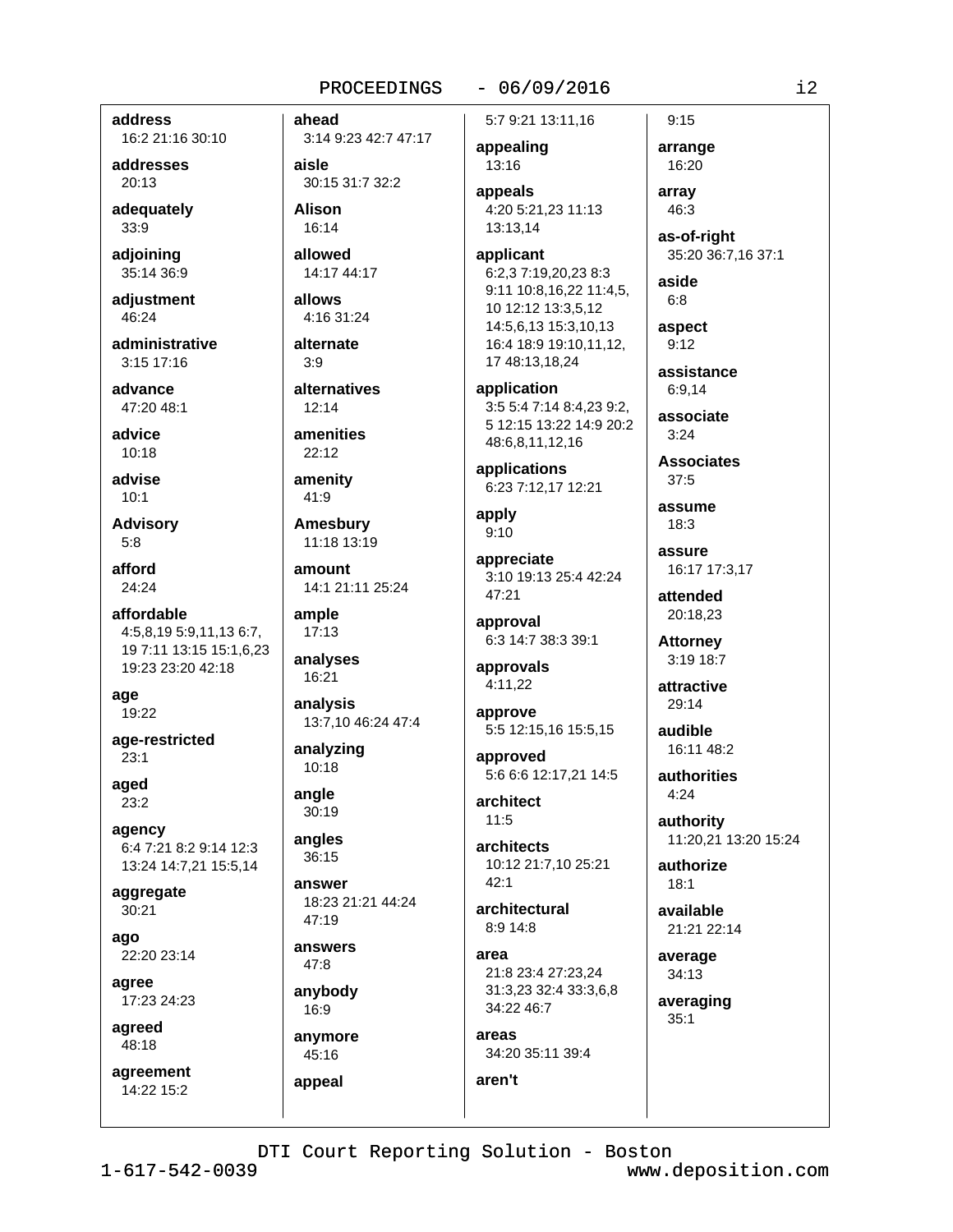### $-06/09/2016$

blocked B 29:19 blocking back 45:21 5:24 11:13,16 14:6 blue 26:10 27:7,15 28:17,23 35:23,24 29:1,22,23 30:13,17 35:15,16 40:6,7,13,15, board 17 3:23 4:20,22 5:1,3 8:21 9:8,18 10:2,4,7,18,19 **backtrack** 11:3,5,13,17 12:5,7,22  $34:10$ 13:4,8 14:13 16:1,6,17 **Balakrishna** 17:9,10,11 19:1,14 20:17 22:2,3 43:9,16 21:14,20 46:1 48:8 **Barrett** board's  $6:11$ 6:12 11:19 based **boards** 21:8 37:17 46:2,14 4:12 6:9 8:24 11:22 13:21 18:20 basement 31:8 34:5 **Bob** 21:6 22:1 23:8,9,12 basically 3:17 8:19 12:24 42:3 **Book**  $3:847:3$ bav  $7:12$ **Boston** 21:8.10 25:21 bearing 42:16 bottom 15:8 32:7 beautiful 20:11 26:3 bought 22:19 beginning  $20.1$ **Boylston** 3:4 19:20 28:22 32:20 behalf 34:9 38:1,6,10,16,20  $5:118:6$ bring believe 21:2 31:11,18 37:3 48:3 20:12 21:16 brings better  $21:11$ 11:7 19:2 22:23 38:12 **Brookline** bevond 6:22 15:18 20:5.7.9.18. 7:2 27:14 29:2 20,21 21:4,5,17 22:4,6, 10 26:4,7,22,24 39:9,21 24:14,21 26:8 28:2 brought 11:13 21:14 33:12 34:5 5:16 6:1 8:17 12:2 20:3 **Brown** 26:10 28:13 29:20 20:24 30:10,18 31:19 35:15  $39:5$ **Buchheit** 3:20,22,24 18:7 block 24:10

build capital 35:22  $21:1$ captured building 14:9 15:17,18 18:10,13  $34:4$ 19:19,21 20:11,15 car 22:24 28:9,24 29:4,5, 31:13,14 32:5 16,24 30:2,3,8,11,18,23 31:5 32:1,6,14,22 33:22 card 35:14,20 36:1,9,12,18,  $5:7$ 19 39:7,19 41:3,24 careful 42:11,12 43:2 44:12 42:15 46:7 carefully building's  $21:13$ 33:13 34:5 cars buildings  $27:20$ 8:10 29:19 36:2 39:4. 12, 17, 24 46: 3, 6, 7 case 6:4 8:11 11:19 13:18,19 built 42:12 cases 12:18,19 bus 43:7,8,10 cast 42:11.13 business  $20:6$ **CBT** 21:7,10 25:21 bvlaw 41:22 certain 4:6,19 7:9,10 17:23 bypass  $4:10$ certainly 16:16 18:22 41:17  $\mathbf{C}$ cetera  $32:13$ calculations chair  $34:3$ 3:7,23 17:14 18:18 19:5,8 47:16 call 19:4 challenge  $9:20$ called 4:10 6:4 7:7 11:18.23 chance 33:16 calling 35:9 change calls 8:15,17 14:15,17 37:1 10:24 changes  $14:12$ can't 12:24 24:24 chapter 4:3,15 6:21 7:7 8:20 canopies  $35:18$ charged 13:22 capable 18:5 **Chestnut** 

i3

big

hit

DTI Court Reporting Solution - Boston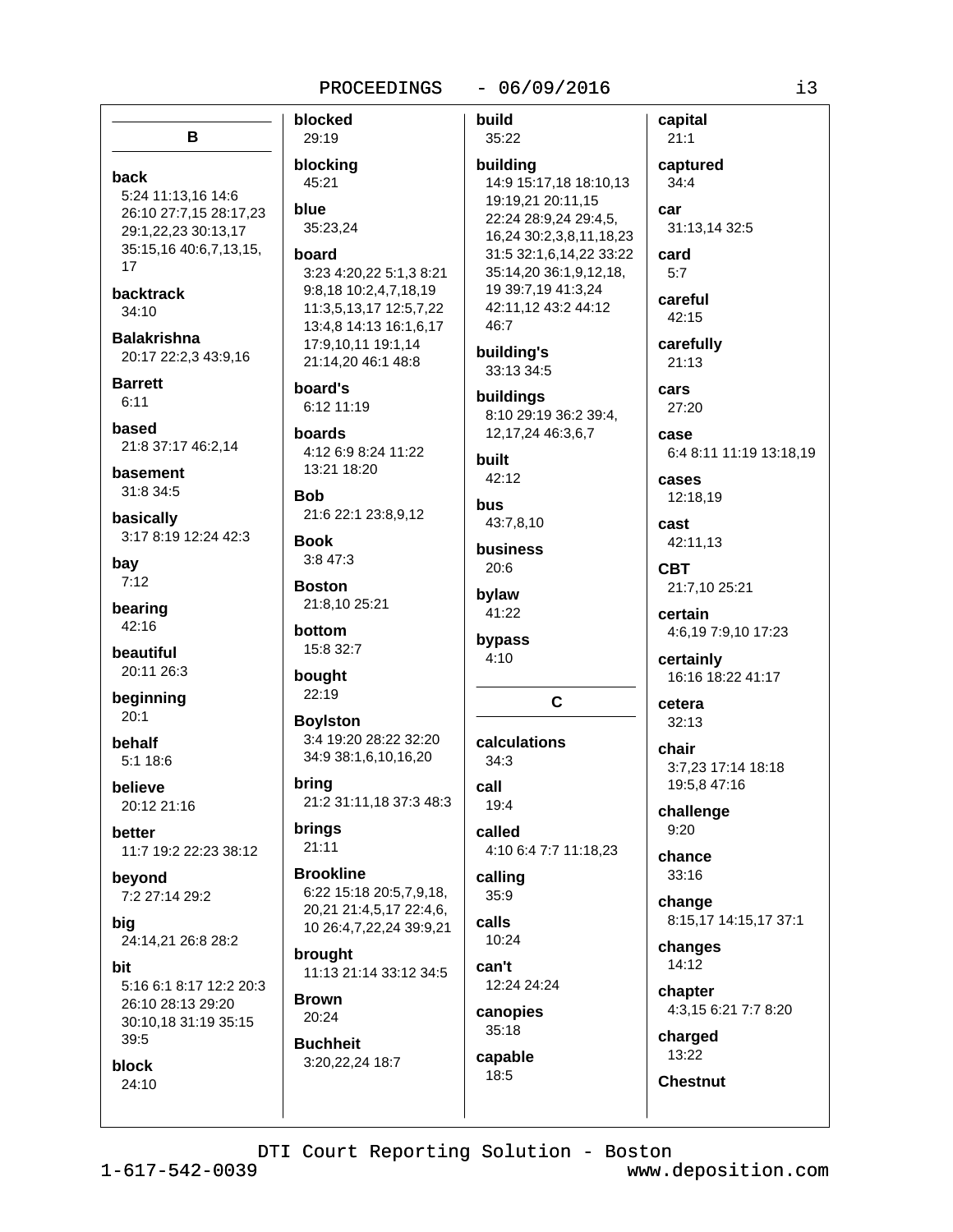19:16 21:17 26:23 30:13 39:20

chestnuthillinvestme ntslic@qmail.com. 21:23

children 20:9.16

**Chiumenti** 3:8 43:2,10 44:5

citizens  $22:11$ 

civil 10:11 32:16

clarifies 13:23

clear 7:4 24:16

clearly 13:19 16:4

climb 44:18

close 17:21 35:13 39:6,8 40:3  $41:7$ 

closed 38:10

closely  $7:4$ 

closing  $12:11$ 

club  $27:14$ 

**CMR** 48:9

codes 46:16

come 9:15 10:22 31:10,24 34:18 41:7 42:21 47:11 48:21

comes 8:16 24:13 41:15 45:23

coming 3:10 27:17 32:6 comment 9:1 10:15

comments 13:23 17:10.12 22:1  $44.18$ 

commercial 22:21 44:7,10,12 45:4

commission  $5:12$ 

commissioner  $15.18$ 

commissions 4:12 6:10 9:1 18:20

**Committee** 5:8,21 13:14

commonly  $4:311:18$ 

communicate  $19:2$ 

communities 4:6 15:21

community 6:19,20 9:13 10:22 21:15 23:24

commuting 46:19

comparable  $46:4$ 

compared  $37:19$ 

compete 48:16

complete 8:22 28:18 48:10,12

completeness 48:6.8

compliant  $15:3$ 

complies 45:5

comply

 $11:15$ component 47:5

# $-06/09/2016$

components

48:10 comprehensive 3:5 14:5.19 20:2

compressed 34:16

comprises  $35:4$ 

concern 12:20 17:19

concerns

4:10.11 5:11 11:23 12:1 16:2 17:9 22:22 42:17

concierge 41:5

conclusion  $15:20$ 

concrete  $32:21$ 

38:12 44:1

condition 26:12,13 35:21 36:7

conditions 5:5.6 8:7 12:9.16.18.22. 23 13:4 16:1,3,4 24:24

conduit  $17:1$ 

conflict  $38:13$ 

conflicts 38:11

conjoined 45:4

consider  $7.17$ 

consideration 11:14 23:7 43:13 47:5

consistent 36:22

constrained 15:24

construct 4:5,17 19:19

construction 15:16.19

consultant 6:12 25:1 40:24 46:13

consultants 10:8,9,13 21:7,12 23:6, 9 24:18 25:11

contact 21:22

contains  $4:18$ 

continue 18:18 28:16 32:6

control  $7:24$ 

convey 17:9

coordinate  $16:20$ 

corner 19:19.20 23:4 28:18.21 29:14 30:11 40:13

corporate 29:7

correct 44:11

corrected  $15:11$ 

cost  $25:10$ costs

 $18:3$ 

couldn't  $40.24$ 

counsel  $3:244:1$ 

count  $31:14$ 

couple 5:19 6:24 15:8 22:5 24:8 34:11 36:12 37:5, 24 38:7 39:15 40:22

course 11:14 17:13 42:11 48:21

court 13:17 24:17 35:7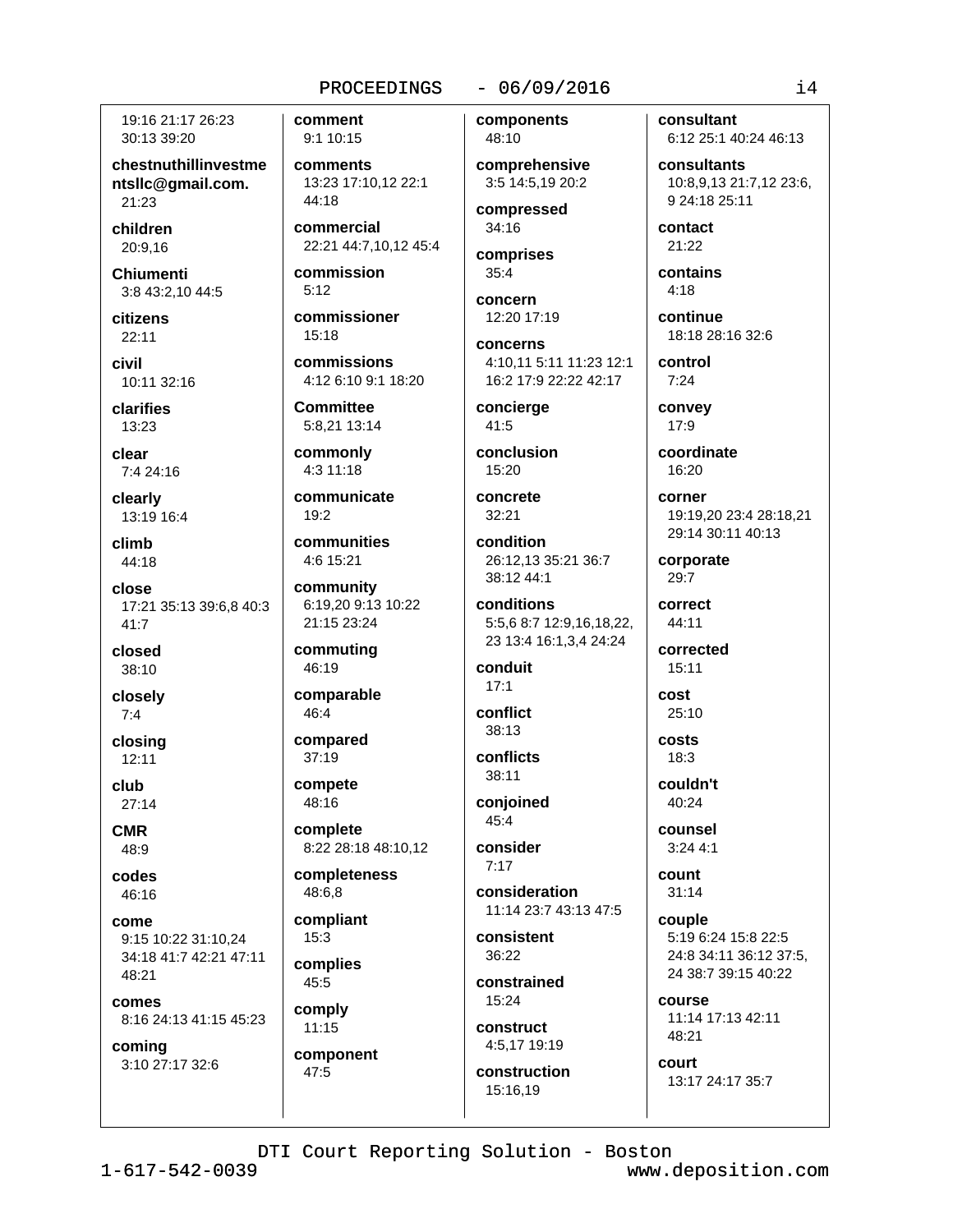coverage

 $8:10$ covering

36:11 create 20:10 27:3 28:5,15 29:4,11,14 30:6,7 32:11 34:17 36:3 39:22 40:10.  $12<sup>12</sup>$ 

created  $36:1$ 

creates 28:20 36:9

creating 15:23 28:7 30:4,9 31:21

credit  $6:15$ 

criteria  $38:7$ 

critical  $26:5$ 

**Cumberland**  $43:16$ 

curb 40:8

curious 44:6,9

current 26:13

currently  $34:8$ 

**CULTVe** 

 $30:11$ cut

 $30:15$ 

**Cypress**  $39:14$ 

D.

daily

 $37:17$ 

dance

 $20:8$ dashed

26:11 daunting 16:16 dav 41:1 42:10 46:23 days

5:1 8:22 9:2,5,8,11,12, 17, 19, 21 25: 6, 7

deadline 17:20,21,22

deadlines  $8:19$ 

deal  $5:22$ 

deals

 $12:4$ debate

 $25:2$ 

decades  $20:7$ 

**December** 17:21 36:7

decided 22:23 23:19

decision 5:2,3,8 9:14,18,19,20, 21 11:8,19 12:14 13:11, 13.16 14:3

decisions 5:23 24:17

deed  $14.22$ 

deemed 46:3

deeper  $5:16$ 

defines 13:19

degree 26:23

delaved  $11:1$ 

deliberate  $12:7$ 

 $-06/09/2016$ 

delivery

33:9 demand 22:9.17 23:15 24:1  $31.13$ 

demarcated 35:23

demonstrable  $42.8$ 

demonstrate 7:20,24

denial  $12:18$ 

denials 15:24

denied  $5.7$ 

density 30:20 41:14,15,20

denv 5:5 12:15

department 9:13 16:18 17:5,7,18 21:1,2,15 48:5

department's  $17:24$ 

departments 4:13 8:24 13:21

derived 11:21 13:20

desian 11:24 18:1 24:18 25:15 27:1 38:7,24

designed 15:20

destination 28:6.20

detail 41:5 45:22 47:15

detailed 10:24 37:7

detailing  $31:20$ 

details 7:1.2 17:16 detained  $34:6$ 

determination  $9:914:14$ 

determined  $6:5$ 

developed  $11:12$ 

developer 4:9,16,21 10:11 13:1 14:1 18:3

developer's  $5:7$ 

developers 4:5 25:10

developing 17:18 28:4

development 4:11,18,22 9:13 12:20 14:24 22:21 25:11 26:19 27:8 45:4

**Dhanda** 19:14.16 20:17.23 44:11

diagonally 26:15.16

didn't 25:3 44:20

different 5:20 10:3 12:2 15:9 40:14 41:16

dig  $5:16$ 

diminishing 28:24

direction 39:13

director  $16.14$ 

discuss 12:8.10 42:9 48:23

discussion 24:12.20

discussions 22:15 33:16 38:4

DTI Court Reporting Solution - Boston

 $1 - 617 - 542 - 0039$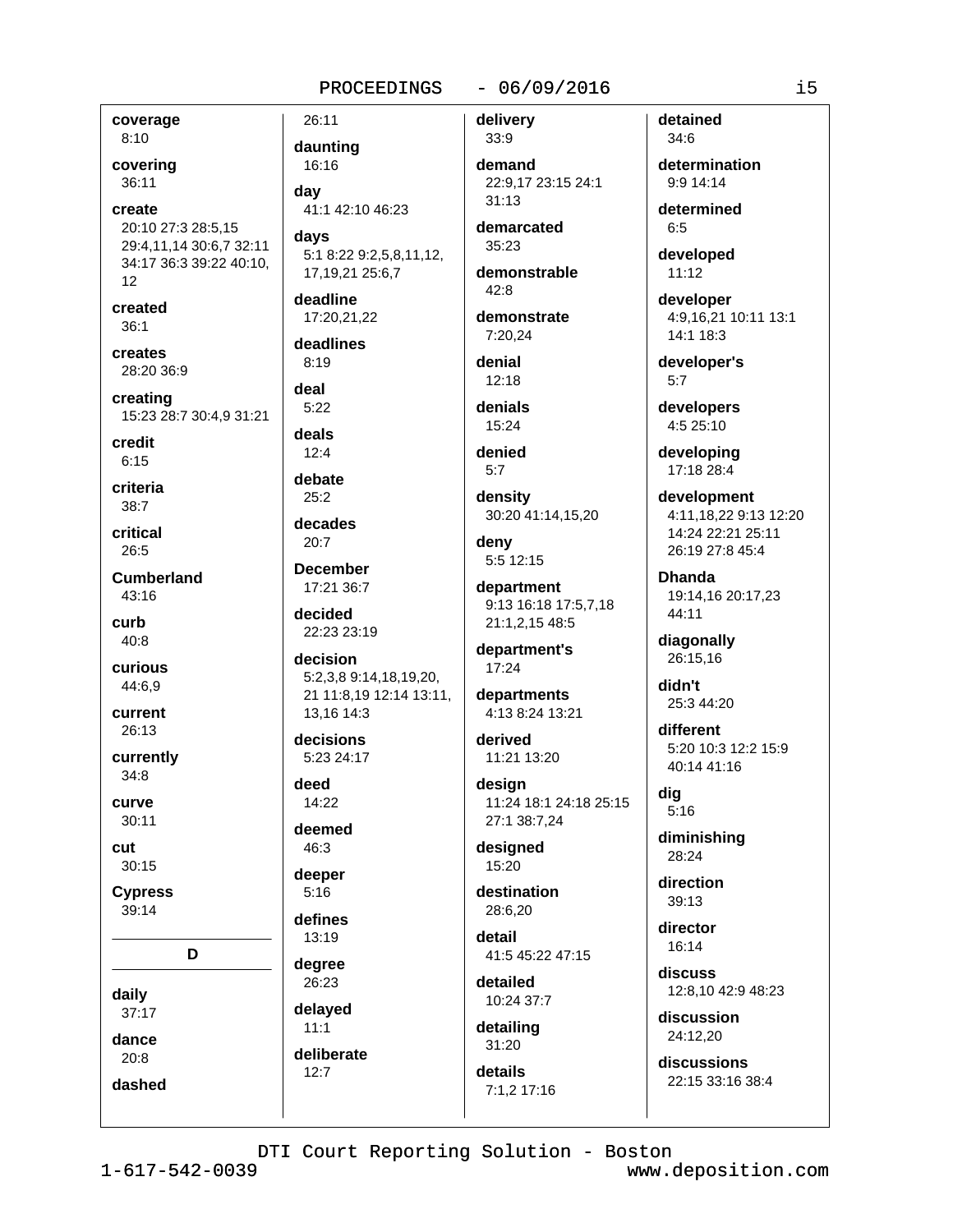### $-06/09/2016$

engagement

28:3

dispute  $9:12$ 

distance 22:14 27:8

distributing 13:22

dividend  $7:22.23$ 

doesn't 7:8 41:18,19

doina 18:4 24:8 43:18.19

don't 7:4 19:4 25:6 41:7,10, 21 43:22 44:24 45:3 46:15 47:7

door 39:11

doubly 23:24

downtown 26:21

drainage 33:11 34:4,8

drawings 8:9 21:18

drive 30:15 31:7 32:2

driveway 32:21 38:2,4,6,8,13

driveways 38:8,10

due 22:8,11,22

E

earlier 8:21 12:13 13:12,18 21:19

early 10:5,20

earn  $24:3$ 

ease

 $35:16$ east 26:15 30:12 eastward  $27:5.12$ economically

 $24:14$ economics

24:12 25:2

efficient  $39:1$ 

effort  $21:16$ 

eight  $21:2$ 

eighth 46:8

Eighty

38:15 either 5:4 7:21 13:16 18:11

electric  $33:12$ 

elevation 29:15,21 30:5,12,14

elevators  $31:11$ 

eligibility 8:1 19:24

eligible  $6:6$ 

email 19:3

empty 44:22

encourage 11:3 14:2 17:6

endeavor  $47:16$ 

ends 39:20

engage 13:8 18:1 25:12 engineer  $32:16$ 

engineering 14:8 18:5 24:18 31:18 32:16 33:16

engineers  $10:12$ 

**Engler** 21:6,8 22:1 23:8,12 40:21 47:16

enhance  $23:4$ 

enhancement  $33:4$ 

enhances  $20:14$ 

ensure 14:23 16:22

entering 26:23 37:13

entertain  $16:7$ 

entire 19:12

entitled 10:7 14:2

entity 6:9 13:13 15:14

entries  $34:13$ 

entry 32:12,14 34:21

environment 11:24 18:14 42:4

environmental  $44:1$ 

essentially 13:1 26:12,15 27:4,12, 21 29:16 31:9,11,12,13 32:3,4 34:23 35:21,23  $36:2$ 

established 17:20 28:17

 $et$  $32:13$ 

estate

20:6

evaluate 45:7 evaluation

 $25:8$ 

evening 22:2 23:12 25:20 37:4, 15 48:7

event  $14:11$ 

events  $30:6$ 

everybody 41:10,17

examples 39:16

exchange  $4:17$ 

exhausted  $24:19$ 

existing 8:7 28:10 33:17 36:2

exiting  $37:14$ 

expect 12:12 48:14

expensive  $22:7$ 

experience  $21:3,11$ 

expert 13:9

> explain  $31:17$

explanation 44:1 45:2

extension  $15:11$ 

extent 18:24

exterior

DTI Court Reporting Solution - Boston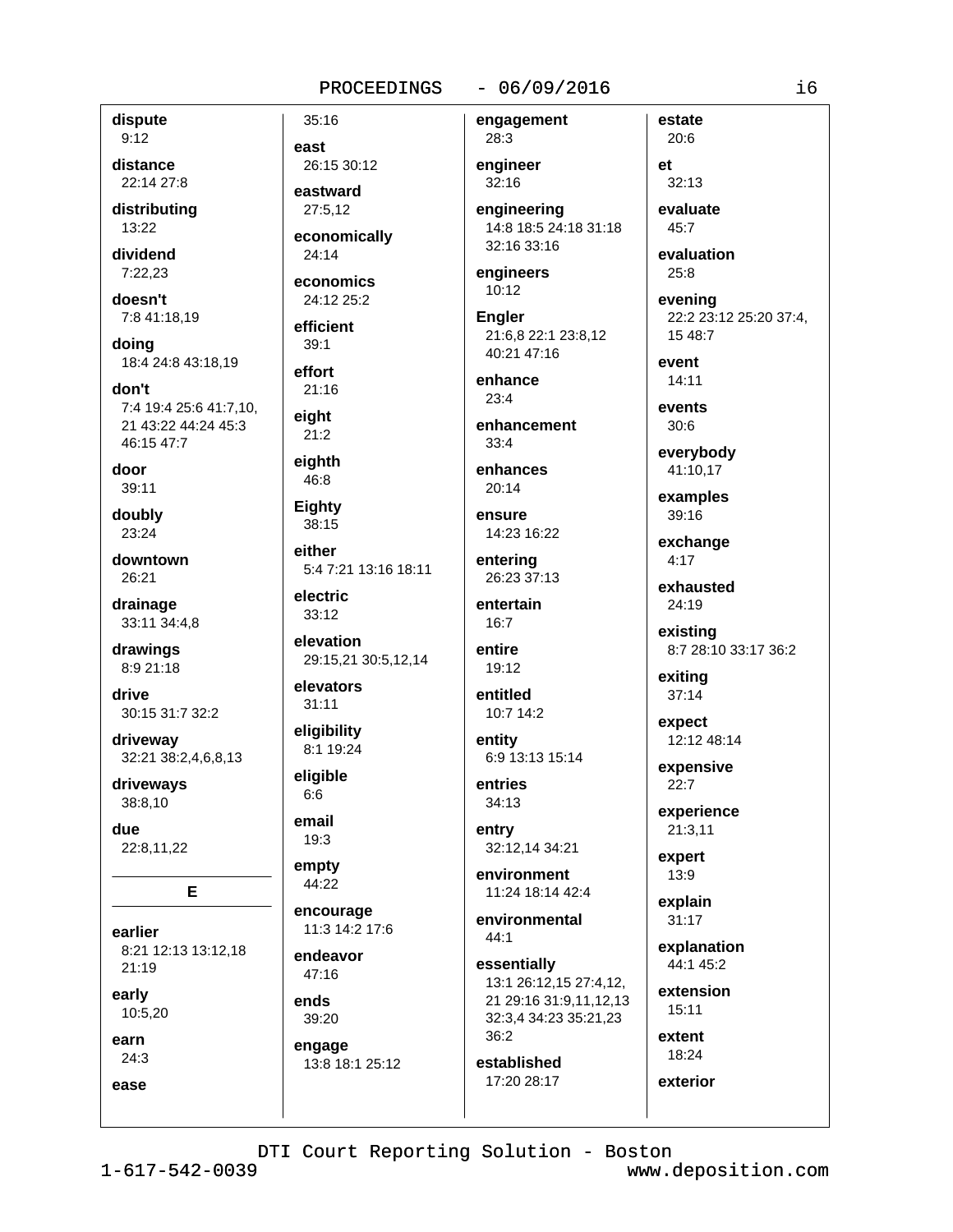#### $-06/09/2016$ PROCEEDINGS

 $32:17$ extrusion  $30:3$ F

facade  $30:8$ 

faces 31:22.23

fair  $15:7$ 

family 20:20

far 9:16 11:4 26:24 39:7.9 43:12 44:16

fashion  $12:8$ 

favor  $5:13$ 

favorably 5:9 13:15

features  $32:18$ 

**Fedex** 33:10

feel 17:9 19:4 21:22 23:24 27:2 39:23 41:10 42:19

feet 29:16 34:14 35:12 38:5 39:7,10 40:1 43:3,4,5

felt  $44:17$ 

fenestrated  $30.17$ 

fenestration 29:20

fewer 29:20

filings 43:19

fill  $24:2$ 

8:5,6,8 14:8 finalized  $7:15$ finally

final

15:16 18:15

financial 10:13 13:7,9 25:1

finish 40:21

first 6:2 12:16 17:23 22:24 24:19 45:2

fit 39:23

five 26:20 29:17 33:5 37:13

flexibility 34:17

floor 22:24 31:15 34:12,23  $35:14$ 

floors  $43:4$ 

fluctuate

40:18 focus

10:19 18:19 25:16

focused  $17:15$ 

focusing  $47:6$ 

folks 28:7 46:21

follow  $17:4$ 

foot 35:10

footage  $35:1$ 

footprint 18:10,13 force

15:21

 $25:4$ forma 13:6

forces

forth 8:16 11:18

fortunate 25:22

found 48:9

four 19:6 26:20 34:16 37:13  $39:15$ 

four-story 44:12

frankly  $7:1$ 

free 17:9 19:4 21:22

front 28:12 29:22

frontage 38:17,20

full

43:24 funding

 $6:4$ 

further 27:14 31:19 39:5 47:15

future 45:11

G

 $G-1$ 44:17,19

qallon 34:6

garage 31:10 32:22

qas 26:13 33:12,17 37:19,

22,23 43:12,17 gateway

26:7,9 39:22

general  $4:4,9$ generally

10:7,8 46:17 **generate** 

37:12

generating 46:20

qeneration 37:11,18 46:13

**generator**  $37:9$ 

qentle 28:23 30:11

Georgetown 20:22

qetting 11:16 36:22

**Giles**  $37:3.4$ 

give 6:15 33:14 40:3

aiven 3:19 39:18 44:17 48:13

gives 27:22 28:12 35:3

giving 47:10.18

glass 29:6

glossed 28:14

glow 29:13

qo 8:19 10:18 14:6 19:7 26:16.20 28:19 32:4 39:5,13 41:5

qoes 13:13 43:10

going 3:4,14,15,17 5:15,24 6:12 9:15 13:1 16:13 17:4 25:19 30:24 32:17 33:5,24 34:19,22 37:3

DTI Court Reporting Solution - Boston

 $1 - 617 - 542 - 0039$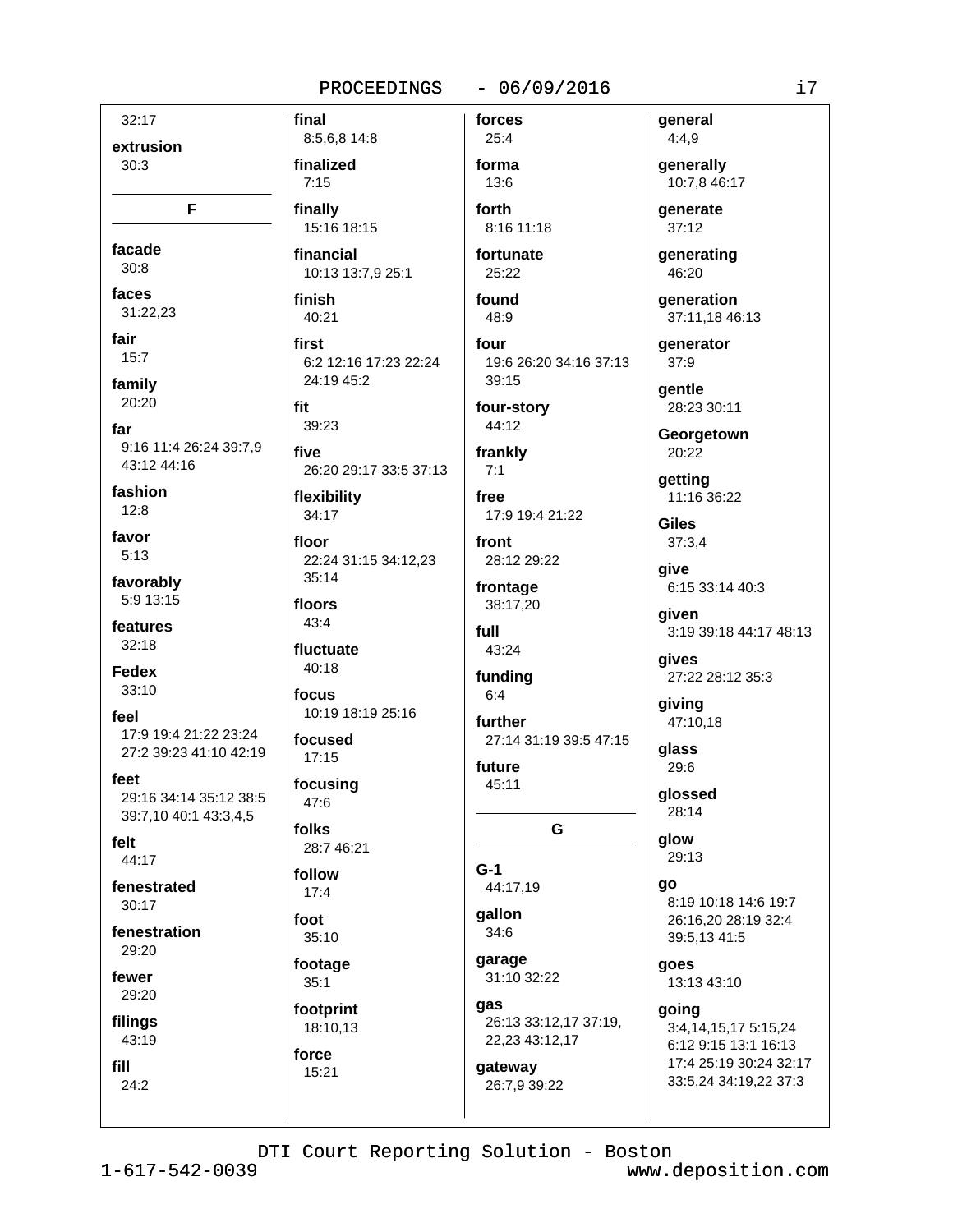40:23 42:11 43:11.14 44:24 45:10,18,20,22 46:22 48:5

### good

5:18.22 11:5 15:9 22:2 23:12 25:20 26:9 27:10 37:4 39:22 44:10 48:7

gotten  $6:13$ 

graduate 20:21

grant  $6:13$ 

graphics  $11:6$ 

qreat 22:6,9,10,12,17,18 23:3,5,17 24:1,4 26:1 27:10

greater 21:9

Green 38:23 43:6,7

qrew 20:17

ground 8:10 29:12 31:9,17,20 34:12 35:14

guess 36:6 47:3

guests  $31:24$ 

Gulati  $20:8$ 

н

half

46:7 Ham

 $37:4.5$ 

hammer 15:20

Hammond 19:20 26:17 27:13,15 28:15,21 29:1 31:23

32:9,12 33:1,6,7 38:9 45:18,20 handed 44:22 handling 45:12 hands  $26:1$ happen 12:17 happened  $6:1$ happy 16:7 25:8,11

harbor  $7:79:9$ 

hard 44:21

**Haril** 21:7.10 25:15.20 32:19

**Harvard** 20:22

head  $32:20$ 

headed

 $21:1$ health

11:24 12:19 42:17,20

hear 16:13 17:8 19:10 23:5 24:6 45:6,10 47:12

heard 19:18 22:3

hearing 3:4 9:3,6,17 12:6 14:16 17:21 18:16,17 43:24 45:1,2 47:17,20 48:21

hearings 11:11,15 12:11 45:11 47:14

heated 32:20

Heath

 $29:1$ 

 $-06/09/2016$ 

heavy

33:18 height 4:14 29:16 36:21 39:4, 17 40:3

heights 46:3,5,9

help 10:23 11:7 16:18,20 17:7 18:13

helpful 46:4 47:9.24

helps  $30:2$ 

here's 8:18 10:17 13:18 14:18 28:9 39:24

High 20:21

higher 36:15

highlight  $32:17$ 

Hill 19:16 21:17 26:23 30:13 39:20

hire 10:7 24:24

historically  $5:12$ 

home  $21:4$ 

 $33:19$ 

hot

hours 36:12,17 42:10

> housing 4:5,7 5:8,10,11,13,21 6:5,7,8,19 7:11,13 9:13 13:14,15 15:6,23 20:1 22:9 24:4 37:9 42:18 46:15,17 47:6

hundreds  $20:8$ 

 $i8$ 

**I'll** 3:6 9:23 31:17,18 33:14 34:10 37:24

 $\mathbf{I}$ 

I'm

l'd

18:17

3:7.24 4:2 5:15 11:6 16:7 19:16 25:18.20 32:16,17 37:3 41:7 42:14 44:6,9,24 45:11

**I've** 

20:5,6 22:3 24:8,9 25:3, 9 48:8,11,13,17

ideally  $12:10$ 

**Ideas**  $11:12$ 

identified  $11:2$ 

identify 10:5

image 40:10

images 26:18 39:24

imagine 36:4 44:21

immediate 46:6,9

immediately  $17:12$ 

immense  $21:11$ 

impact 10:5 35:20,22 36:9,16 42:9

impacted 36:22

impactful 10:20 26:3

impacting 45:20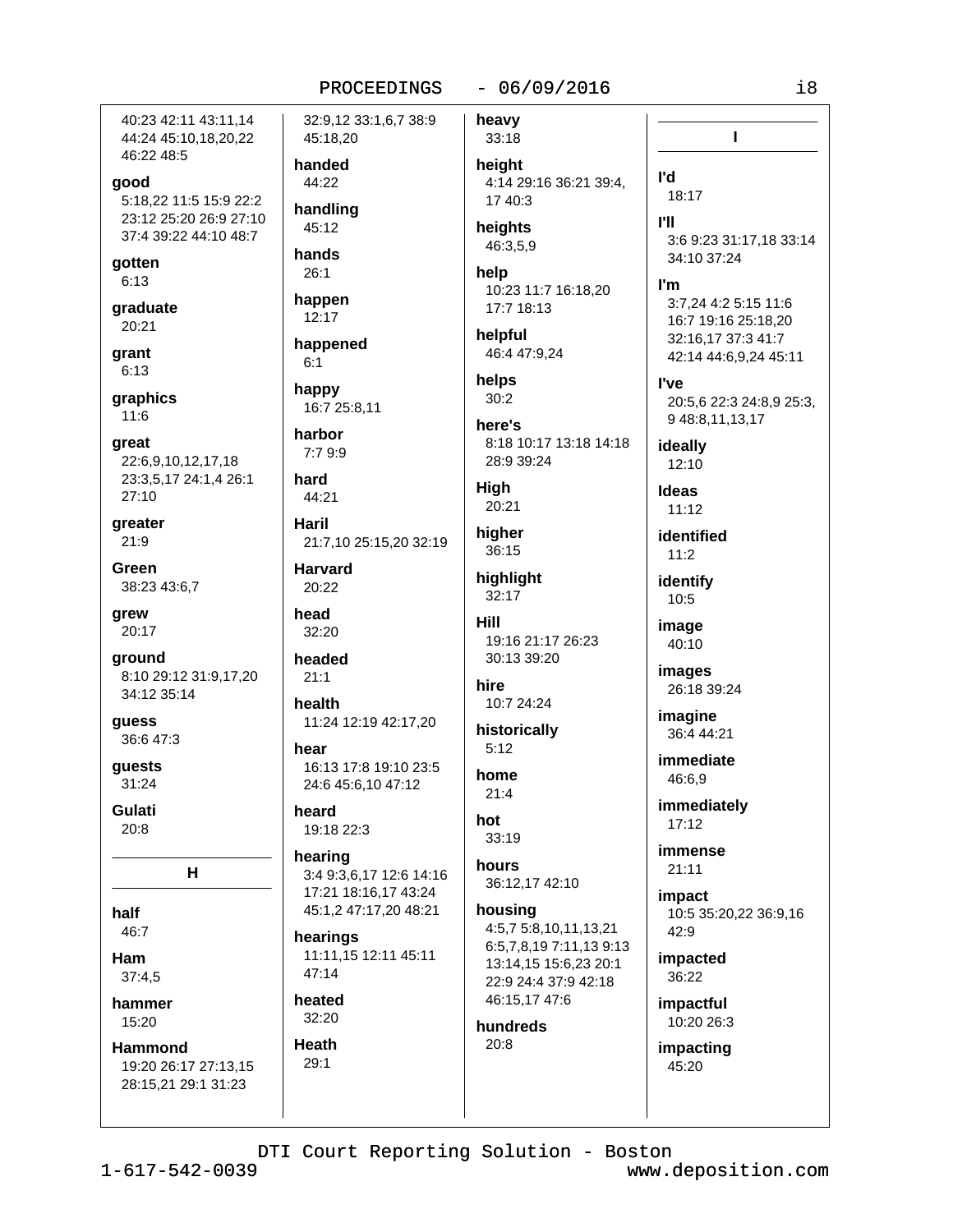### $-06/09/2016$

**impacts** 10:23 36:23 41:23 42:3, 4,5,6,14,15

importance 28:2.4

important 10:1,4,13 13:12 20:11 23:4 24:10 25:13 28:6

importantly  $8:4$ 

impose  $12:9$ 

**imposed** 8:20

imposes

 $12:23$ 

improvement  $34:1$ 

in-house  $18.4$ 

inappropriate 44:6

incentivize  $4:4$ 

include 4:11,13,14 10:11 11:24

**includes** 13:24 20:16

including 5:22 20:20

income  $23.21$ 

incumbent  $13:3$ 

indecipherable  $35:6$ 

Indian  $20:8$ 

indicate 18:10

indicated

17:15 18:8.19 31:4

**indicates**  $26:12$ 

industry  $37:18$ inform  $11:8$ information 5:19,22 8:16 10:10 11:1.4 12:6 14:18 16:24 17:1 19:1 46:12 47:24 initial 46:2 **ITE** 46:16 initially 22:20 44:7 45:14 its input 4:23 16:23 17:14 insist  $16:3$ inspections  $15:16$ insubstantial  $14.15$ intending 44:3 interested 43:24 45:12 interesting 26:5 ioined **interests**  $20:6$ interruption  $35:7$ Judi  $27.16$ July 19:12 23:8 iump invariably  $25:19$  $24:13$ June 19:16 inviting 29:5  $38:1$ 

involved 21:9 41:2 **issue** 

5:12 20:14 40:23 41:8 44:16 45:6,11 48:6

**issues** 10:5,19,20 11:2 21:13 33:20 42:20 45:9

### it's

7:4,15 10:4 14:14,17 15:7 22:7,15 23:15,17 24:16 25:13 26:4,6,9,22 27:9,23 29:16 31:1 32:12 39:10.19 41:17. 22 44:6

intersection

introduce

**Investments** 

4:22 5:2 7:20 11:20,22 12:5.13 13:6 18:14 26:12 36:4.9 J

**Jennifer** 

 $32:15$ Johanna

3:6 47:21 .John

3:19,21,23 16:8,10 Johnson

 $32:15$ 

 $3.7$ 

Jonathan  $3:8$ 

 $6:11$ 

18:16

36:16 48:14

iurisdiction 11:23 12:2 13:24 14:20

K

keep

17:6

### 12, 13, 17 29: 13, 19, 21, 23 30:6,10,15 31:24

kind

kicking

19:11 39:21

33:19 34:24 35:21 36:11 40:17 47:10

5:14 11:8,16 26:10,20,

21, 22, 23 27: 5, 13 28: 8,

### know

8:21 11:17 12:12 22:6. 10,19 23:9 25:10,13,21 26:24 27:1 28:13,14,23 29:3,18 30:1 31:24 32:9 33:15 34:15,24 35:1,5, 21 36:5,8,10,12,16,21 39:14.18 40:2.5.9.16.18 41:7,12 44:9 45:3 46:8, 15,23 47:12

knowledge  $21:3$ 

known

4:3 7:1 11:11 13:6

### knows

 $3:13$ 

### L

land

13:17 24:18 42:4 46:15

lane 45:21

lapses

15:10 laptop

 $27:11$ 

large

# $22:8$ largely

 $3:14$ 

# Latin 20:24

laugh  $23:13$ 

Laura  $6:16$ 

law

DTI Court Reporting Solution - Boston www.deposition.com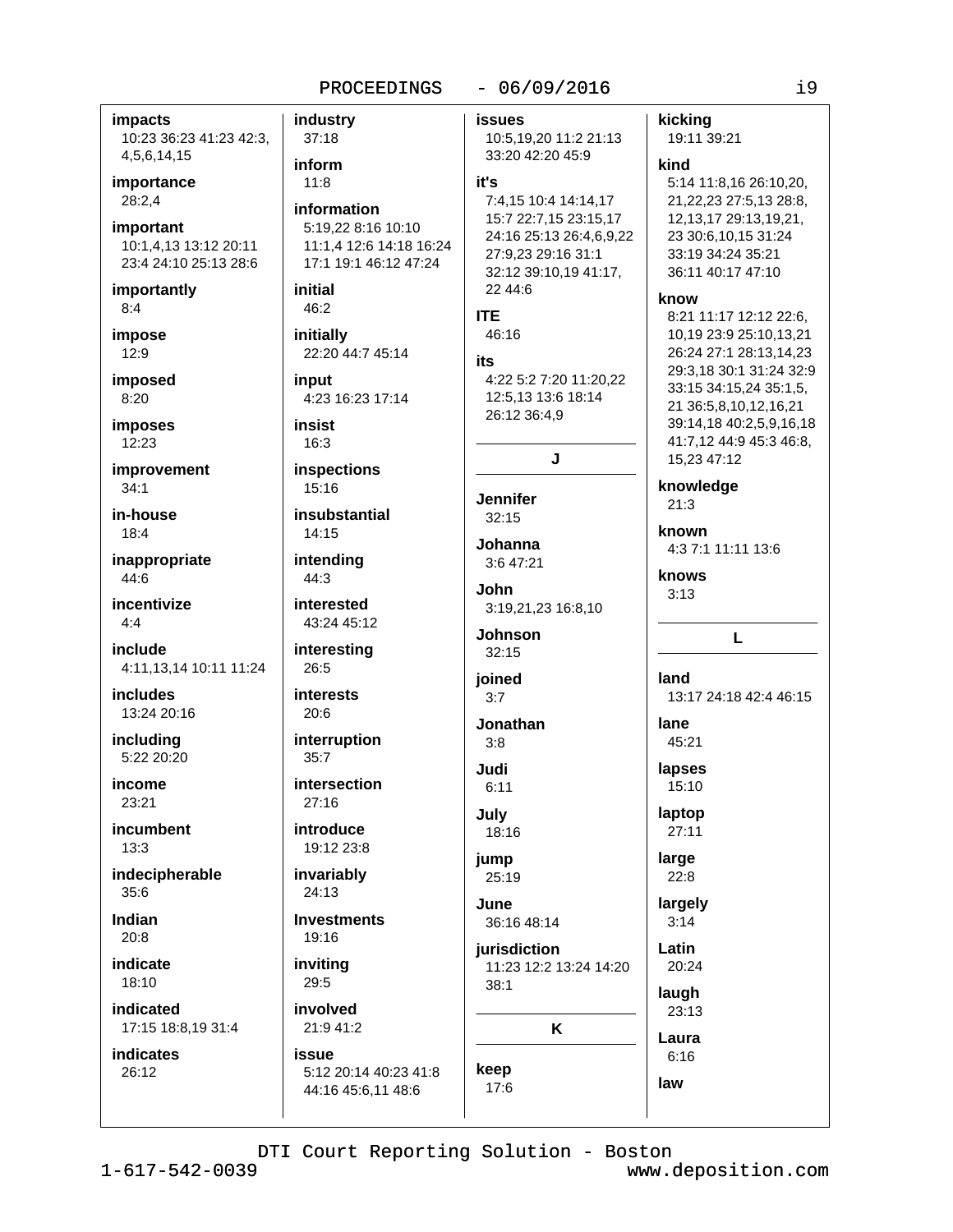4:2.4 11:15 20:22 45:5

Lawrence 20:18,23

Laws  $4.4$ 

layers  $30:1,5$ 

lays 34:24

leaving 26:22

led  $21:6$ 

left 26:18 27:19 30:18 34:12 36:17

lesser 30:17

Let's 42:20

letter 8:1 19:24 48:20

level 29:12 30:24 31:1,4,8 39:11,17

levels 31:5 40:14

life 20:19 28:1,13 29:11

lifelike  $30:7$ 

lifelong  $22:4$ 

lift  $32:4$ 

liaht

29:11 limitation

 $44:2$ 

limited 7:22,23 12:22 22:8

### line

26:11 35:10,12,13,16 38:23 43:6,7

**lines** 30:20,22 36:2,5 list 8:11,13,15,18 48:13 listened

21:13 lit

29:13

little 5:16 6:1 8:17 14:18 20:3 26:10 28:13 29:20 30:10,18 31:19,23 35:15 37:14 39:5

live 22:6.8.11 24:3

lived  $20:19$ 

living 22:9 28:7

LLC. 19:17

loading 33:8,18 45:13,15,18,19, 20

lobby 31:4,23

local 4:10,11,16,23 5:11 8:14 11:22,23 12:1 13:21 15:22 16:2 33:10 42:16 48:11

located  $34:8$ 

**location**  $22:16$ 

**locus**  $8:7$ 

logical

 $12:8$ longest

36:6 **Innk** 

6:23 25:16 26:17 29:7 30:3,16 31:9 33:7 34:2 35:19 36:6,19 41:23 42:1,3,9,14

 $-06/09/2016$ 

looked 7:3 39:3 45:16

looking 15:6 22:17 26:6 27:4,6, 10,11,12,13,15 29:1,15, 22,23 30:2,13,17,19,21 31:7 36:8,10 40:5,7,9 42:6 46:12 47:8

**looks** 5:9 13:14 27:10

loosing  $13:2$ 

### $Int$ 5:18 25:4 26:19 27:24 28:1 29:6 30:1 32:11 33:19,21,23 35:10,11, 13,16 44:22

lottery 15:5

low

37:9 lower 31:8 32:10 46:19

**lowest** 36:5

# M

**Madam**  $3:2247:16$ main

34:8 40:15,16 major 10:5 11:2

making 7:9 12:13 27:19 30:2

management 20:4,16 33:14

managing 14:19

map  $8:7$ 

**Maria**  $48:4$ Mark

3:8 45:9

market 19:23 22:15 24:1

markets  $21:1$ mass 4:3 6:5,8 19:24 28:24

30:9 40:15,16,18

**Massdep**  $43:19$ 

**Massdot** 38:1,3,24

**Masshousing**  $42:1$ 

materiality 29:3 40:11,14

materials 29:9 48:14,15,20

matter 6:12 11:22

matters  $14:1$ 

**MBTA** 38:21.23

mean 14:16 41:18

means 41:16

measure 41:20

measured  $42:6$ 

measuring 42:15

meat  $11:17$ 

median 23:21 24:3

meet 4:6 6:19,20 7:4,8 15:21 17:20,22 23:18

meeting 3:13,17 11:15

meetings 11:14 44:14,15

DTI Court Reporting Solution - Boston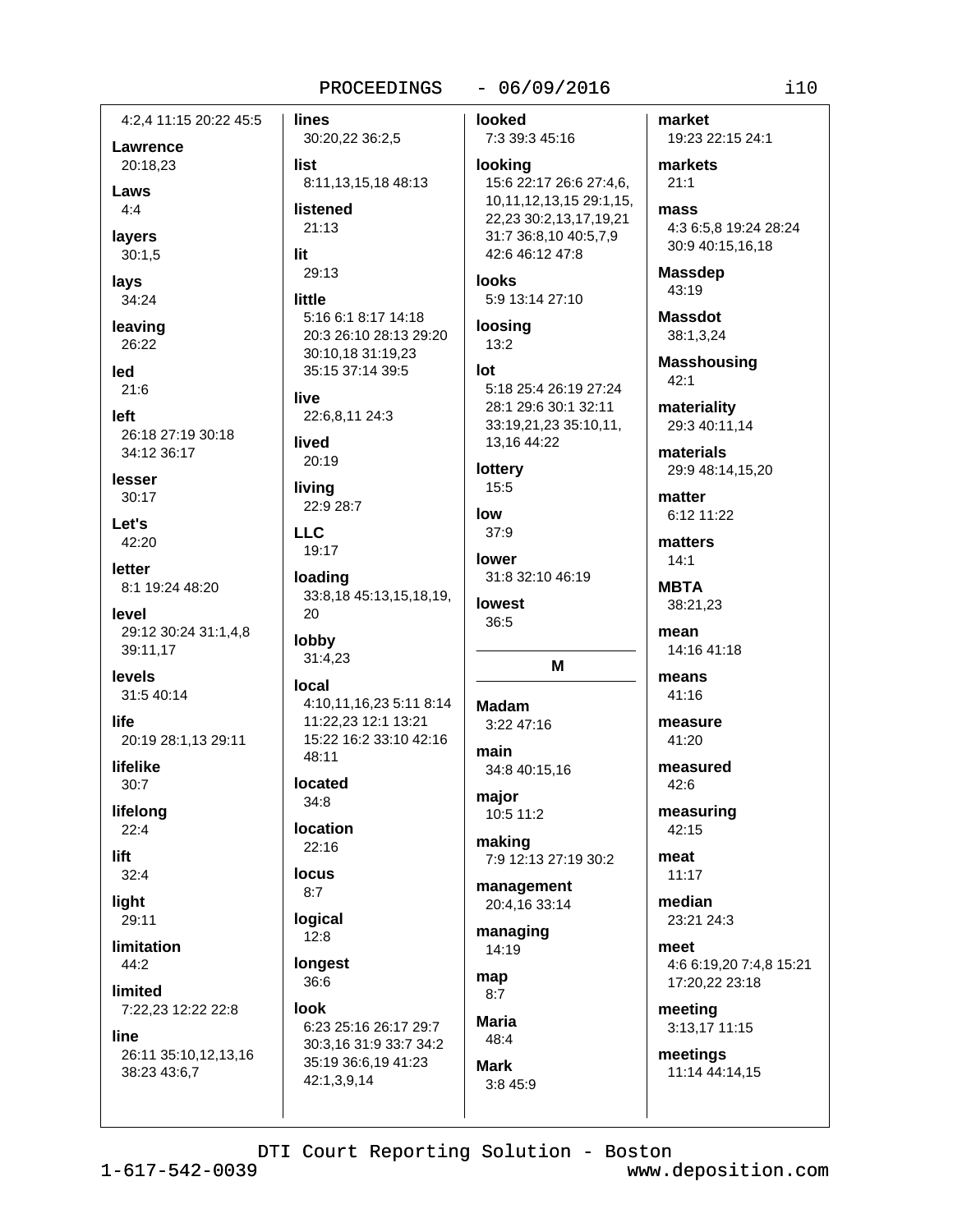### $-06/09/2016$

meets 23:15

members 3:23 16:6 19:14.15 48:7

mention  $5:21$ 

mentioned 12:13 13:14,18 21:19 23:1 32:19 39:19

met 6:22 9:7,10 38:3

metals  $29:10$ 

**MHP**  $6:16$ 

mic.  $24.7$ 

mid  $35:1$ 

mile 46:8

miles 39:16 40:1,2 46:8

mind 41:17 42:16

minimal  $37:1$ 

minimum 6:18 9:10 16:19

minute  $30:16$ 

minutes 26:20 39:15

mitigate 10:23

mixed 45:3

mixed-use 4:18 19:19

mixture 22:21

model

48:17 modify moment 42:23 money

 $38:2$ 

13:2 44:22 monitor  $15:2$ 

monitoring  $15:2$ 

monotony  $30:7$ 

months 42:21

**Morelli** 48:4.7

Morgan 20:24

morning

 $37:12$ mountain

44:19 move 5:17 30:9

multi-tenant

31:21 municipal 16:21 18:20

### N

name 3:6,23 19:15 22:2 25:20  $32.15$ 

near 39:14 43:3

nearby 40:4

necessary 10:13

need 23:23 24:2.14 38:3 41:10 43:22 46:24

needed 31:14 44:19 needs 5:10 23:18 **Neena** 

needing

45:22

20:7 **Negotiation** 

 $11:9$ 

negotiations  $11:10$ 

neighbor

36:10 neighborhood

20:14 21:18 22:18,22 23:3 44:15 46:9

neighboring  $39:3$ 

neighboringly 40:2

neighbors 36:23

never  $12:16$ 

nevertheless 16:1 23:14

new 33:5.22 34:20 35:24 36:24

nice 11:6 28:20 29:13 32:12, 14,23 40:13

nicely 39:23

night 18:19 47:18

nine  $37:12$ 

**Nitsch** 31:18 32:16

nonprofit  $7:21$ 

noon  $36:10$ 

north 29:21

37:24 38:16 notice

9:3 36:20 number

note

 $10:3$ 

numbers 8:18 9:22 25:9 37:11,23 46:13

## $\mathbf{o}$

objective  $24:5$ obtain  $4:216:3$ 

obtained 19:24

obtaining 13:23 15:7

obviously 7:14 19:6 22:7 27:22 33:18

occupying 28:10

occur 15:17

occurs  $13:8$ 

off-the-cuff 47:10 office

4:1 22:22 43:8

**offices**  $44:13$ 

**officials** 19:15

Okay 3:3 5:24 7:18 10:17 11:9 13:11 14:4,18 47:23 48:3

older 23:13,19 24:2 46:21,22

on-site 45:19

DTI Court Reporting Solution - Boston

 $1 - 617 - 542 - 0039$ 

www.deposition.com

 $111$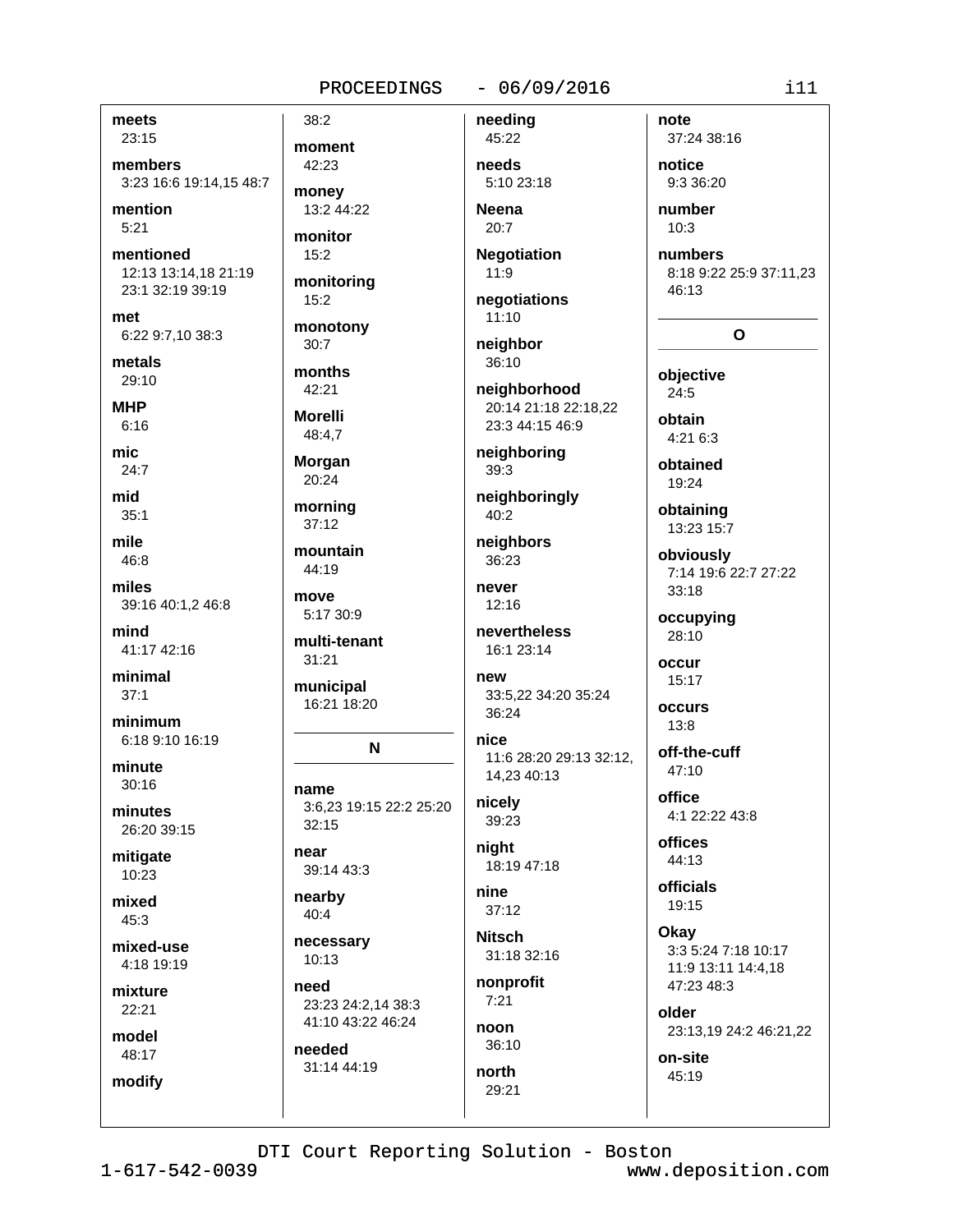### $-06/09/2016$

once 18:12

one-hour 37:12.14

one-story 44:12

open 3:4 11:15,24

opened

 $9:6$ 

opening  $9:17$ 

operations  $33:13$ 

opportunities  $30:9$ 

opportunity 17:14 24:4 25:24 26:7.9 27:2 31:22 34:17 39:22

opposite 39:13

options 23:17

orange 18:12

order 16:20 17:22

orderly  $12:8$ 

organization 7:22.23

orient 26:11

outlay 28:16

outline 28:9

outright 12:18 15:24

outstanding  $21:12$ 

overhangs

overall 17:19 31:14 36:15,24 overlap oversee overview

3:18 4:2 5:14 33:15 42:23

P

owner 19:16 43:17

35:17

41:4

15:19

p.m.  $3:2$ 

paint 18:12

Pandya 21:7,10 25:18,20 34:10 35:8 39:3

panel  $3:9$ 

parking 4:15 30:24 31:1,3 38:15,17,19 40:23,24 41:3.9 44:13

parks  $31:12$ 

### part 7:6 22:8 25:22 26:8 27:1 28:2 29:3 34:2 40:10 48:16,18,20

participation  $3:11$ 

particular 22:16 39:18 45:6

particularly 10:4 41:21 45:11,13

**Partnership**  $6:8$ 

pay 10:9

pedestrian 28:1,3 32:24

pedestrians 33:1 38:12

peer

10:8,9,11,14,24 13:9 planted 16:21 18:1,2 41:2 48:18 people

15:6 23:2,20 24:2 38:22 41:11,16 46:18

percent 4:7 6:22 23:21.22 24:3 37:23

percentage  $4:19$ 

perform 18:6

performance 41:20.22

period 37:12.14

permit 3:5 14:5,10,19 15:9,13 20:2 48:12

person  $3:11$ 

perspective 27:2 33:20

place 7:10,11 16:1 22:6,7,11, 16

placed  $17:13$ 

places 41:10

plan 7:10 8:11 34:12,23 45:17

plane 29:12 31:9,17,20

planner 48:4

planners 10:12

planning 12:1 16:13,17 17:5,7, 17,24 21:14,19 45:12 48:4

plans 7:13 8:5,6 14:9 21:19

34:20 planting  $33:6$ play  $9:15$ 

 $23:5$ 

playful  $30:5$ 

**Please** 21:22

plotting  $40:11$ 

point 6:1,10 7:12 14:4 24:7, 22 25:7 43:23

points 37:6

pollutant 33:19

pollutants 33:19

population  $20:12$ 

portion 38:22

position  $13:6$ 

possible 11:1,10 18:9

post 43:8

potential  $12:8$ 

potentially 28:8

**Powerpoint** 5:15 6:14

practical 10:17

precedence 39:12

prefer 19:7

DTI Court Reporting Solution - Boston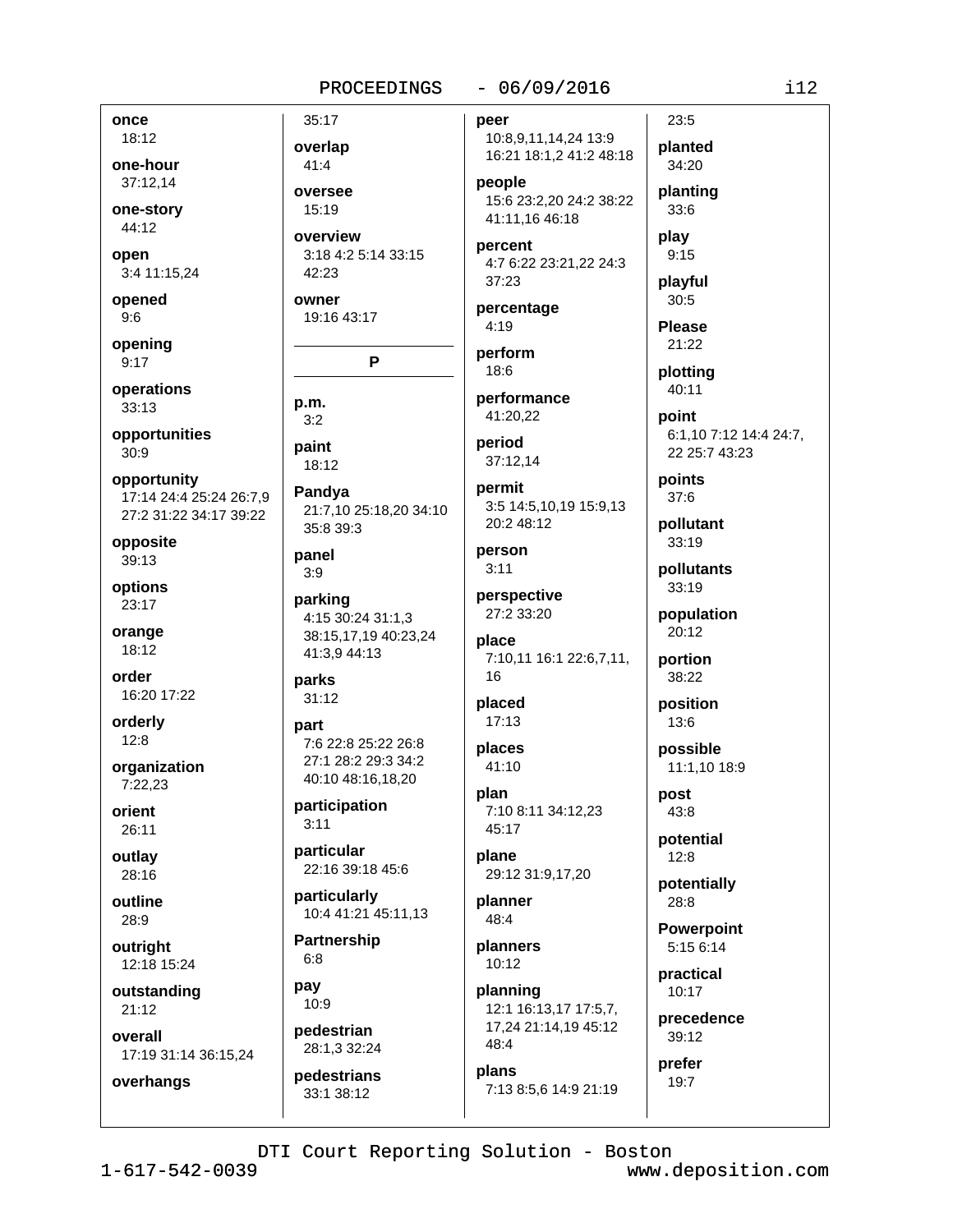| 8:5,8,11                                                               | 3:18,20 4:10 8:22 10:6                                             | 14:11                                                       |
|------------------------------------------------------------------------|--------------------------------------------------------------------|-------------------------------------------------------------|
| orepare                                                                | 12:6 15:7 16:16,20,22<br>17:8 20:2 24:8,23 25:5                    | provisions                                                  |
| 47:13                                                                  | 43:14,18 47:10                                                     | 7:8 9:9 15:3                                                |
| orepared<br>10:15 18:15                                                | product<br>23:2                                                    | public<br>3:4,16 7:21 9:3,6 12:1<br>12 16:17,23 17:2,6,14   |
| <b>presentation</b><br>3:19 5:16 6:11,15 7:3<br>23:11 25:19 45:17 46:2 | production<br>7:13                                                 | 18:16,21 19:15 22:13<br>27:18 43:6 44:14,18<br>48:21        |
| 47:12                                                                  | profit<br>14:1                                                     | pull                                                        |
| <b>resume</b>                                                          |                                                                    | 30:10 32:3                                                  |
| 43:7,11                                                                | progress<br>7:10                                                   | pumped                                                      |
| oresumption                                                            |                                                                    | 34:7                                                        |
| 46:14<br><b>pretty</b>                                                 | project<br>5:6 6:6,7 7:24 8:1,15,<br>16,17 11:8 12:24 13:1,        | punctuates<br>28:20                                         |
| 33:24                                                                  | 4,7 15:17,19 16:2,5                                                | punctuation                                                 |
| งrevented<br>12:20                                                     | 19:12,24 20:5,10,13<br>21:3,6,17,21 22:5 23:1,                     | 40:13                                                       |
| previewing<br>45.9                                                     | 15 24:6,12 25:2,23<br>26:1,9 32:16 37:11<br>38:16 40:8 44:7 45:15  | purchase<br>41:12                                           |
| <b>previous</b><br>26:13                                               | 46:4                                                               | purpose<br>4:4                                              |
| previously<br>17:15                                                    | projects<br>6:23 10:1,19 12:9,17<br>14:21 15:21 21:9 23:10         | purposes<br>7:3                                             |
| <b>principal</b><br>21:10 25:21                                        | 25:10<br>properties<br>46:10                                       | push<br>30:9                                                |
| orior.<br>37:20,22,23 38:24<br>43:17                                   | property<br>14:23 22:20                                            | put<br>6:16 7:10,11 25:12<br>38:2,18,19 40:5,7 44:          |
| <b>private</b><br>44:15                                                | proposed<br>8:9 22:20 28:9 36:19                                   | Q                                                           |
| on(<br>13:6                                                            | 37:2,19,21 44:11<br>proposing                                      | quality<br>29:14 30:8 33:20 34:1                            |
| <b>probably</b><br>33:15 38:18 39:9,15<br>41:1                         | 19:18<br>proud<br>21:5,18                                          | quantify<br>34:2                                            |
| orobed<br>47:14                                                        | provide<br>4:2 6:13 8:1 11:6 16:19,                                | question<br>41:3 44:5,23                                    |
| problem.<br>43:12 44:8                                                 | 23 17:10 18:10 31:19<br>32:21,23 33:4 34:17<br>35:15,17 40:18 45:1 | questions<br>16:7,9,24 18:23 21:21<br>43:1 47:8,11,14,19,23 |
| procedures<br>17:18                                                    | provides<br>6:9 10:21 26:2 32:13                                   | queue<br>32:4                                               |
| proceedings<br>3:1,7                                                   | providing<br>35:11                                                 | quick<br>33:15 37:6                                         |
|                                                                        | DTI Court Reporting Solution - Bo                                  |                                                             |

1, 3

 $-06/09/2016$ 

provision

PROCEEDINGS

process

preliminary

prepare

prepared 10:15 18:15

presume

pretty

previous

previously

principal

prior

private

probed

problem

procedures

proceedings

probably

pro

prevented

previewing

presumption

presentation

quickly 5:17 8:19 25:19 35:19 36:13 quite 39:23  $\mathsf{R}$ Rachna 20:17,19 21:24 22:3 raise 41:15 Raj 19:15 Rajat 20:17,23 rarely 15:24 rate 19:23 read  $14:2$ reads 40:16 real 10:19.20 20:6 25:24 42:8 43:2 reality 36:6 really 23:4,15,18 26:2,3,4,6,8, 9, 17, 18, 21, 22, 23 27: 2 28:6,8,15,17,19,21 29:4,13,21 30:4,10,20 32:14 35:24 36:8.11 38:21 39:19,21 40:10, 15 41:18 44:16,19 47:9 rear  $35:8$ reasons  $10:3$ rebut  $9:11$ receive  $4:23$ 

 $i13$ 

oston

received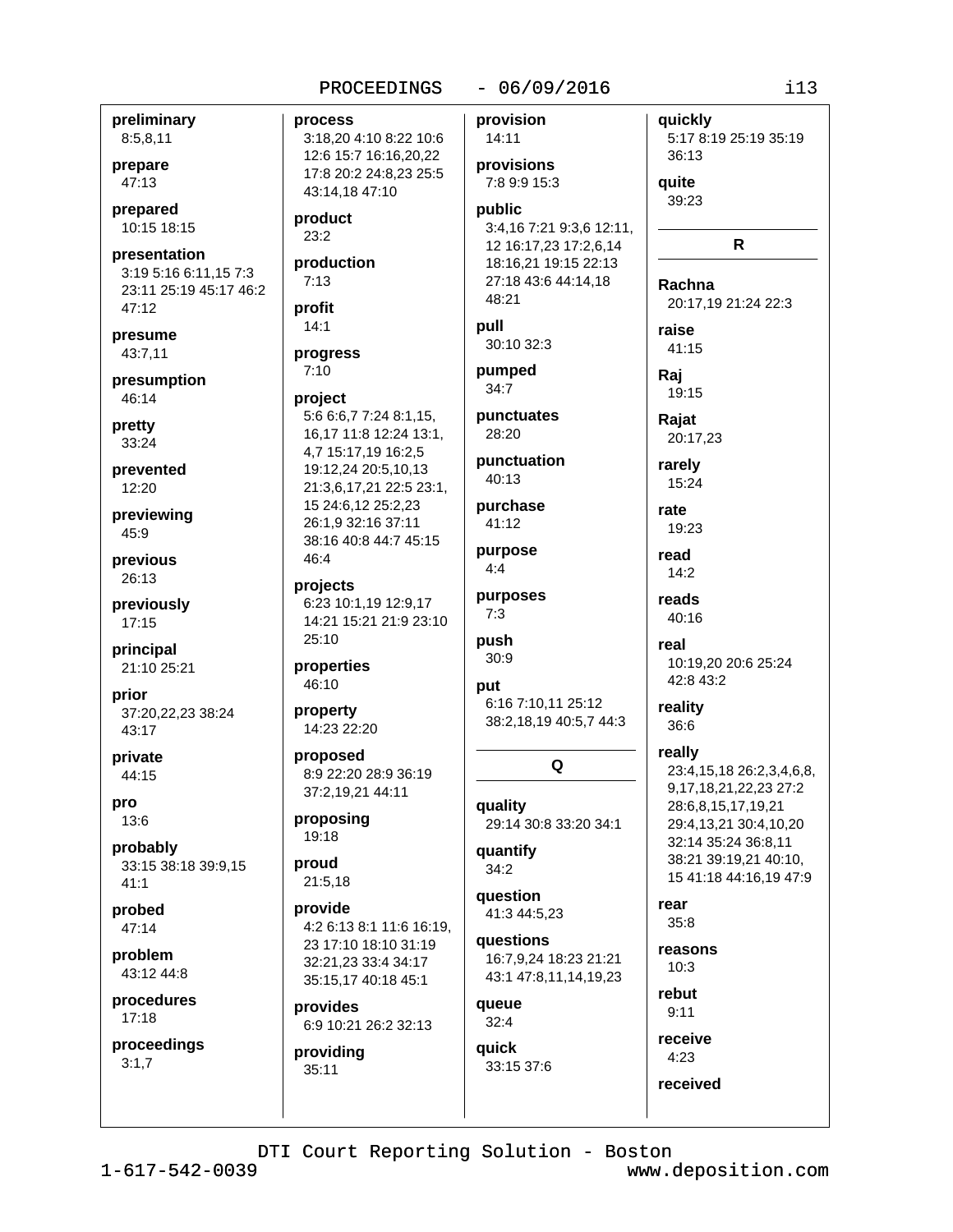### $-06/09/2016$

12:5 44:18

receives  $17:12$ 

receivina  $7:16$ 

recommend 17:22

recommendation  $17:24$ 

record  $37:4$ 

recorded 14:22

red 26:11

reduce

 $9:19$ 

regarding 48:12

regards 33:11

regional  $5:10$ 

regs 25:3

regular 43:19

regulations 7:18,19 15:22 24:16 48:9.12

regulatory 4:24 14:21

relative 18:14

relatively 36:21

relief 40:19

relv

41:21 remain

 $15:1$ 

remainder  $31:3$ 

residence remaining 19:23 29:8 remains resident 14:24 36:18 41:20 20:5 22:4 remediation 43:18 removed  $43:20$ render 5:2 12:23 13:4 16:5 rendered  $9:18$ rendering 28:11 rental  $24:4$ reopened 14:16 repeating  $30:6$ reporter retail 35:7 reporting 43:20 represent  $4:24$ request 4:16 11:3 18:2,9 requested 8:12,13 12:10 48:17 requests 13:23 15:10 16:24 19:1 47:24 require  $7:19$ reauired 4:12 10:9 13:5 35:5 43:14 48:16 requirement requirements 4:13,15,17 6:20,24 7:5,

residential 4:18 19:21 22:24 27:24 31:2,24 32:11,12,14 33:3,9 34:22 37:10,16 41:4,6 44:4 resources  $5:20$ respect 45:15 respond 16:23 47:17 response 16:11 48:2 restrict 14:23 restricted 19:22 22:22.24 26:19 27:8.24 28:8.14,16 29:12,17 31:5,22 32:24 33:9 34:13.14.15 35:17 37:16 40:11 41:4 44:12 45:13 47:5 retailers  $34:18$ retaining  $34:7$  $31:13$ review 10:8.10,15,24 12:10 13:9 18:4 33:17 37:8 46:1 48:19 reviewed 48:8.11 reviewer 18:1.2 41:2

reviewing 10:14

riders 14:22

right 16:10 24:23 27:6 28:4, 19 32:3 35:22 39:9,11 41:5 42:12 47:8

right-in 38:5

right-out-only 38:5

road 26:21 27:20 41:13 43:24

**Robert**  $21:8$ 

roof 33:23 34:5

> Route 19:20 26:16 27:14 29:23 31:22

**Roxbury** 20:24

ruled  $5.13$ 

run 25:6

running 25:9

safe

safer

38:12

safety

sake

says

15:23

7:7 9:9 39:1

S

11:24 12:20 42:17,20

retrieve

reviewers 10:9,11 16:22

35:21 42:2 scale 8:8 35:4

scaled 32:10

DTI Court Reporting Solution - Boston

 $1 - 617 - 542 - 0039$ 

 $9:7$ 

research

 $45:3$ 

9 8:14 15:22 45:16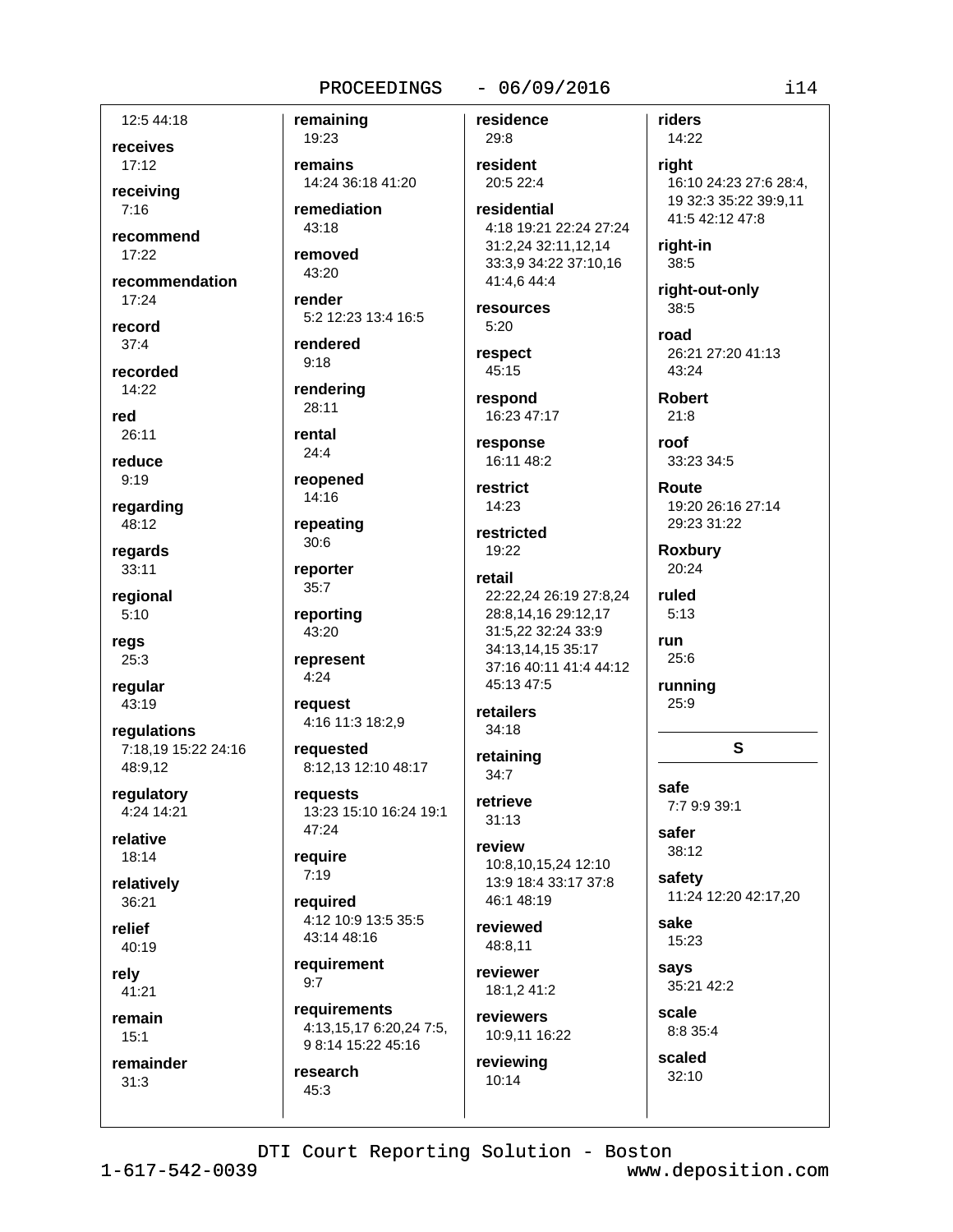### $-06/09/2016$

schedule 10:2 17:18 18:8

scheduled 18:16

**Scheduling**  $9:24$ 

**Schneider** 3:3.6 16:8.12 18:24 19:9 43:1,22 45:8 47:7 48:3,22

**School** 20:18,22,23

scope 10:14 13:20

screen  $27:10$ 

**SEB** 21:6 23:9,12

second 26:18 31:10

section 30:14,23 31:6

- See 18:13 23:5 26:8 27:5,7 28:23 31:3,21 34:11 37:20 39:10 42:15,21 46:2,5
- seeing 29:2

seeking 45:15

seen 22:14

segment  $20:12$ 

**Selectman**  $21:14$ 

send  $19.3$ 

senior 22:11 37:8 46:15,17 48:4

she's

48:5

15:8

shooting

# seniors 23:13 sense

PROCEEDINGS 18:11 27:22 28:12 29:4. 5,11 30:5 32:11 37:21 40:3 sensitive  $30:4$ sensitivity  $25:4$ sent  $9:3$ series  $30:6$ serious 12:19 42:20 serve  $17:1$ serves  $20:11$ service 18:6 31:12 38:9,15 servina 23:20 sessions 11:9,12,13 set 11:18 35:15 40:15,17 setback 4:14 35:8 setbacks 35:5,11 sets 36:7,13 setting 28:23 40:13 sewer 33:11 shadow 35:24 36:1,2,3,5,13,18, 20,24 42:7,12 shadows 35:19 42:7

short 14:12 48:13 showing 13:7 16:4 28:14 46:5 shown 45:17 shows  $6:18.8:3$ **Shufelt**  $6:16$ side 26:18 28:22 29:18 32:2. 8.10.11 sidewalk 27:19 32:23 signage  $35:17$ significant 22:12 sians 38:18,19 similar 21:9 36:21 39:4 40:6 46:5 similarly 28:11 31:6 36:23

sincere  $21:15$ 

```
single
3:11
```
site 6:6 7:24 8:7 9:24 10:2 18:8 22:21,23 23:17 24:4 26:5,12,24 27:4,5, 6,11 28:2,10,11 32:18, 19,23 33:17 38:9 39:2 41:24 42:13 44:1,3,10 45:17 sittina  $3:6$ size 8:10 33:10 35:4 sized  $33:8$ 

34:11 slide 6:18 8:3 46:5 slides 34:11 sliaht  $30:19$ small

skipped

 $32:4$ smaller

 $34:14$ soil

43:11,21

solutions  $10:22$ 

somewhat  $7:2$ 

soon 10:2 18:8

sort 3:14 14:12 26:4 27:6,17 28:3,4,5,10,17,19,23,24 29:1.8 30:12.14.17.18 34:21 35:1,13,22 36:24 39:4,6,7,11,19,21 40:6, 12,15

sounds 16:16

south 29:18

space 12:1 22:22 33:2 41:6,12

spaces 31:14,15 38:15

speaking  $5:3$ 

special 43:13.14

species 40:6

**Specific**  $33:14$ 

specifies 48:10

DTI Court Reporting Solution - Boston

skip

 $9:23$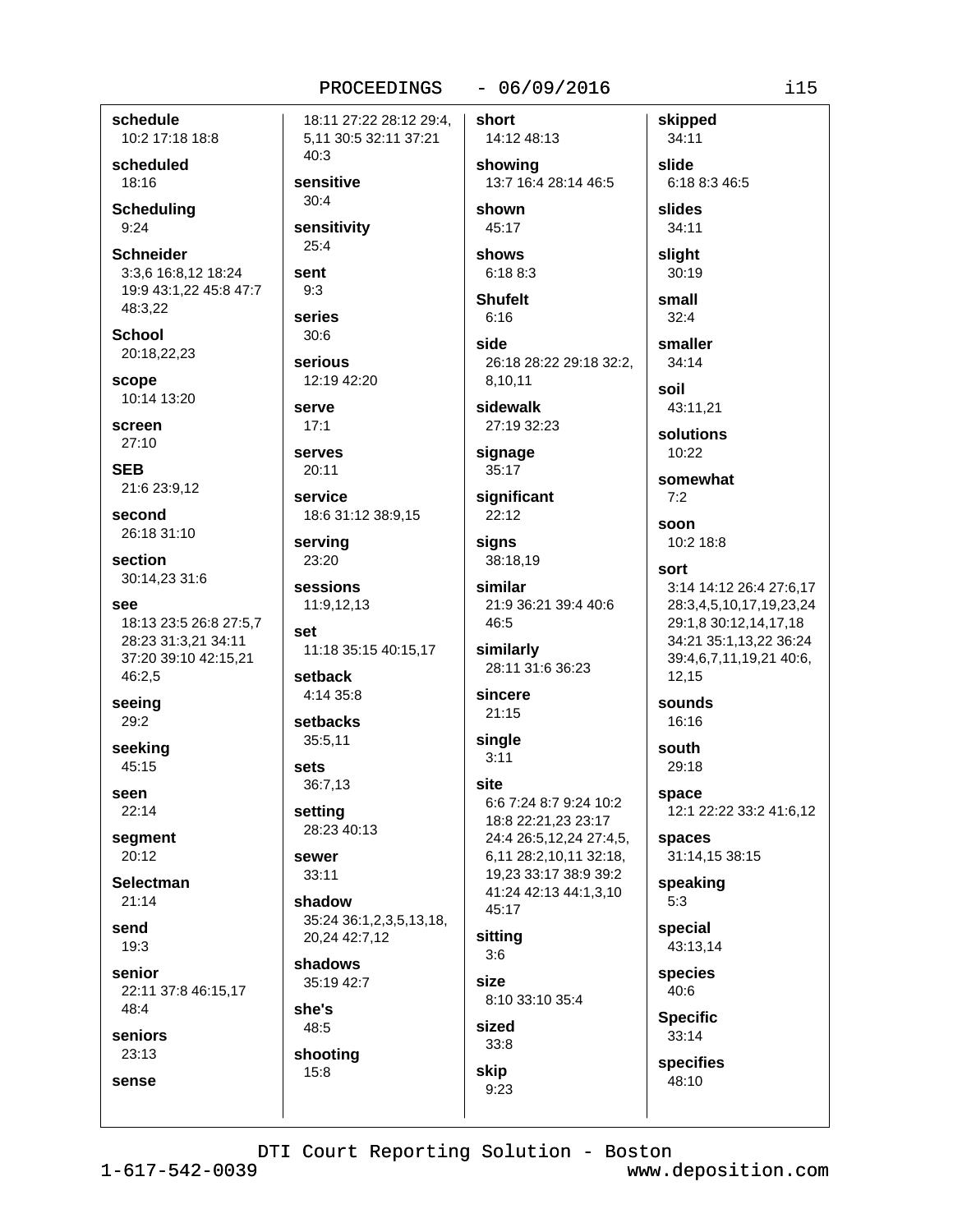### $-06/09/2016$

spent 44:21 spot 33:19 square

34:14,24 **stackers** 

 $31:2.15$ staff

6:16 16:19,21 18:5 19:1 37:8 48:19

**stakes**  $18:11$ 

stand  $15:11$ 

standard 19:6 37:18

**Stanley**  $21:1$ 

start 5:15 19:12 20:3

**starts** 22:1 36:11 39:21

state 5:9 9:13 38:18 48:9

station 26:13 33:17 37:20,22, 23 43:12,17

status  $7:20$ 

statute  $17:20$ 

statutory 6:18.20 7:9 9:10

steel 29:6

**Steinfeld** 16:14.15 19:3

**stems** 11:20

step  $6:2$ 

step-by-step  $17:19$ 

9:14 17:23 **Steve**  $3:8$ stock  $4:7$ 

**steps** 

stop  $4:21$ stored

 $34:6$ 

stories 29:17

stormwater 4:15 18:4 33:14,21 34:7 story

40:17 41:19

straw 24:20

street 3:5 19:20.21 20:21 26:17 27:9,16,20 28:13, 22 32:13,20 33:1,6,7 34:9 38:1,6,9,10,20 39:14 45:21

**Street along** 38:16

streetscape  $33:5$ 

**strict**  $8:20$ 

**strikes** 46:21

strong 23:24

studies 10:10,15 22:15

study 37:7 42:7,19

study's 36:17

subgrade 32:22 subject

6:21 7:5 11:22

submit 8:4,6 14:8,13 submitted

7:14 8:6.23.24 9:3.6 10:10 12:15 37:8

submitting 13:6

subsequent 47:13

subsiding 13:24

subsidizing 8:2 12:3 14:7,21 15:4, 14

substantial 14:14,15,17 33:24

suggest 18:7,17

suggesting 45:9

suitable 6:7 44:4 suited

22:23 summary

38:21 sun

36:4,7,13,15 superior

13:16

supply  $22:8$ 

support 13:5 16:19 21:20 33:12

suppose  $43:3$ 

sure 11:6 15:2 17:11

surround 36:23

surrounded 34:21

take 6:23 17:22 24:20 32:5 43:4 46:18 takeaway  $7:16$ 

tabulation

 $8:9$ 

 $\mathbf{T}$ 

takes 32:22

talk 3:20 5:24 25:15 31:19 41:8 42:13,20 48:5

talked 23:16

talking 43:15

 $f<sub>all</sub>$ 28:14 43:2,4

taller 39:12

tank  $34:7$ 

tanks 43:20

task  $25:4$ 

teaching 20:8

team 19:12 20:5,16 21:6,12 23:6,19

technical 6:9 7:2 16:21

tell 9:16 11:5 13:3 41:19 44:5 45:19

telling  $20:3$ 

tenant  $33:2$ 

> tenants 34:13

DTI Court Reporting Solution - Boston

 $1 - 617 - 542 - 0039$ 

www.deposition.com

 $i16$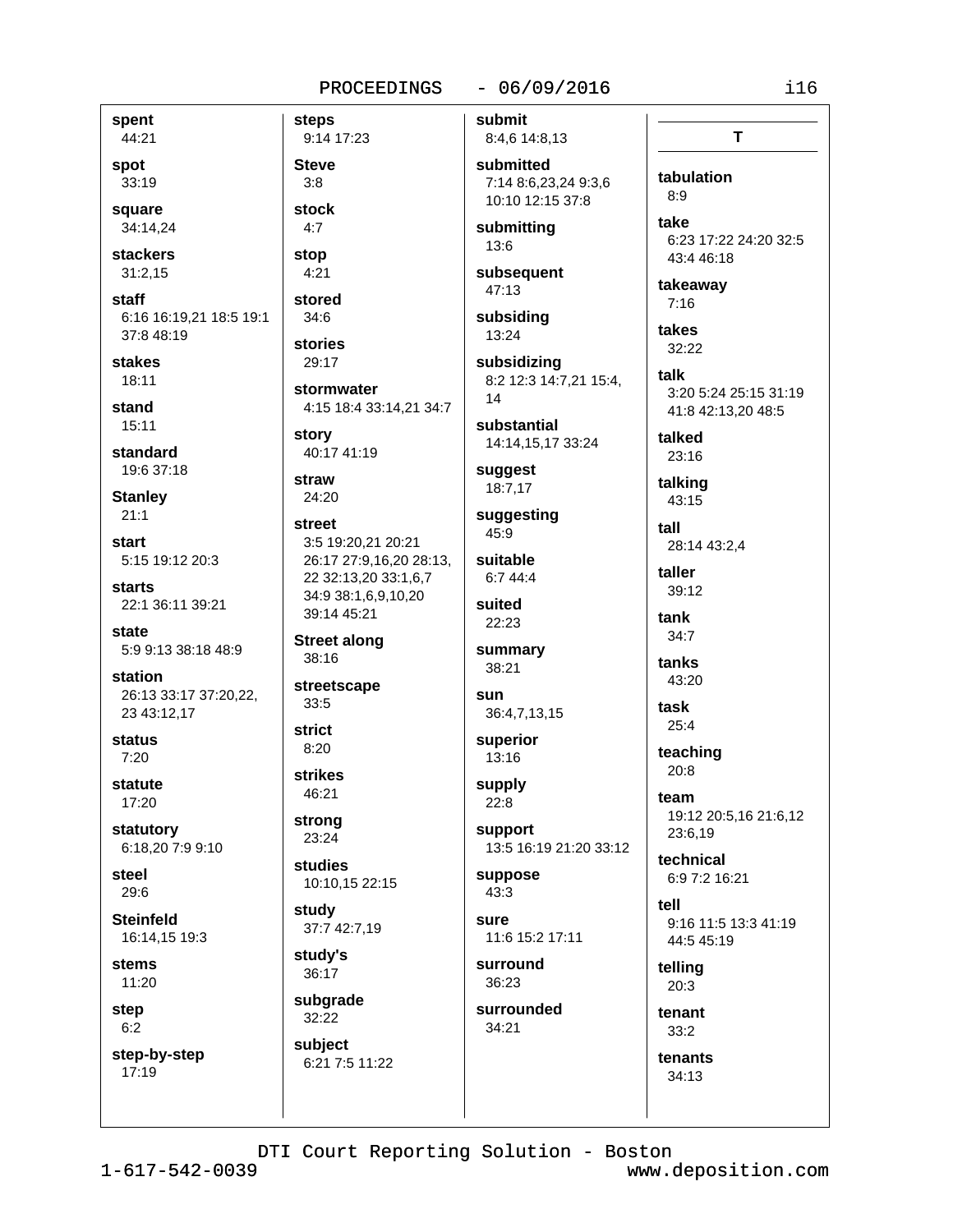tennis  $27:13$ 

tension 24:15 35:16

terms 37:9,18,21 38:11

testimony 3:16,17 18:19,20

testing 43:21

thank 3:10.22 16:6.8.12.15 18:22 19:9 23:6,11 25:18 40:20 45:7 47:21 48:22

**Thanks**  $25:17$ 

that'll  $32:5$ 

there's 5:18 7:6 9:11 24:11.15 25:7,23 28:1 29:20 30:1 31:16,21 32:23 33:5,8, 24 34:12 35:8 36:17 37:13 39:8 41:10 42:19

thev're 29:10

they've 23:16 43:19,20

thina 24:11 30:3 41:14 43:5 45:24 46:11 48:23

things 4:14 5:4 7:19 11:6 12:3 14:20 15:9 22:13 24:8 31:18 37:24 47:11

### think

7:2.22 8:4 10:3.4 15:14 22:17 23:2 24:21 25:13, 23 26:2,5,6,8 28:1,4,6, 18 30:2,7 32:9,13 34:16 39:5 40:9 42:18 43:22, 23 44:20 45:8,10,22,24 46:11,14,17,23 47:7,9, 14

thinking 23:13 44:7 thought 23:17 44:19 46:16

thoughts 40:22

three 5:4 7:19 12:14 15:11 20:7 38:8.14

threshold 6:22 39:20

thresholds  $4:6$ 

# time

7:14 10:21 15:10 17:10 25:6,7 36:9,11 37:15 41:15 42:24 45:23 47:17

timely 16:23

times

24:10 timing 36:20

todav 5:24 38:9,13

tonality 29:9

toned 29:11

tonight 3:12,16,18 17:15,23 18:17 24:6 40:24 43:23

topic  $41:1$ 

touch  $17.6$ 

### town

3:24 4:1,12 7:3,8,13 8:14.24 10:21 15:17 19:14 21:17 23:16 26:4. 7 37:8 44:8

town's 4:14,22 6:13 17:5

### towns  $24:9$

traditional 11:20

# $-06/09/2016$

traffic 10:12 18:2 27:20 33:24 37:7,9,10,18,21 38:23 41:2 42:3 45:21 46:12, 20.24 47:4

transfer  $15:13$ 

transparent 16:22

transportation 22:13 27:18 43:6

treating  $41:9$ 

treatment  $33:21$ 

tree-lined  $32:13$ 

trees 33:5 34:20 40:6

tremendous 24:1 25:24

tribunal  $5:9.10$ 

tried 44:21

trip 46:13

trips 37:13,15,17

trucks 33:10

trump  $5:7$ 

try 5:17 28:5

trying 24:5 28:15 29:4 40:10. 12 47:9

furn 21:24

two-bedroom

two 12:16 15:9 20:16 22:20 31:10 34:16 38:10 43:4 44:14

# type 8:10 44:2 **Typical**

 $35:3$ 

34:23

typically 6:10 8:15

# U

underground 44:13

understand 10:14 11:7

understanding 45:14

uneconomic 12:24 13:4.8 16:5

unfortunately 36:14

unit 32:7 41:6

units 4:19 14:24 19:21 23:20 24:9 31:6 32:24 34:23 35:2.4 40:12 41:18

**University** 20:22

unserved 23:23

upheld 12:19 16:1

upper 31:5 40:14,16

urban 18:1 27:1

urbanistically 28:18

urge  $17:4$ 

1194 4:9 14:23 18:12 24:18 29:9 33:18 37:20.21 38:24 42:4 44:2,4 46:16,20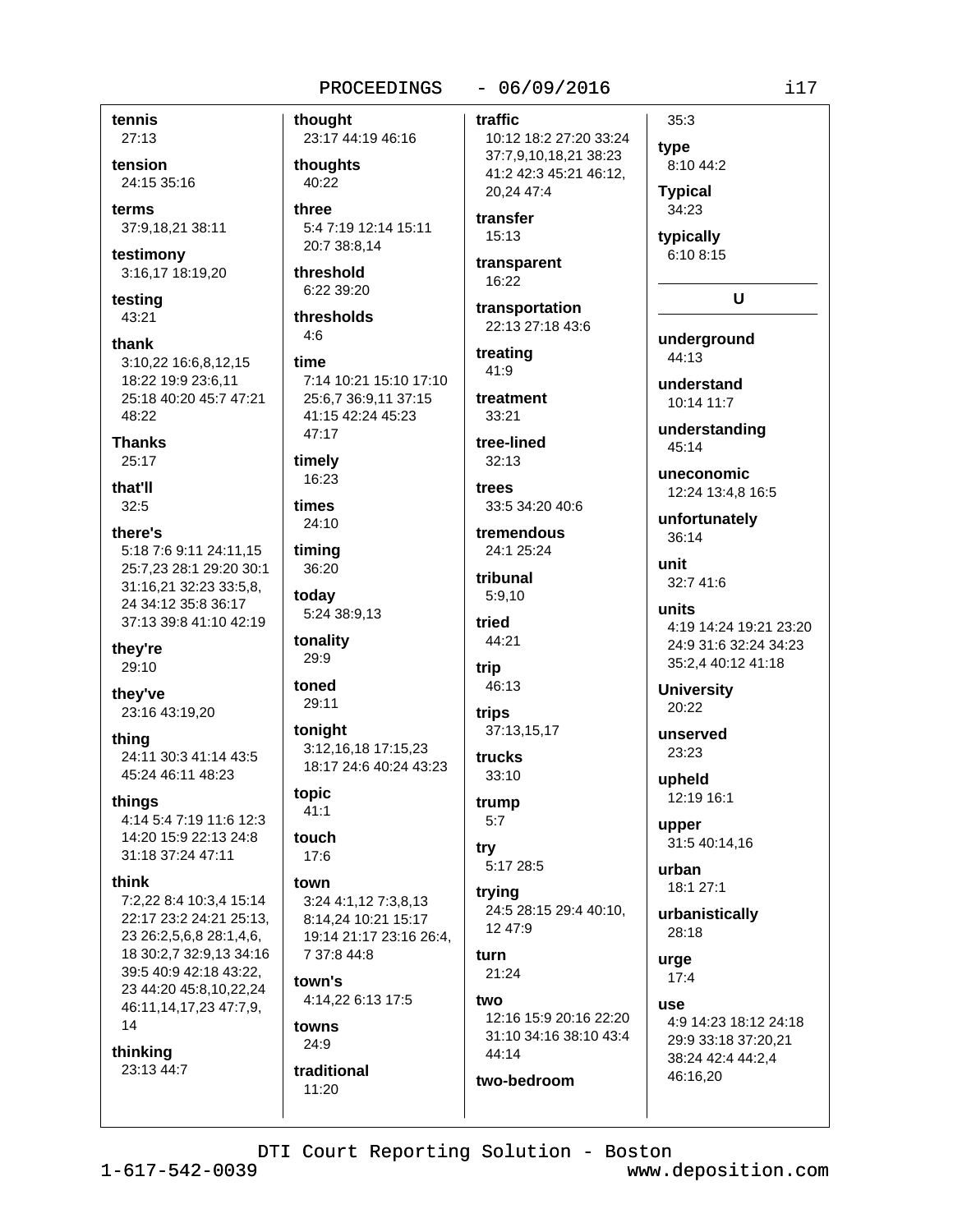## $-06/09/2016$ PROCEEDINGS vision wide we'll 20:4,10 12:4 25:14,17 26:17 32:23 38:5,8 30:16 31:9 33:15 38:15 visit wife 39:1 41:5.13 47:3 9:24 10:2 18:8  $20:7$ 45:3,13 we're usually visits willing 7:16 14:4 16:13 17:7 4:78:14  $9:24$ 48:24 18:12 24:5 25:8,10,11, utilities visual 16,22 30:16,21 31:21 winter 8:11 33:11 42:5 40:18 42:5 34:19 35:9,11,12,14 36:5,13 41:9 42:15 45:10,22 vote wishing 47:9,18  $\overline{\mathsf{v}}$ 24:21  $9:20$ we've won't 9:7 22:4,14,16,23 23:16 W  $41:12$ 26:5 37:7,19 38:3,10 31:12 32:5 42:18 words wait  $6:21$ wealth  $25:5$  $21:3$ work **Vanasse** waiver 10:14 19:6 24:19 41:24 web 45:15 46:16,19,23  $5:19$ variety waivers worked website 23:18 35:4 4:16 8:12,13 12:10  $23:9$ 5:21 17:3,5,13 21:20 various walk workina week 32:6 41:11 7:13 11:9,12 22:5 41:7 47:19 vehicle walking works weekday 37:13,15 22:14 27:17,18 24:6 41:3 42:2,16  $37:12$ vehicles want wouldn't weigh 31:11 37:13.14 38:11 5:24 8:18 12:9 16:17 48:20  $5:10$ 17:2,17 18:9 20:3 21:24 vehicular write 24:3 25:6 29:6 41:11,14 weighed 33:8,18,23  $25:3$ 45:10 47:12 42:17 vehicularly writing wanted weighing 9:19 19:2 47:17 24:7 25:12 29:7,8 30:4, 42:19 7 34:16 written well-traversed 5:11 23:22 38:13  $17:10$ warm 27:23 29:8,9,13 40:11 went Y warmly  $9:2242:7$  $29:10$ vibrancy west 25:24 28:7 yard warmth 26:15 29:15  $35:9$ vibrant  $29.4$ westward 20:11 27:3 40:11 vear Warren  $27:7$ 42:11 20:21 vicinity what's 39:6,17 years water 3:14 6:4 11:18 13:6 15:9,12 20:9,20,24 21:2 33:20 34:1  $40:3$ 22:5,20 23:14 24:9 25:9

27:9,11

view

useful

 $46:1$ 

uses

valet

value

 $28:2$ 

 $37:5$ 

 $4:23$ 

 $32:20$ 

versus

vested

 $21:4$ 

village 39:14

visible 42:5

DTI Court Reporting Solution - Boston

whatnot

45:21

who's

3:20 6:16 48:4

way

we'd

27:19 28:19 31:7 32:7

19:7,13 34:19 48:3

35:2 43:8 45:8

www.deposition.com

23:5 24:6 36:19

43:18

vou'll

you're

 $i18$